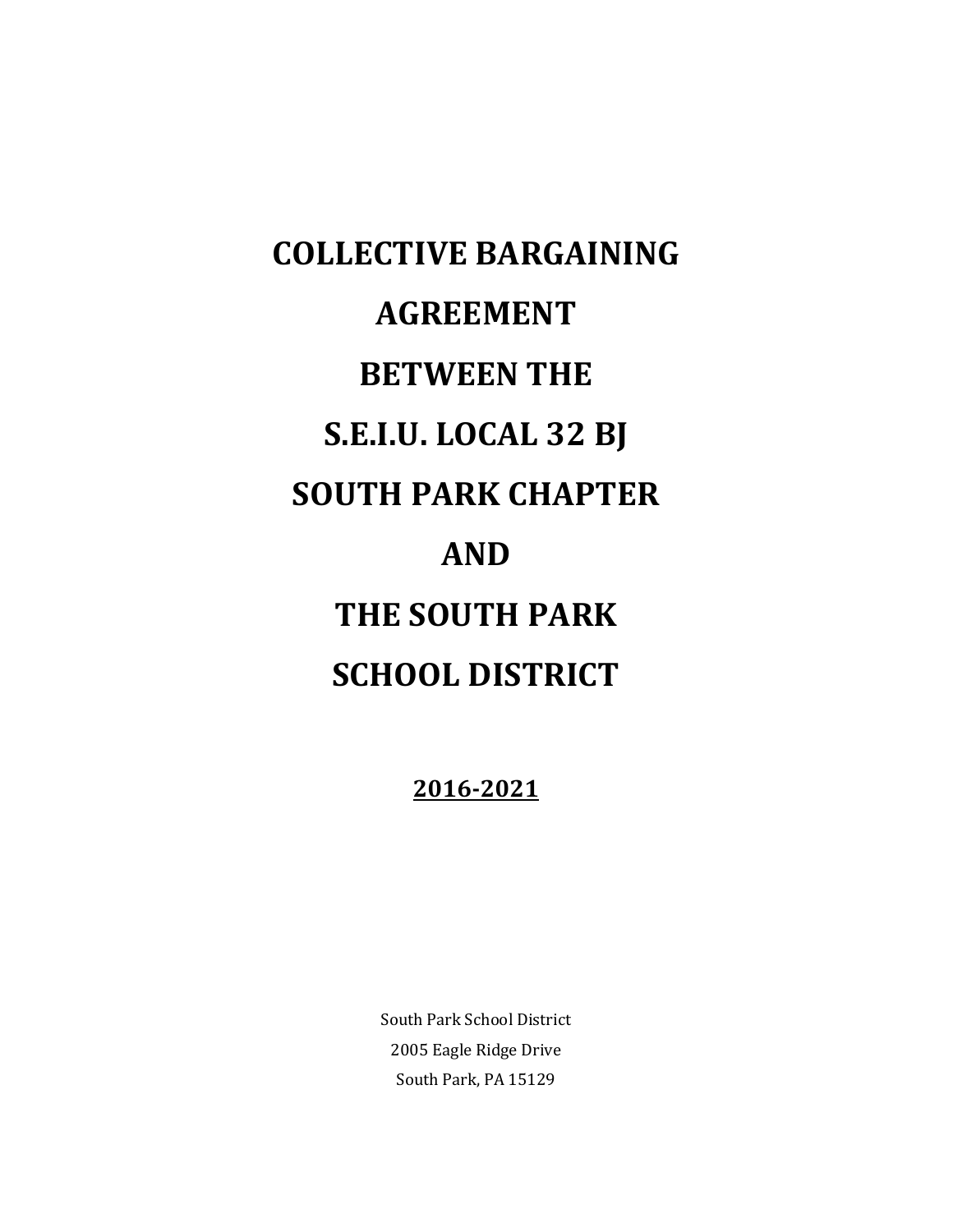# **Table of Contents**

| <b>Article</b> |                                           | <b>PAGE</b> |
|----------------|-------------------------------------------|-------------|
|                | <b>AGREEMENT</b>                          |             |
| Ι.             | <b>RECOGNITION</b>                        | 1           |
| II.            | SEVERABILITY CLAUSE                       | 2           |
| III.           | <b>UNION SECURITY</b>                     | 2           |
|                | A. Maintenance of Membership / Fair Share | 2           |
|                | <b>B.</b> Dues Deduction                  | 3           |
|                | C. ADF Deduction                          | 3           |
|                | D. Contracting Work                       | 4           |
|                | E. Non-Discrimination                     | 6           |
|                | F. Categories of Employees                | 6           |
|                | 1. Full-time Employees                    | 6           |
|                | 2. Part-time Employees                    | 6           |
|                | 3. Temporary Employees                    | 6           |
|                | 4. Substitute Employees                   | 6           |
|                | G. Bulletin Board                         | 6           |
|                | H. Contract Information                   | 7           |
|                | 1. Contract Distribution                  | 7           |
|                | 2. Employee Orientation                   | 7           |
|                | 3. Communication Rights                   | 8           |
|                | 4. Union Representative's Rights          | 9           |
| IV.            | MANAGEMENT                                | 9           |
|                | A. Management Rights                      | 9           |
|                | B. Drug & Alcohol Testing                 | 10          |
|                | C. Discipline/Discharge                   | 10          |
|                | D. Immediate Supervisor                   | 11          |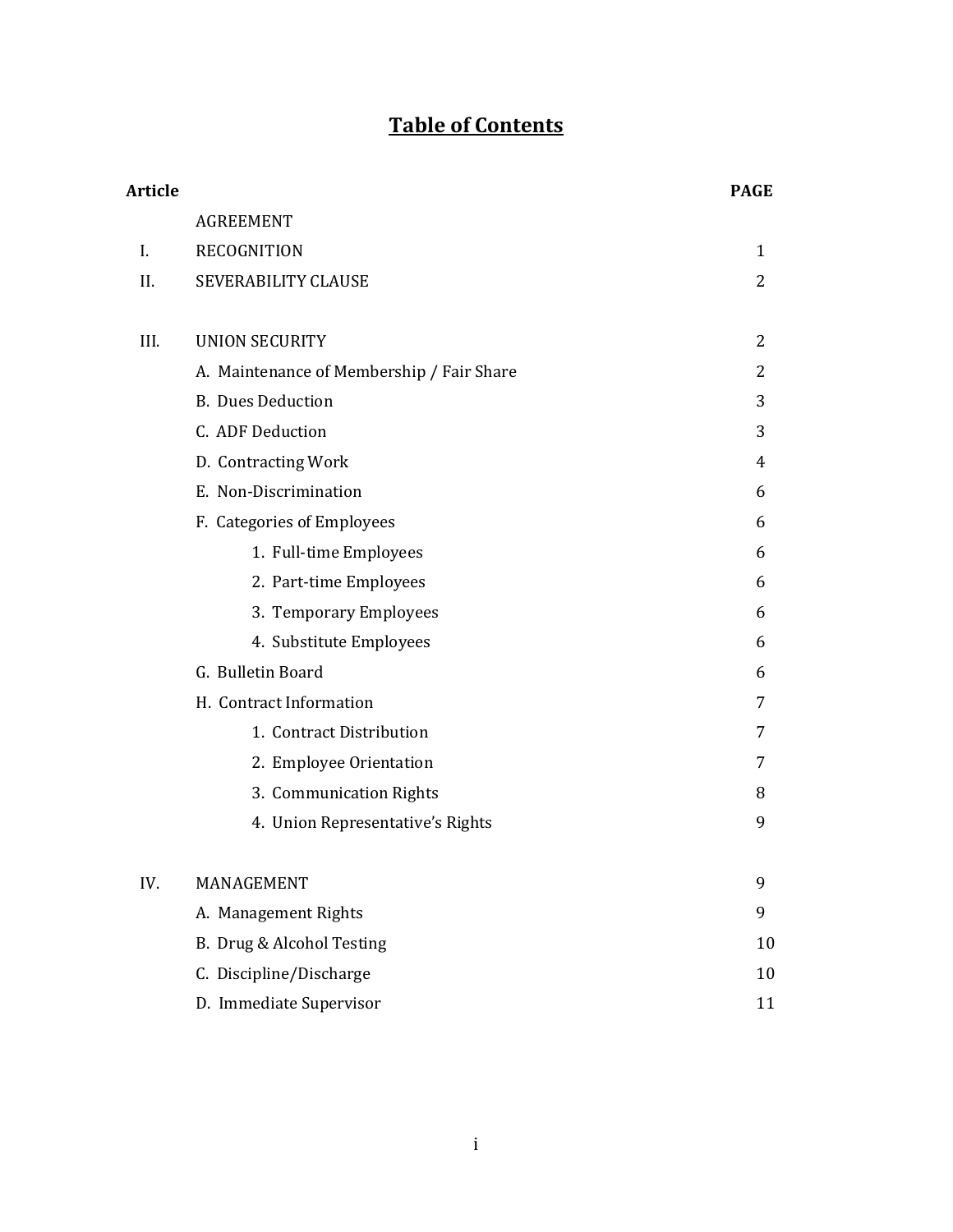| V.    | <b>SENIORITY</b>                                          | 11 |
|-------|-----------------------------------------------------------|----|
|       | A. Job Security                                           | 11 |
|       | B. Permanent & Temporary Vacancies                        | 12 |
|       | C. Continuous Service                                     | 15 |
|       | D. Probationary Period                                    | 16 |
|       | E. Seniority                                              | 16 |
|       | F. Continuous Service                                     | 17 |
|       | G. Seniority/Continuous Service List                      | 18 |
|       | H. Continuous Service-Cafeteria Employees                 | 18 |
|       | I. Layoff or Reduction of Hours                           | 19 |
|       | J. Seniority                                              | 19 |
| VI.   | RESPONSIBILITIES OF THE PARTIES                           | 20 |
| VII.  | <b>HOURS OF WORK</b>                                      | 22 |
|       | A. Workday                                                | 22 |
|       | <b>B.</b> Work Pattern                                    | 22 |
|       | C. Notification Not to Report                             | 22 |
|       | D. Summer Employment                                      | 23 |
| VIII. | <b>OVERTIME &amp; EXTRA HOURS OF WORK</b>                 | 23 |
|       | A. Workweek/Workday                                       | 24 |
|       | B. Rate                                                   | 24 |
|       | C. Non-Duplication                                        | 24 |
|       | D. Hours Not Worked                                       | 25 |
|       | E. Overtime Guarantee - Two (2) or Three (3) Hour Minimum | 25 |
|       | F. Extra Hours of Work                                    | 25 |
| IX.   | <b>HOLIDAYS</b>                                           | 29 |
|       | A. Holidays                                               | 29 |
|       | <b>B.</b> Hourly Rate                                     | 30 |
|       | C. Eligibility                                            | 30 |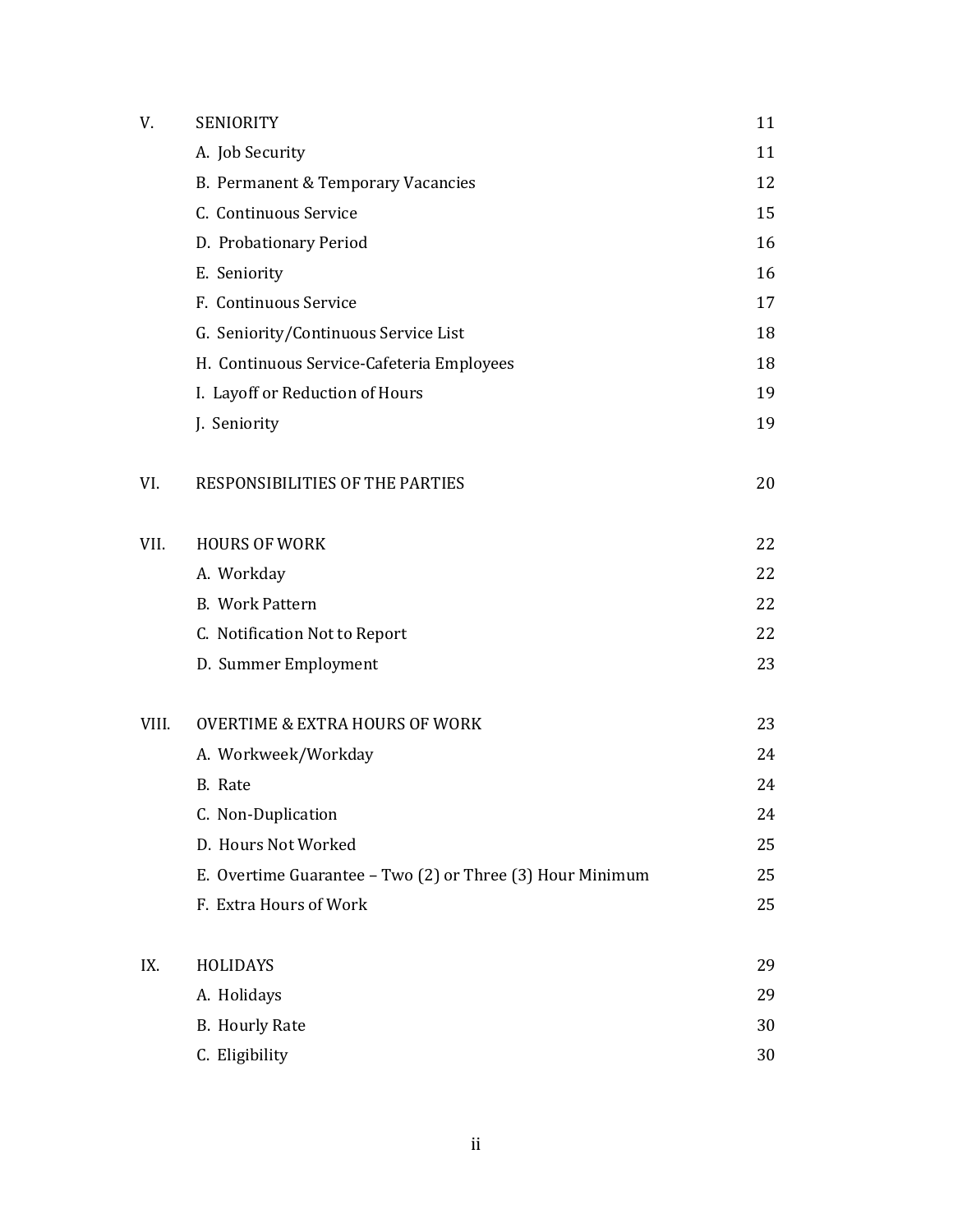| X.   | <b>VACATIONS</b>           | 31 |
|------|----------------------------|----|
|      | A. Eligibility             | 31 |
|      | B. Terms                   | 31 |
|      | C. Scheduling              | 32 |
|      | D. Vacation Scheduling     | 33 |
|      | E. Rate of Pay             | 35 |
|      | F. Restrictions            | 36 |
| XI.  | <b>GRIEVANCE PROCEDURE</b> | 36 |
|      | A. Purpose/Definition      | 36 |
|      | B. Discussion              | 36 |
|      | C. Step I                  | 36 |
|      | D. Step II                 | 37 |
|      | E. Step III                | 38 |
|      | F. Step IV - Arbitration   | 39 |
|      | G. Group Grievance         | 40 |
|      | H. Representatives         | 40 |
|      | I. Hours                   | 40 |
|      | J. Forms                   | 41 |
| XII. | WAGES                      | 41 |
|      | A. Hourly Wages            | 41 |
|      | B. Method of Payment       | 43 |
|      | C. Retiring Employees      | 43 |
|      | D. Payroll Deduction       | 44 |
|      | E. Classification - Wages  | 44 |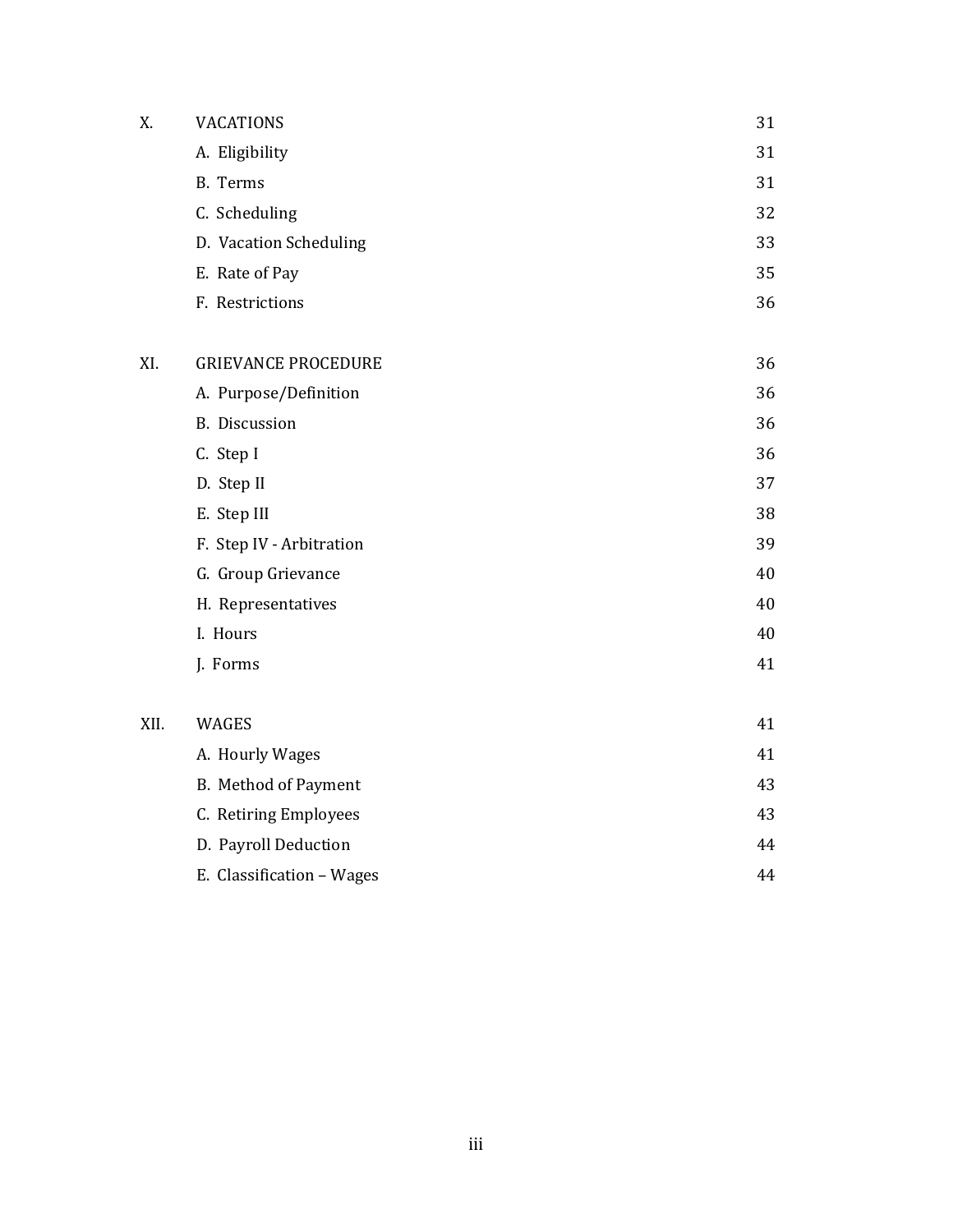| XIII. | <b>INSURANCE AND OTHER BENEFITS</b> | 45 |
|-------|-------------------------------------|----|
|       | A. Health Care                      | 45 |
|       | B. Life Insurance                   | 47 |
|       | C. Prepaid Dental Care Protection   | 48 |
|       | D. Description of Benefits          | 49 |
|       | E. Unpaid Leave Fringe Payments     | 49 |
|       | F. Conditions                       | 49 |
| XIV.  | <b>LEAVES</b>                       | 50 |
|       | A. Military and Pregnancy           | 50 |
|       | B. Sick Days                        | 50 |
|       | C. Jury Duty                        | 51 |
|       | D. Death - Immediate Family         | 52 |
|       | E. Death - Near Relative            | 52 |
|       | F. Additional Death Leave           | 52 |
|       | G. Personal/Emergency Leave         | 53 |
| XV.   | MISCELLANEOUS PROVISIONS            | 54 |
|       | A. Use of School Buildings          | 54 |
|       | B. Copy of Agreement                | 55 |
|       | C. Uniforms                         | 55 |
|       | D. Tools                            | 55 |
|       | E. Tuition Reimbursement            | 56 |
|       | F. Health and Safety Committee      | 56 |
|       | G. Meet and Discuss                 | 57 |
|       | H. Training                         | 57 |
|       | I. Family & Medical Leave           | 58 |
| XIV.  | PRIOR AGREEMENTS                    | 58 |
| XVII. | <b>TERMINATION</b>                  | 59 |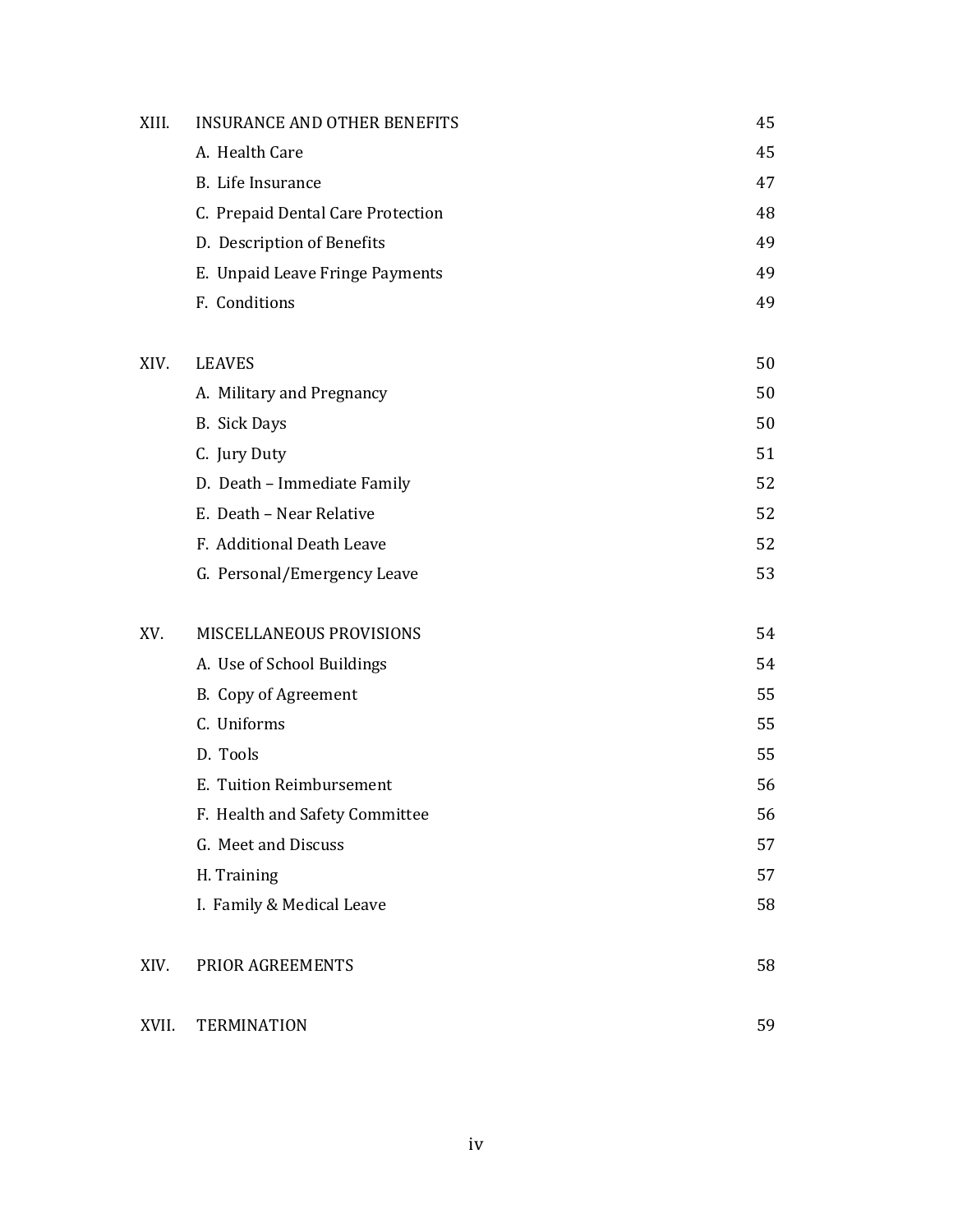## **AGREEMENT**

This Agreement dated July 1, 2016, is between the South Park School District of Allegheny Count, hereinafter the "District" and Service Employees' International Union, Local 32 BJ (South Park Chapter) hereinafter the "Union." The provisions of this agreement shall become effective on July 1, 2016, unless otherwise expressly provided herein.

The parties agree that while the nominal effective date shall be July 1, 2016, all modifications made pursuant to these negotiations shall be enforceable only after the signing of the approved CBA. No modification shall be retroactively applied prior to the signing date unless said retroactive application is specifically directed within the Tentative Agreement.

# **Article I RECOGNITION**

The District recognizes the Union as the sole and exclusive collective bargaining agent with respect to wages, hours, and other conditions of employment for all employees occupying jobs in the bargaining unit as certified by the Pennsylvania Labor Relations Board. The term "employee," as used in this Agreement, applies to all individuals occupying such jobs included in the bargaining unit as certified by the Pennsylvania Labor Relations Board in PERA-R-673-Wand PERA-R-94-87-W.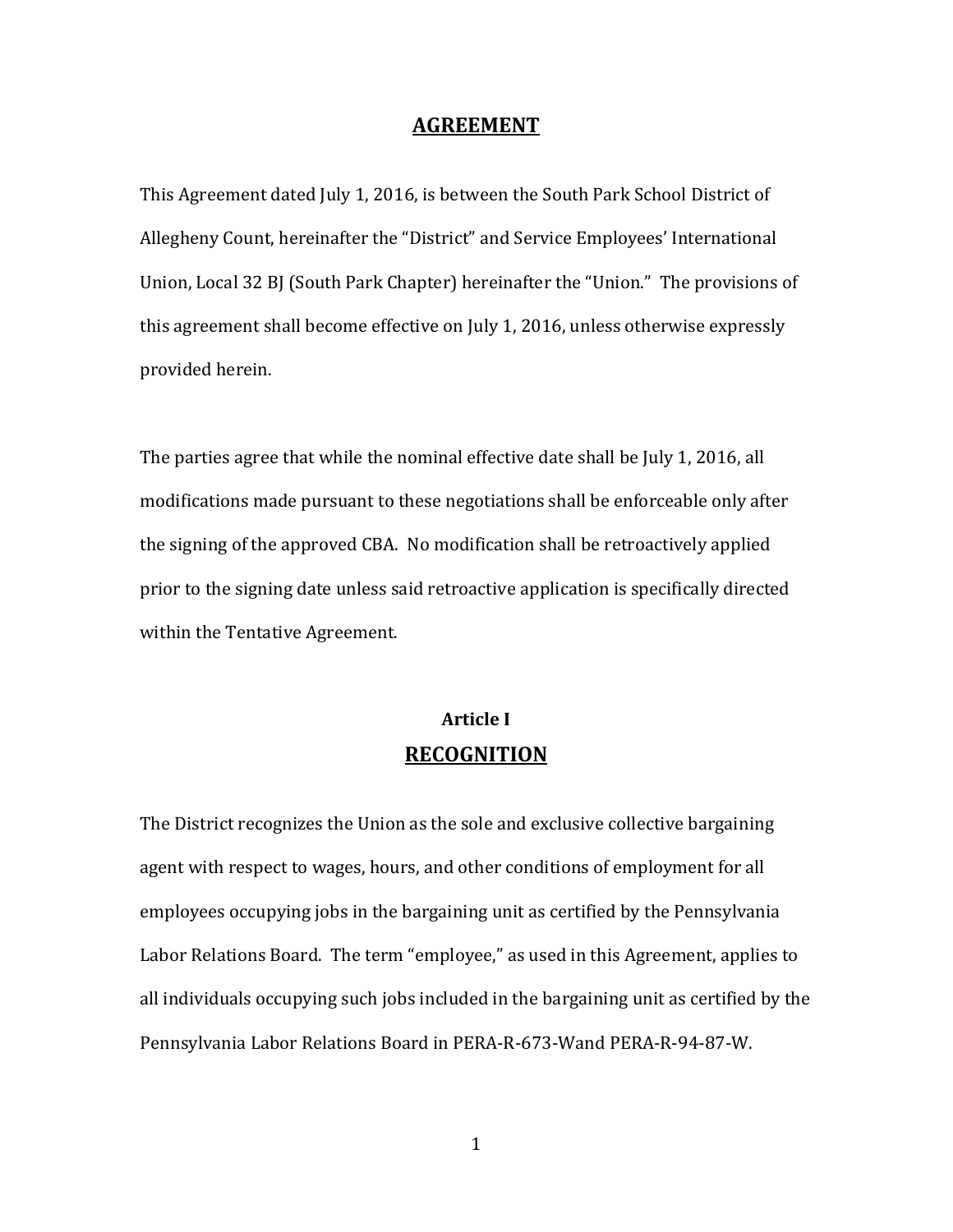# **Article II SEVERABILITY CLAUSE**

It is not the intent of either party to violate any laws or any rulings or regulations of any governmental authority or agency having jurisdiction of the subject matter of the Agreement. The parties hereto agree that in the event any provision of this Agreement is held to be unlawful or void by any tribunal having the rights to so hold, the remainder of this Agreement shall remain in full force and effect, unless the parts so found to be void are wholly inseparable from the remaining portions of this Agreement.

# **Article III**

# **UNION SECURITY**

# **A. MAINTENANCE OF MEMBERSHIP/FAIR SHARE**

The Employer and the Union hereby agree that all Employees in the bargaining unit who are non-members of the Union shall be subjected to a fair share fee as provided for in Act 15 of 1993 (Senate Bill 399) and any amendments thereto. This provision will require that it shall be a condition of employment that all employees covered by this Agreement and hired on or after execution date shall become and remain members of the Union following the beginning of employment or *pay* a fair share fee in lieu thereof.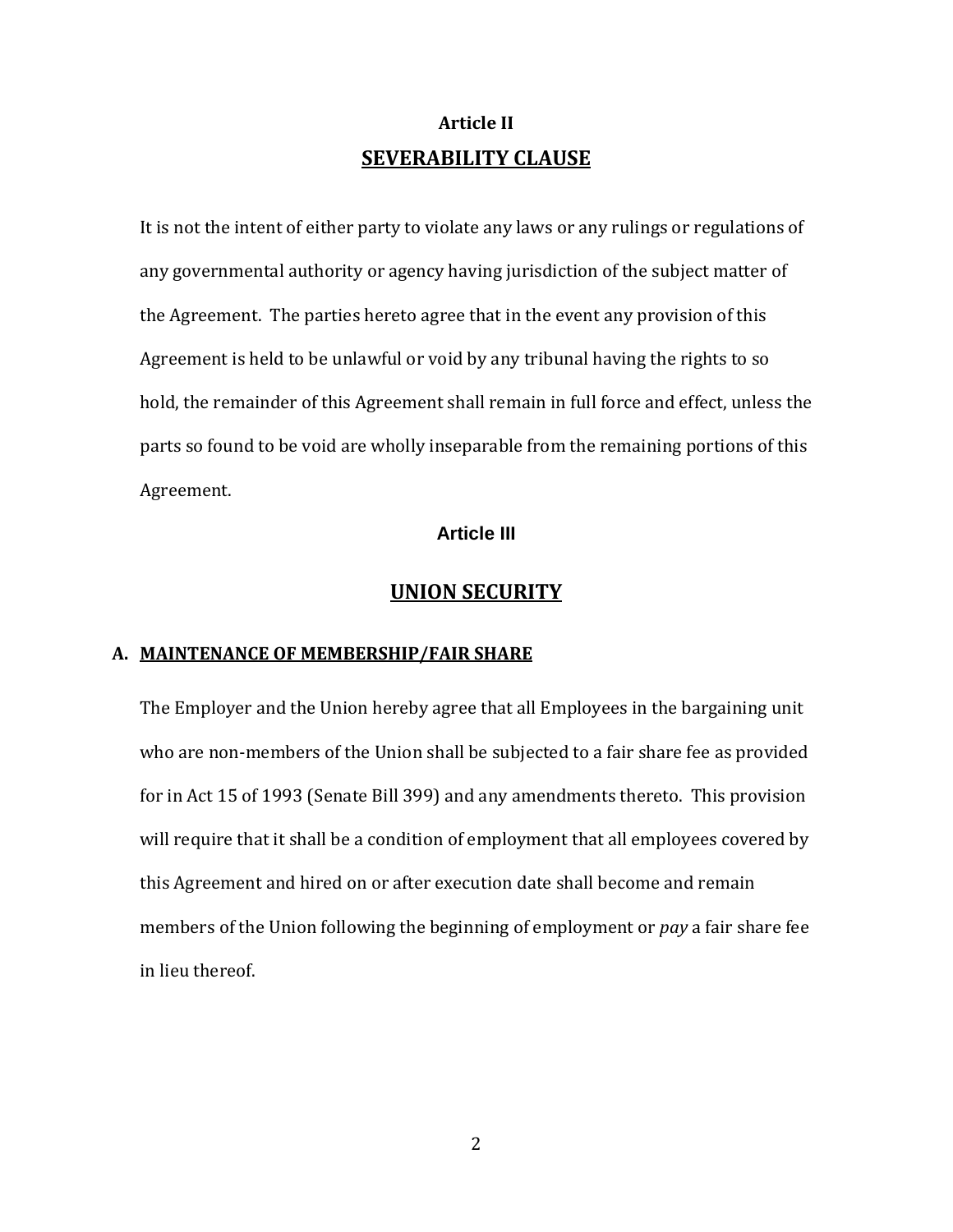#### **B. DUES DEDUCTION**

The Employer agrees to deduct monthly union dues and initiation fees from the first pay of each month of any member from whom voluntary written authorization is received and to transmit such dues and fees to the Union on/or before the end of the month for which the deduction is made.

The Employer agrees to deduct fair share fees from employees in accordance with the Fair Share provision of this Contract and to transmit such fees to the Union on or before the end of the month for which the deduction is made. The Employer agrees to use SEIU Local 32 BJ's dues billing forms for the purpose of remitting dues and fees.

For each new hire the Employer agrees to furnish the Union with the following information: name, social security number, job title, rate of pay, number of hours worked per day, and the number of hours worked per week.

#### **C. AMERICAN DREAM FUND DEDUCTION**

The Employer agrees to deduct no later than the last payroll day of each month from the wages of the employees their voluntary contribution to SEIU Local 32 BJ American Dream Fund and shall at the same time remit immediately said monies to the Union together with a list of employees names for whom such deductions have been made and the amounts thereof. Deductions for American Dream Fund will only be made for those employees who have filled out an American Dream Fund deduction card that designates the amount to be deducted. (A copy of the card will be added to the appendix) Deductions for ADF shall be on a bi-weekly basis. A check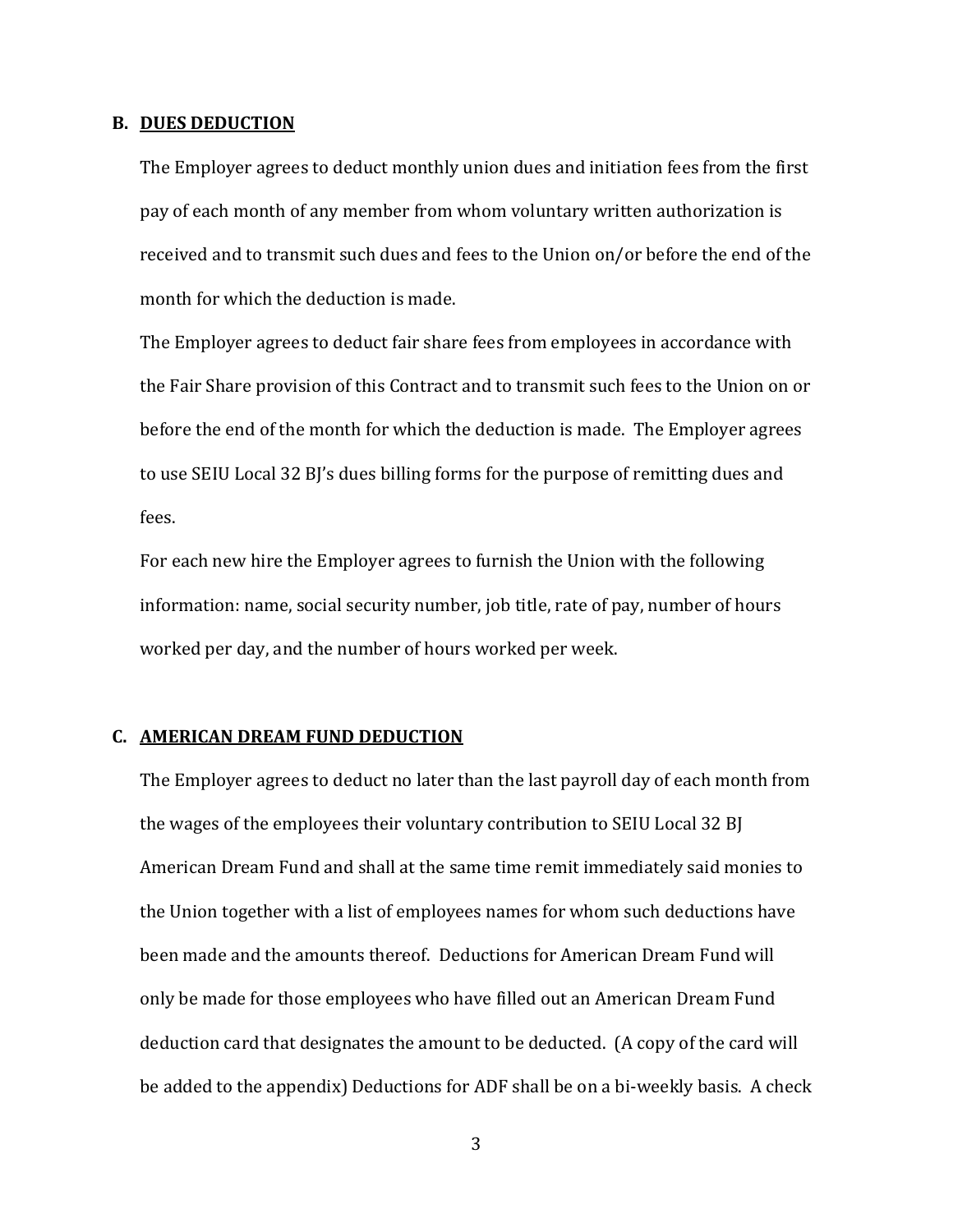will be issued to SEIU Local 32 BJ ADF Fund which includes aggregate deductions of all Employees authorizing check off of political contributions, together with an itemized statement for the month the deductions are made. The Union shall notify the Employer in writing of the name of the person (together with his/her title and address) to whom the check should be send and any changes concerning this information.

The Union agrees to indemnify the Employer and hold it harmless against any and all suits, claims, demands and liabilities for damage or penalties that shall arise of out of or by reason of any action that shall be taken by the Employer for the purpose of complying with the forgoing provisions of this Article.

#### **D. CONTRACTING WORK**

1. The Union agrees that the Union membership on the part of the employees shall not cause or permit any employee to interfere with any arrangements entered into between the District and any other union or non-union contractor which require cooperative efforts on the park of the contractor and the employees. Before the District may contract for the performance of work currently performed by the employees covered by this Agreement, the District will furnish three (3) weeks' advanced written notice thereof to the Union. The District agrees that it shall not contract for the performance of work previously performed by the employees covered by this Agreement merely as a means of avoiding the terms and conditions imposed on the District by this Agreement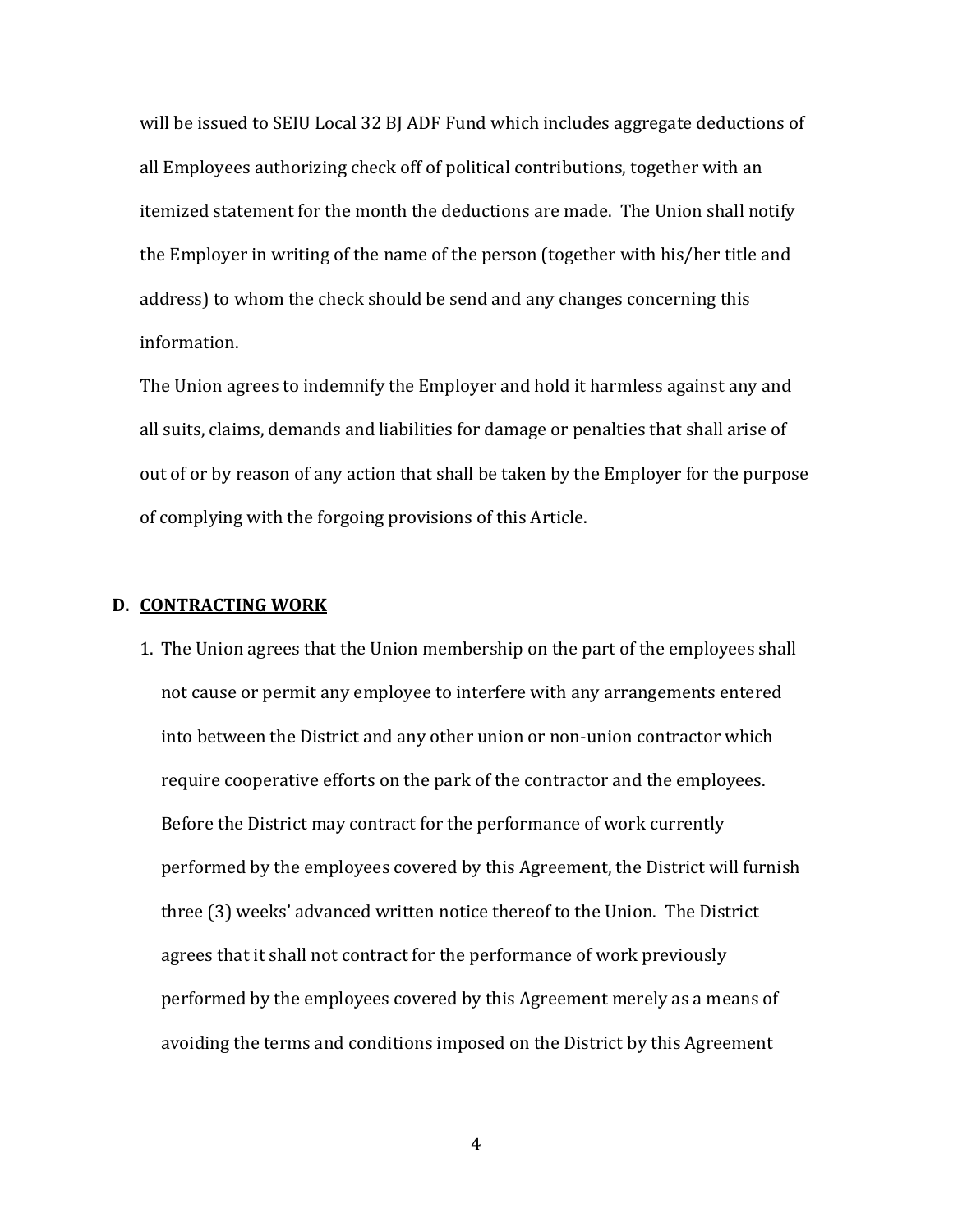2. The District will have the right to contract all or a portion of the food service operations for financial reasons. Prior to entering into any outside contracting agreement, the District will give three (3) weeks advanced written notice during which time the Union will have the right to meet with the District in order to discuss a possible Union proposal. Prior to such meeting, the District shall provide the Union with all records necessary to verify the financial status of the cafeteria account. In the event the District seeks to contract food service operations, the District agrees to give first preference to a Union proposal to operate the cafeteria program at costs and profits which are comparable to bids received from outside contractors. Should the Union be unable to meet the requirements, the District will encourage the sub0contractor chosen to consider the employment of existing cafeteria staff. The District will arrange a meeting of the Union and the sub-contractor, but the District will not participate in the discussion. Final resolution of the employment issue will result from the discussion between the sub-contractor and the Union.

# **E. NON-DISCRIMINATION**

The Employer shall not discriminate against any employee because of race, creed, color, gender, religion, national origin, sexual orientation, age, disability, union membership or any other characteristic protected by law.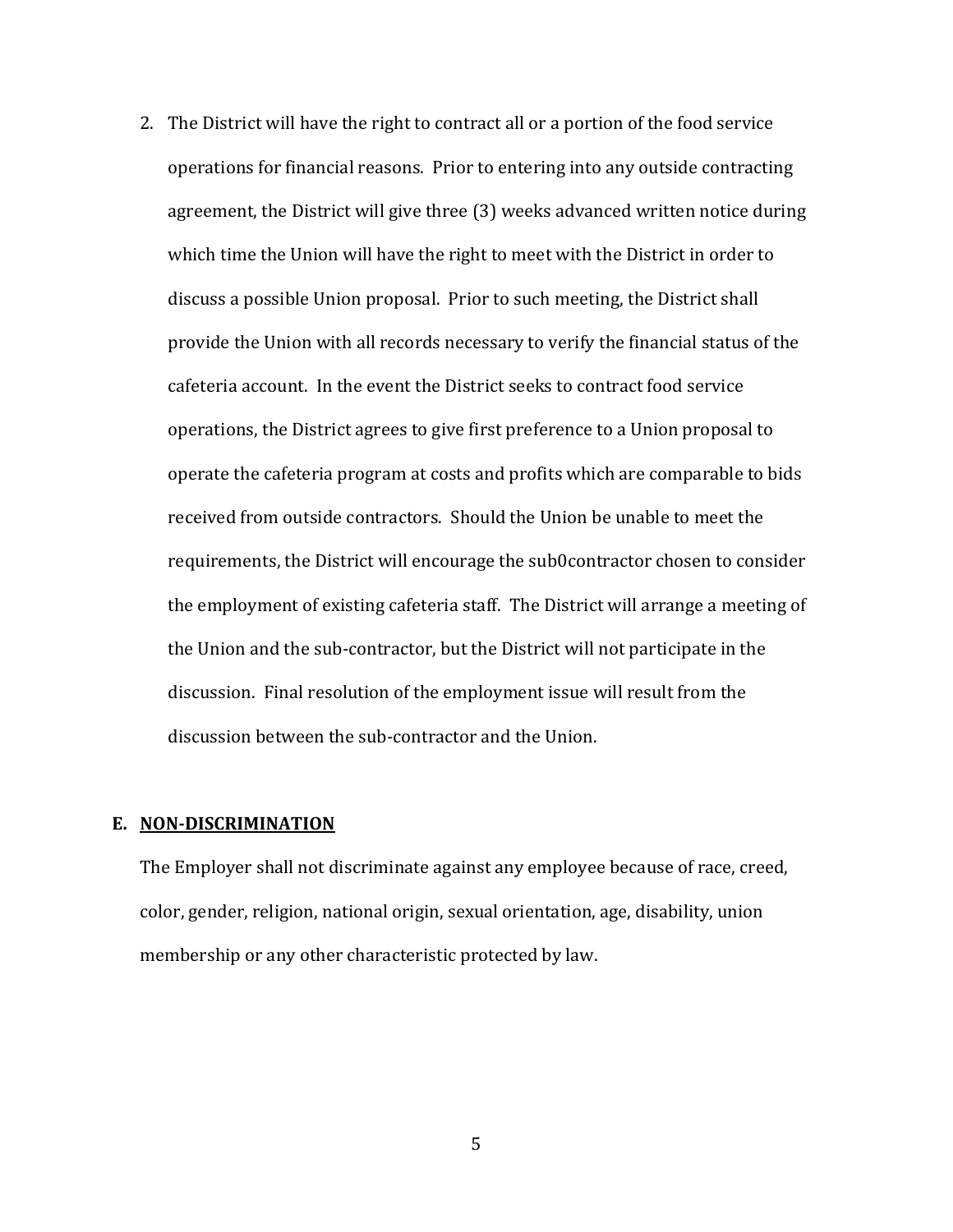#### **F. CATEGORIES OF EMPLOYEES**

- 1. **Full-time employee** shall be defined as:
	- a. Twelve month employee assigned to work seven (7) hours or more on a daily basis.
	- b. Student school calendar employees assigned to work seven (7) hours or more on a daily student school calendar basis.
- 2. **Part-time employee** shall be defined as anyone assigned to work less than seven (7) hours on a daily twelve month basis or a daily student school calendar basis.
- 3. **Temporary Employee** shall be defined as anyone hired for a specific period of time, but less than one hundred twenty (120) calendar days. Said temporary employee shall not be covered by the provisions of the Agreement unless he/she continues to be actively employed for a period of one hundred twenty-one (121) calendar days or more in any calendar year.
- 4. **Substitute Employee** shall be defined as anyone paid as a replacement for a regular employee on an approved leave of absence or on sick leave. Said substitute employee will not be covered by the provision of this Agreement.

#### **G. BULLETIN BOARD**

The Union may use a bulletin board designated by the District in each building, including one (1) in each cafeteria. Such use shall be limited to Union business, and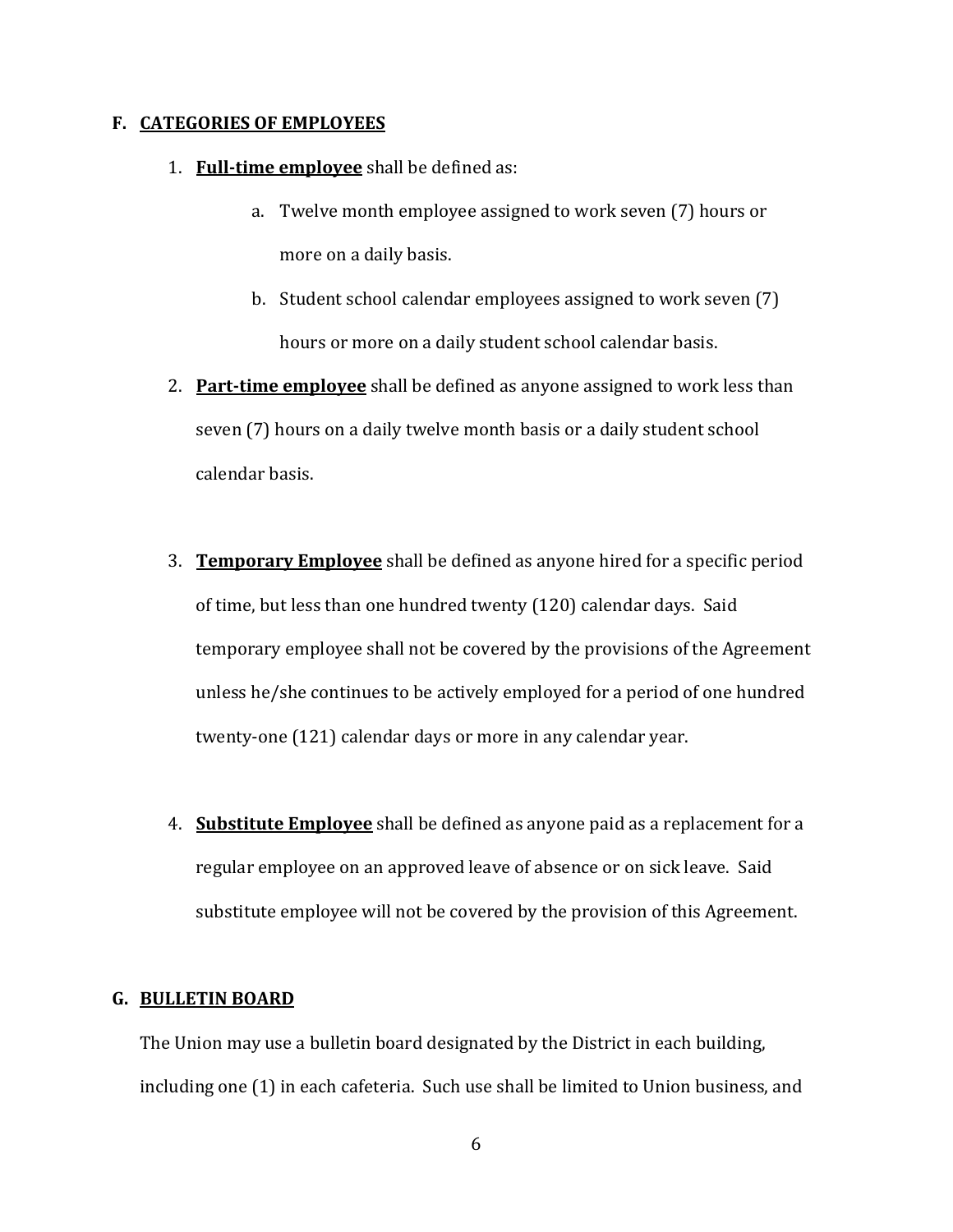material for posting shall first be submitted to the Superintendent or his designee for approval, setting forth the building where it desired to post such material and the specific period of time during which such material shall remain posted. The term "union business" shall not include political or libelous material, which shall not be posted in any event.

#### **H. CONTRACT INFORMATION**

- 1. Contract Distribution
	- a. Each employee shall be informed as to the existence of this Agreement by letter. This letter will be drafted by the Union and forwarded to the District for review. Upon mutual agreement of said letter, it shall be signed by both party's respective representatives. (See attached example)
	- b. Within six (6) weeks, the District will print and distribute copies of the Agreement to all covered employees.
		- c. All employees in the Bargaining Unit will be given a copy of the Agreement.
- 2. Employee Orientation
	- a. Union authorization cards and appropriate explanatory literature shall be included in those employment forms and materials required for newly hired employees.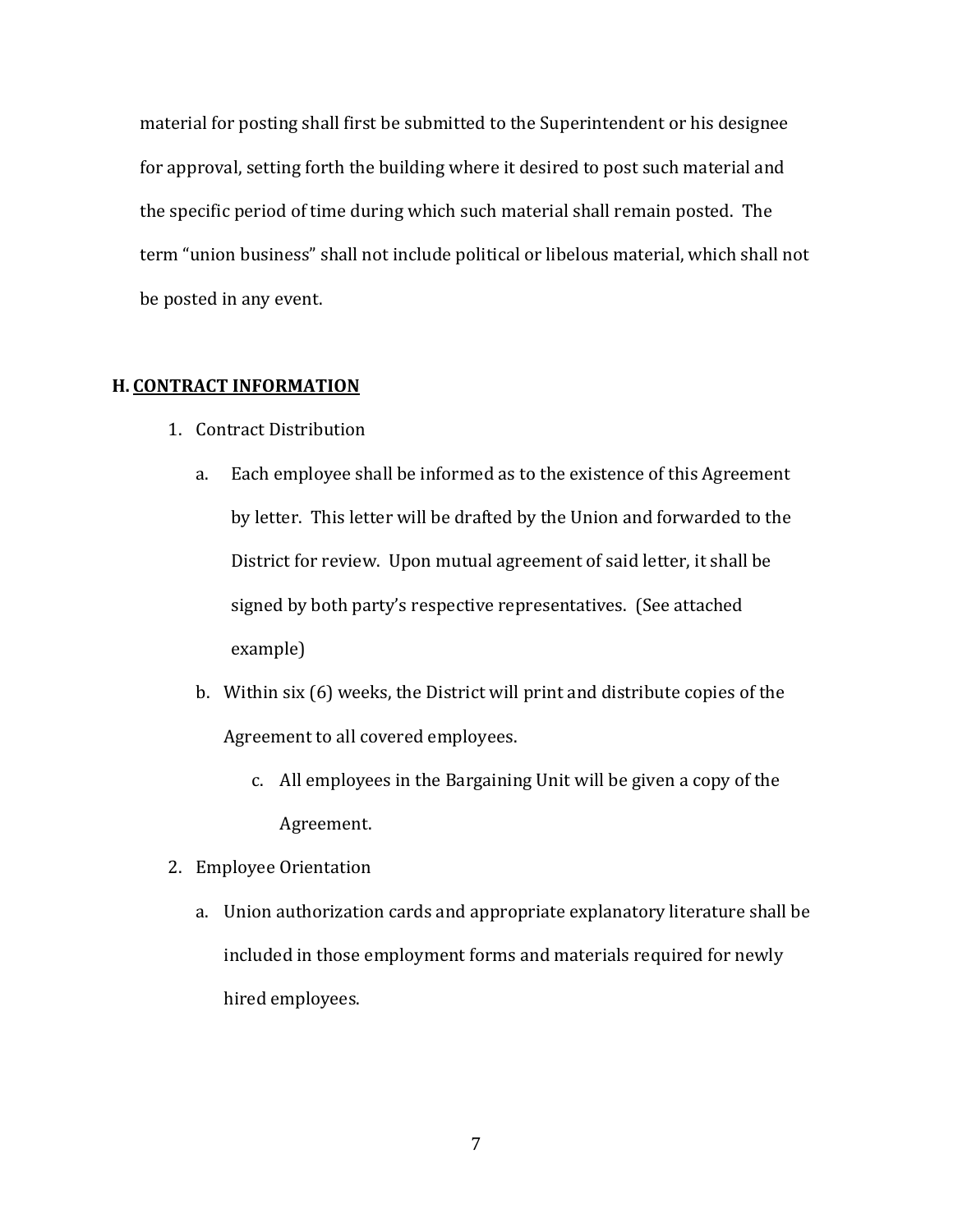b. During the orientation of new employees, the Union shall be given thirty (30) minutes to explain the Agreement and to inform the new employees of the role of the Union.

The Union, Chapter Officers and the proper Building Steward will be notified two (2) working days prior to the orientation meeting of new employees. The Chapter Officers will submit to the District by October 1, of each year of this agreement an updated list of Officers and Building Stewards.

- 3. Communication Rights
	- a. The District shall provide the Union with "Union designated" bulletin board(s).
	- b. The mailboxes in the custodial room shall be used as the Union mailing system.
	- c. The Union shall be permitted to use the District's printing facilities with the pre-approved permission of the Superintendent of his/her designee.
	- d. The District shall attempt to provide accommodations for "on premises" office space on an "as needed" basis.
	- e. The District shall allow the use of a school's cafeteria, auditorium, or any classroom to be used by the Union for meeting purposes provided it has been pre-approved by the Superintendent or his/her designee.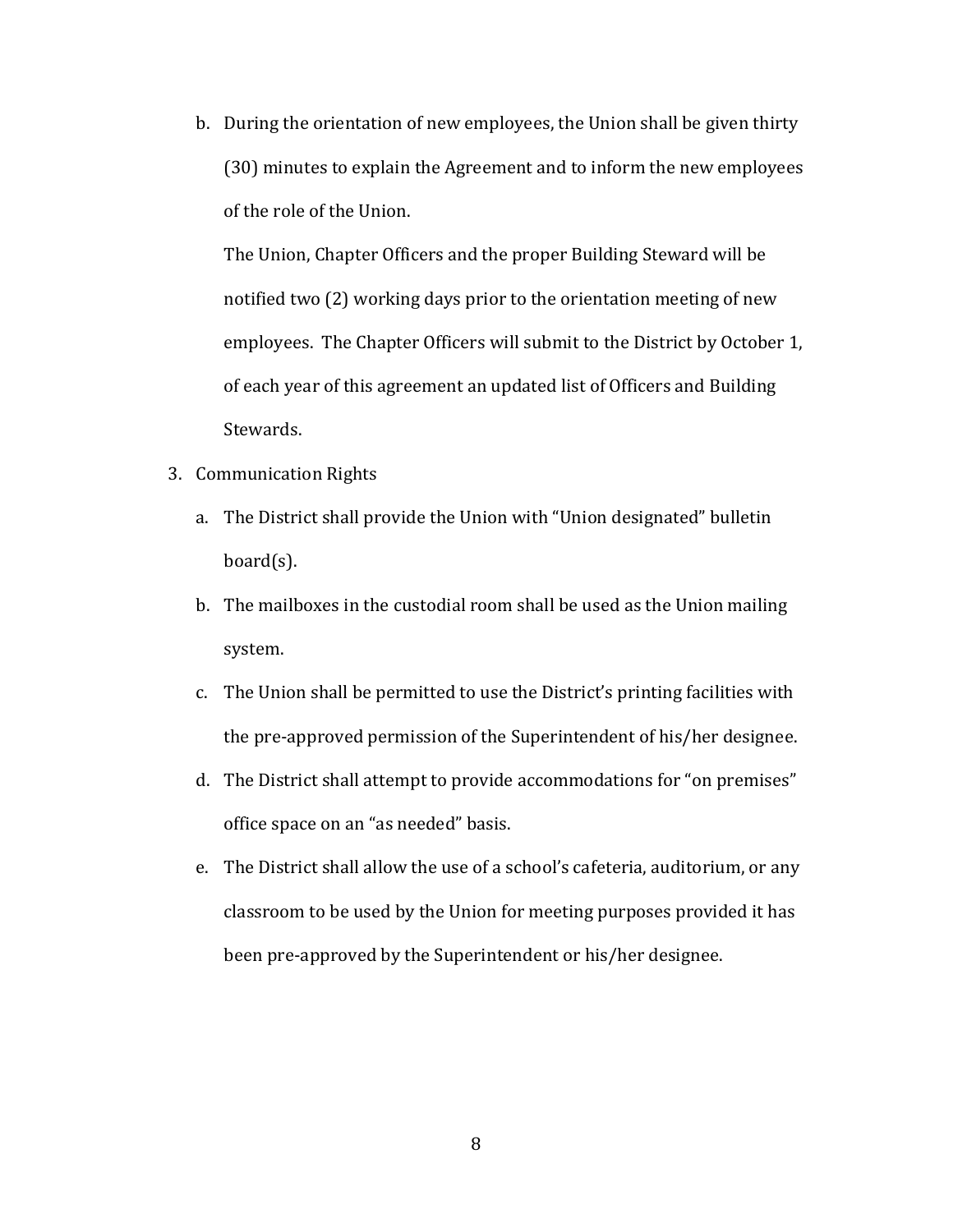- 4. Union Representative's Rights
	- a. Full-time Union representative(s) shall have full visitation rights with the approval of the Superintendent or his/her designee.
	- b. A leave of absence, not to exceed one (1) year with no loss of seniority, shall be provided to those employees who become full-time representatives of the union.
	- c. Union Stewards shall be granted time off with pay for Union business for one (1) day in a calendar year for the purpose of attending Union training, workshops, and other Union activities. This will be limited; two (2) Stewards per calendar year, providing the efficiency of the operation are not affected. The Union shall send a letter requesting leave to the District at least five (5) days in advance. The District will submit a form to the Union for reimbursement of wages for substitute wages for this approved leave.

## **Article IV**

# **MANAGEMENT**

#### **A. MANAGEMENT RIGHTS**

The management of the District's facilities and operations, and the direction of its working forces, including the right to establish new jobs, abolish or change existing jobs, increase or decrease the number of jobs, change materials, processes, products, equipment, and operations shall be retained by the vested exclusively in the District. Subject to the provisions of this Agreement, the District shall have the right to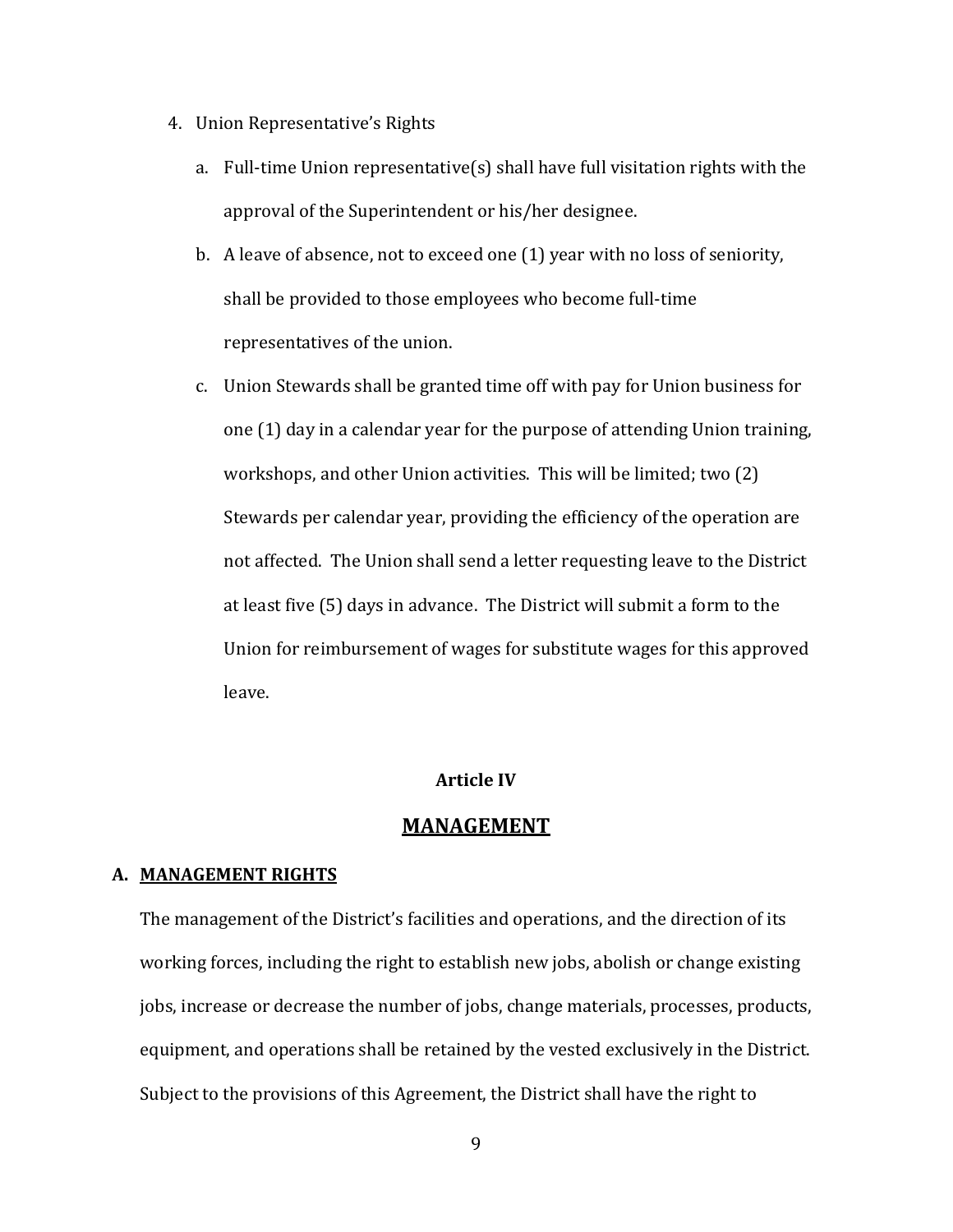schedule and assign work to be performed and the right to hire or re-hire, promote, recall, demote, suspend, discipline, discharge, transfer, or lay-off employees because of lack of work or other legitimate reasons.

## **B. DRUG & ALCOHOL TESTING**

If an employee is involved in an accident arising out of and in the course of his or her employment during the work day which results in damage to District property or requires medical attention or in instances where the District has reason to believe that the employee is impaired by or is under the influence of drugs or alcohol, the District reserves the right to require the employee to take a drug and alcohol test of it's choosing with all costs of such tests being the responsibility of the District.

# **C. DISCIPLINE/DISCHARGE**

- 1. The District shall not discipline or discharge an employee except for proper cause except for cardinal offenses mandating immediate suspension prior to suspension.
- 2. All records of offenses, and disciplinary action taken as a result of such offenses shall be placed in an employee's file only after said employee has had an opportunity to affix his signature to the copy. This copy, when filed, is to be filed with the express understanding that such signature in no way indicates agreement with the contents thereof. The employee shall also have the right to submit a written answer to such material. If the employee refuses to sign said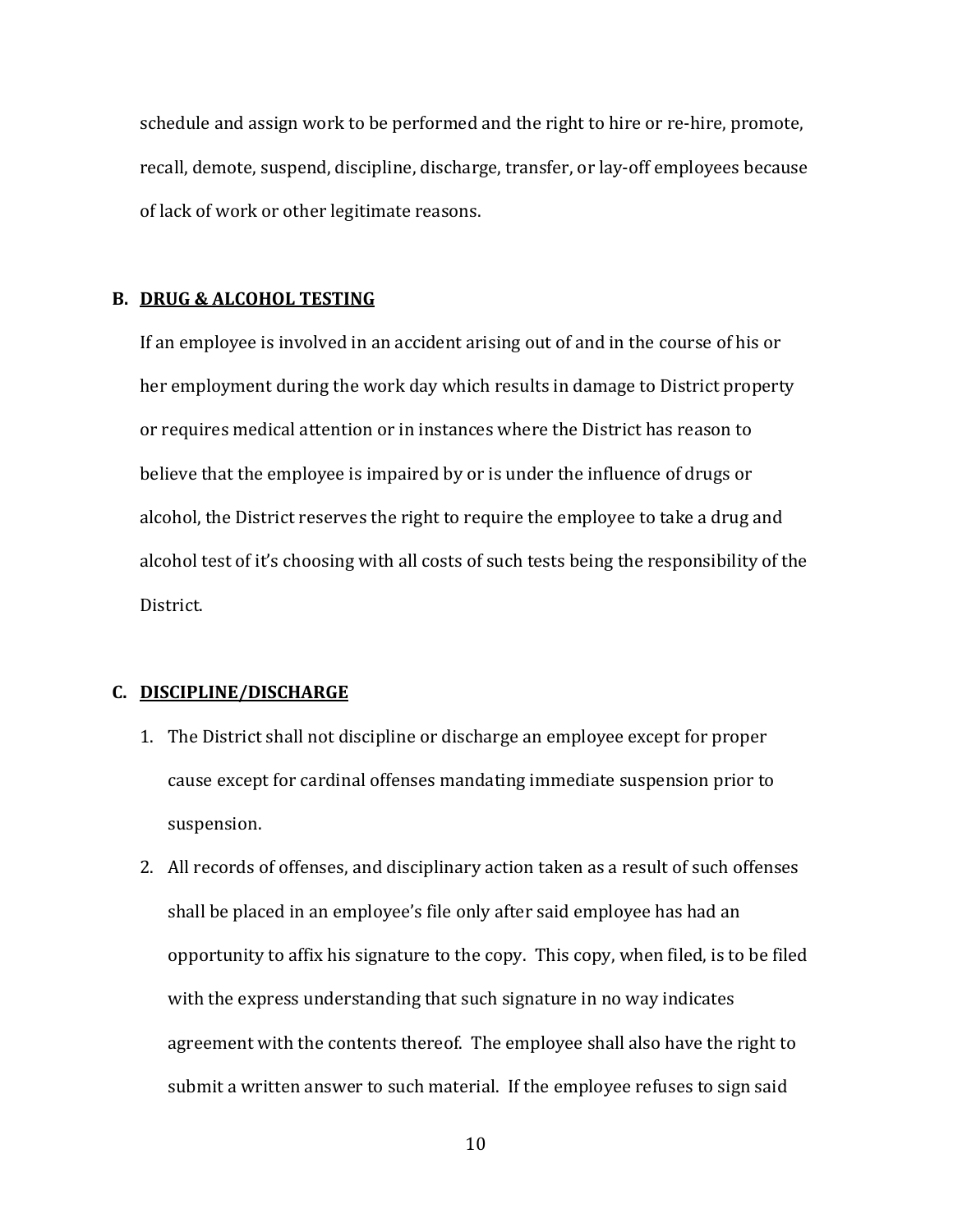copy, the District shall make note and date of said refusal and file copy for the records. At the request of the employee, the District will remove from the employee's file any such record after a period of three (3) years if no further record of offenses or disciplinary action has occurred during the said three (3) year period. The removed material will not be used in an arbitrary hearing.

3. Each employee shall receive a performance evaluation at least once annually. The performance review instrument shall be designed by the District. The employee shall be evaluated by his/her immediate supervisor with input from the building administrator, if applicable.

#### **D. IMMEDIATE SUPERVISOR**

The District shall designate to the Union the immediate supervisor of all bargaining unit positions.

# **Article V**

# **SENIORITY**

#### **A. JOB SECURITY**

The parties of this Agreement recognize that job security in event of promotions, decrease of forces, and recalls after layoffs should increase in proportion to the length of continuous service, and that in the administration of this Article the intent will be that a vacant and/or newly created position shall be filled by the most senior qualified employee with a ten (10) working day trial period, after which time the employee could return to his/her former position with no loss in seniority. The District could also, after this period, return the employee to his/her former position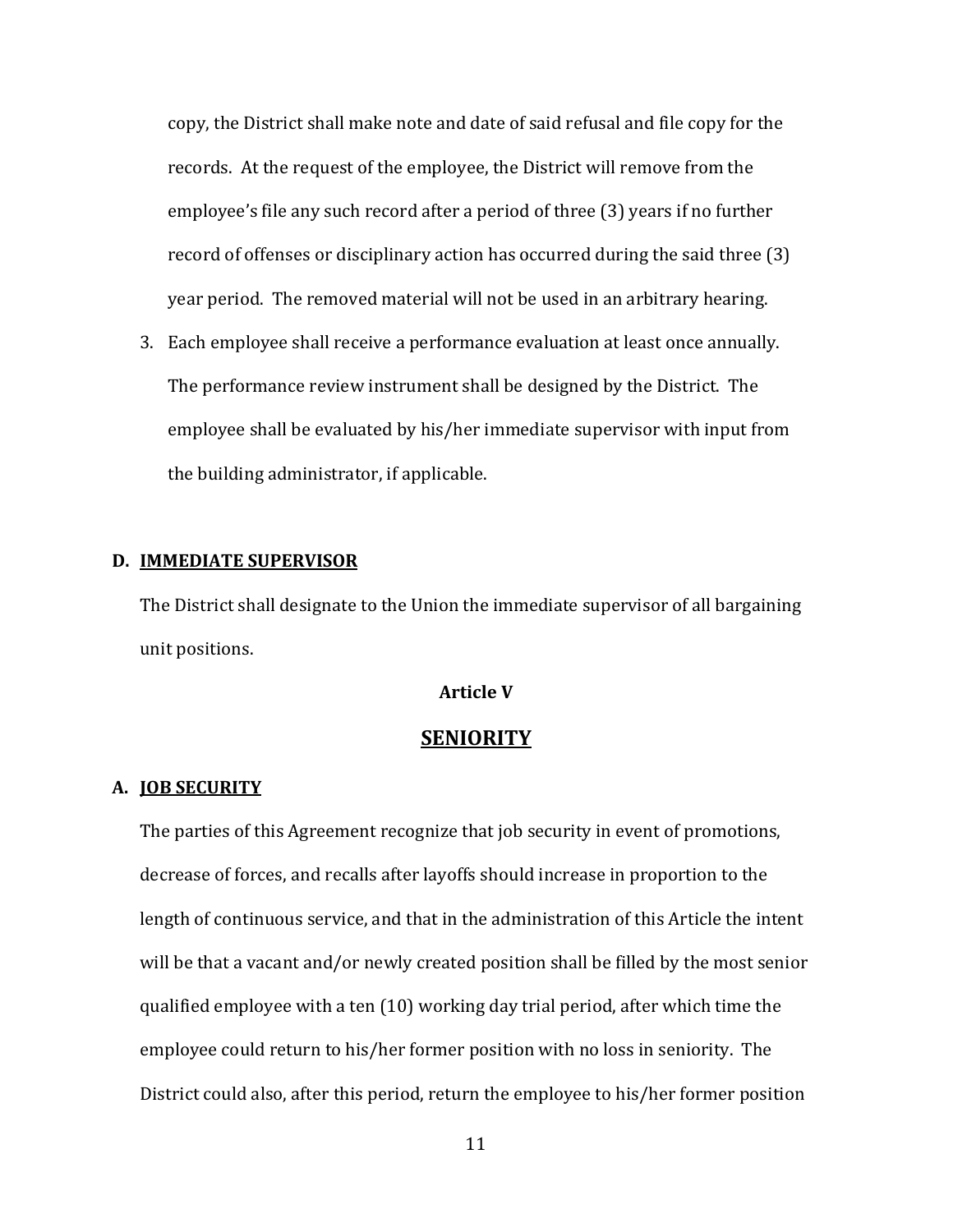with no loss in seniority providing the below mentioned factors are met. In recognition, however, of the responsibility of the District for efficient operations it is understood and agreed that in all cases of promotion, decrease in forces, or recalls after layoffs, the following factors as listed below shall be considered:

- 1. Ability to perform the work;
- 2. Length of continuous service.

Final decision to promote, transfer, or lay-off shall be vested exclusively in the District.

#### **B. PERMANENT AND TEMPORARY VACANCIES**

1. Bids for Permanent and/or newly created positions within an Employee Department (Building and Grounds/Cafeteria) shall be made on the basis of Department Seniority. This shall be followed by bids between Departments. If a vacancy arises in the Building and Grounds Department, all bargaining unit members who are already employed in this Department shall be permitted to bid on it first, with the bid being awarded to the most senior qualified bidder. If no one within the Department bids on the job, then the bargaining unit members who are in the Cafeteria Department shall be permitted to bid on the entry level General Cleaner position (or Custodial position if it is the remaining open position) with the bid being awarded to the most senior qualified bidder. Likewise, if a vacancy arises in the Cafeteria Department, all bargaining unit members who are already employed in this Department shall be permitted to bid on it first, with the bid being awarded to the most senior qualified bidder. If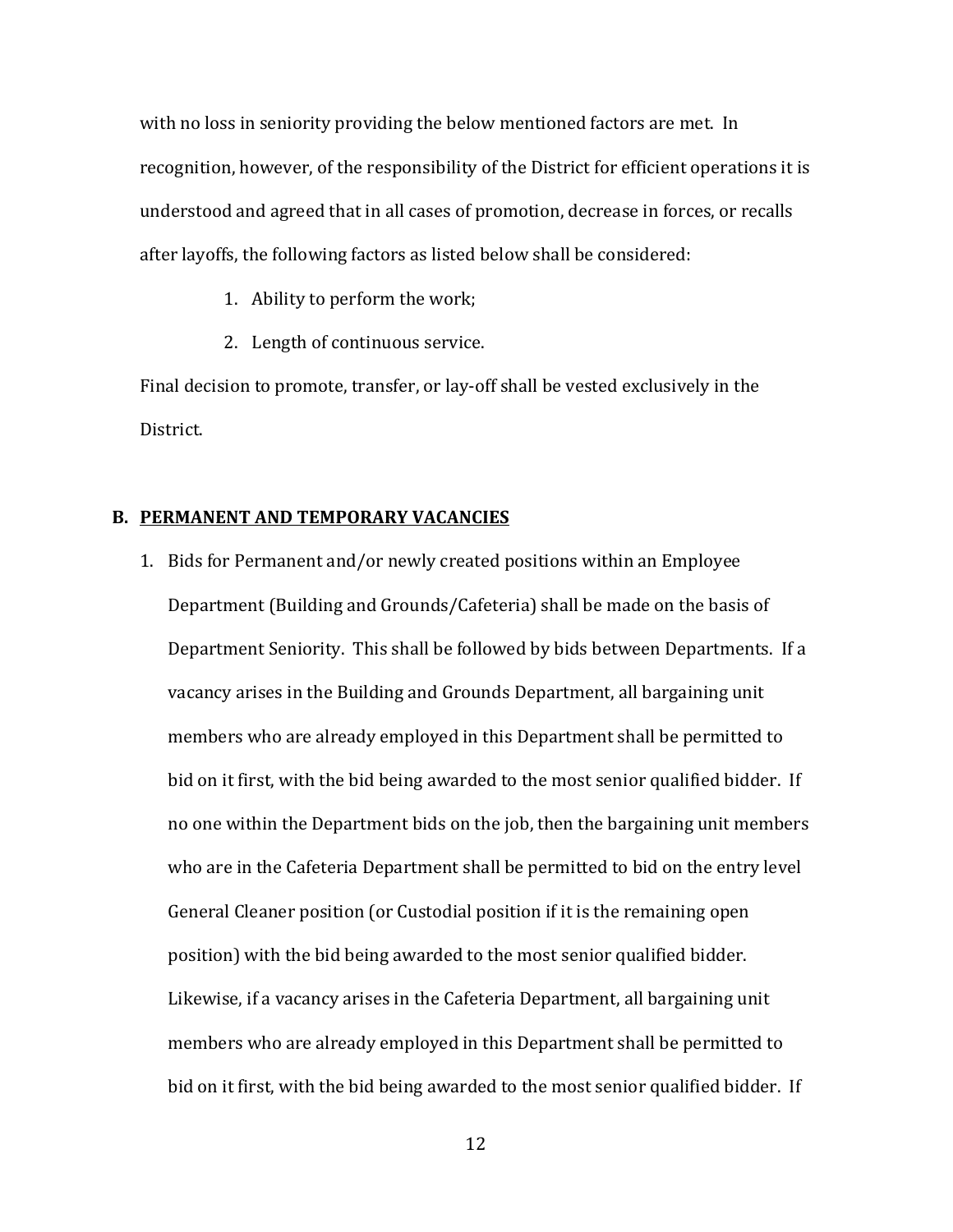no one within the Department bids on the job, then bargaining unit members who are in the Building and Grounds Department shall be permitted to bid on the entry level Food Prep-Server position with the bid being awarded to the most senior qualified bidder.

2. Permanent and/or newly created positions shall be posted by the District in all school buildings for five (5) workdays. All postings will list the days of work, hours of work, shift and building assignment. If any employee is interested in being considered for such positions, he/she must file a written application with the Superintendent within five (5) workdays. The intent will be that a vacant and/or newly created position shall be filled by the most senior qualified employee within the Department. Such employee shall be given a ten (10) work day trial period, after which time the employee could return to his/her former position with no loss in seniority. During this ten (10) work day trial period, the employee shall demonstrate ability, qualifications, and physical fitness to perform the job. If said employee does not demonstrate the above, he/she shall be returned to his/her former position with no loss in seniority. During the trial period, the employer may leave the vacated position unfilled, however, should the employer determine during the trial period that the successful candidate has qualified, the employer may post the vacated position before the conclusion of the trial period. Employees may not bid laterally or downward more than once in a period of one year. Building and Grounds Department employees may not bid laterally within the same classification and shift within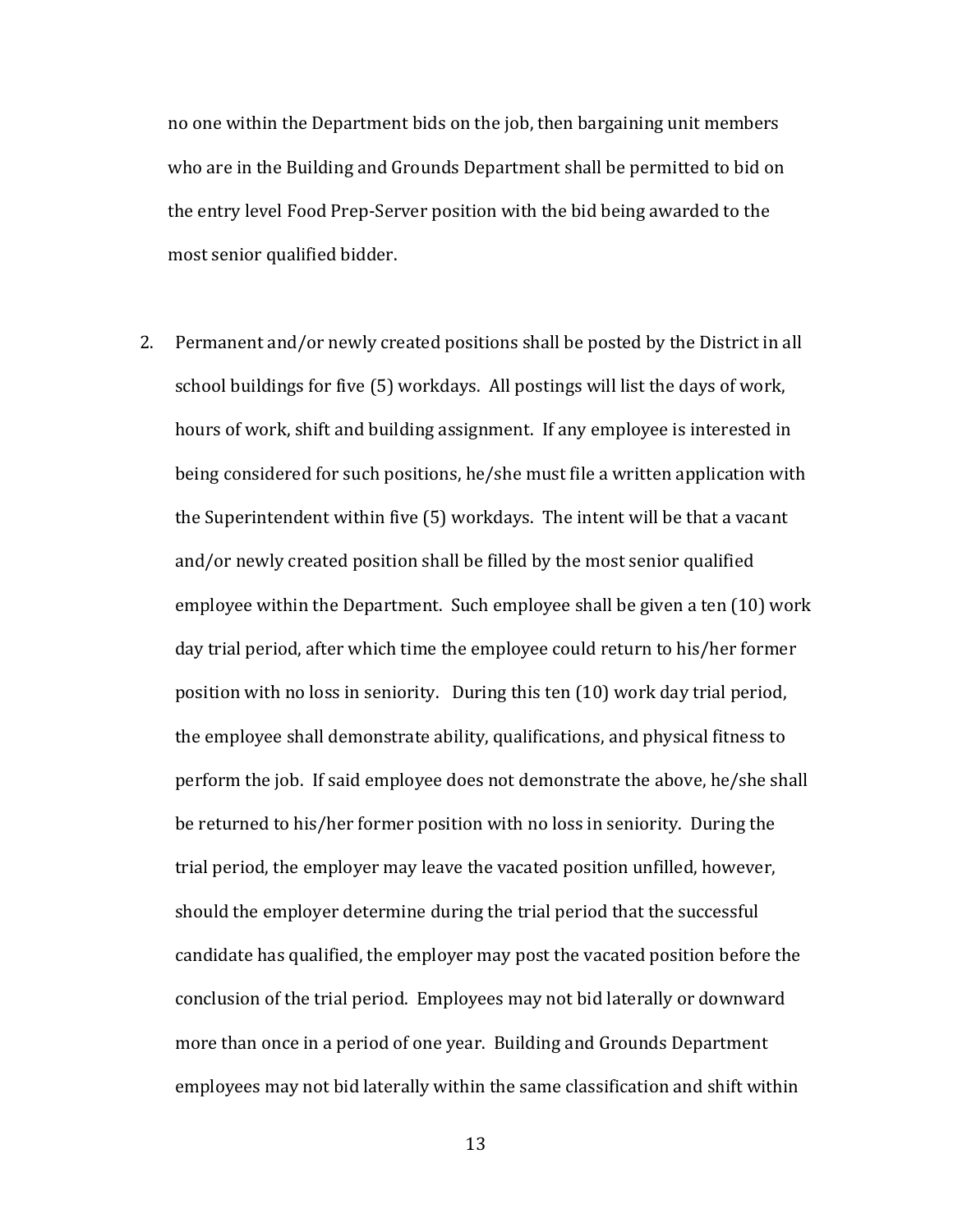their building. When a resignation is accepted by the Board, the job shall be posted as soon as reasonable.

3. Temporary vacancies that occur due to an illness or injury (job related or not) which are known to exceed sixty (60) calendar days will be posted and awarded to the most senior qualified employee within the affected Department. The position will be filled by the most senior qualified employee, first by Department then by the other Department. If no employee from either Department elects to fill the vacancy, the District will fill the position with a substitute. During the time the employee is filling the temporary vacancy, the employee will receive the compensation and/or hours of said position.

An employee who bids a temporary position will be allowed to return to his/her former position without loss of hours or change of shift upon the return of the permanent employee. (AN EMPLOYEE MUST REMAIN IN A TEMPORARY BID POSITION UNTIL THE PERMANENT EMPLOYEE RETURNS). This will exist for the period of time the employee is in said position for they will continue to accrue seniority for the period of time in their original classification. All permanent and temporary bids shall be filled immediately after the posting period. Any change in wages requiring School Board approval will be retroactive to the first day the employee works in the awarded position.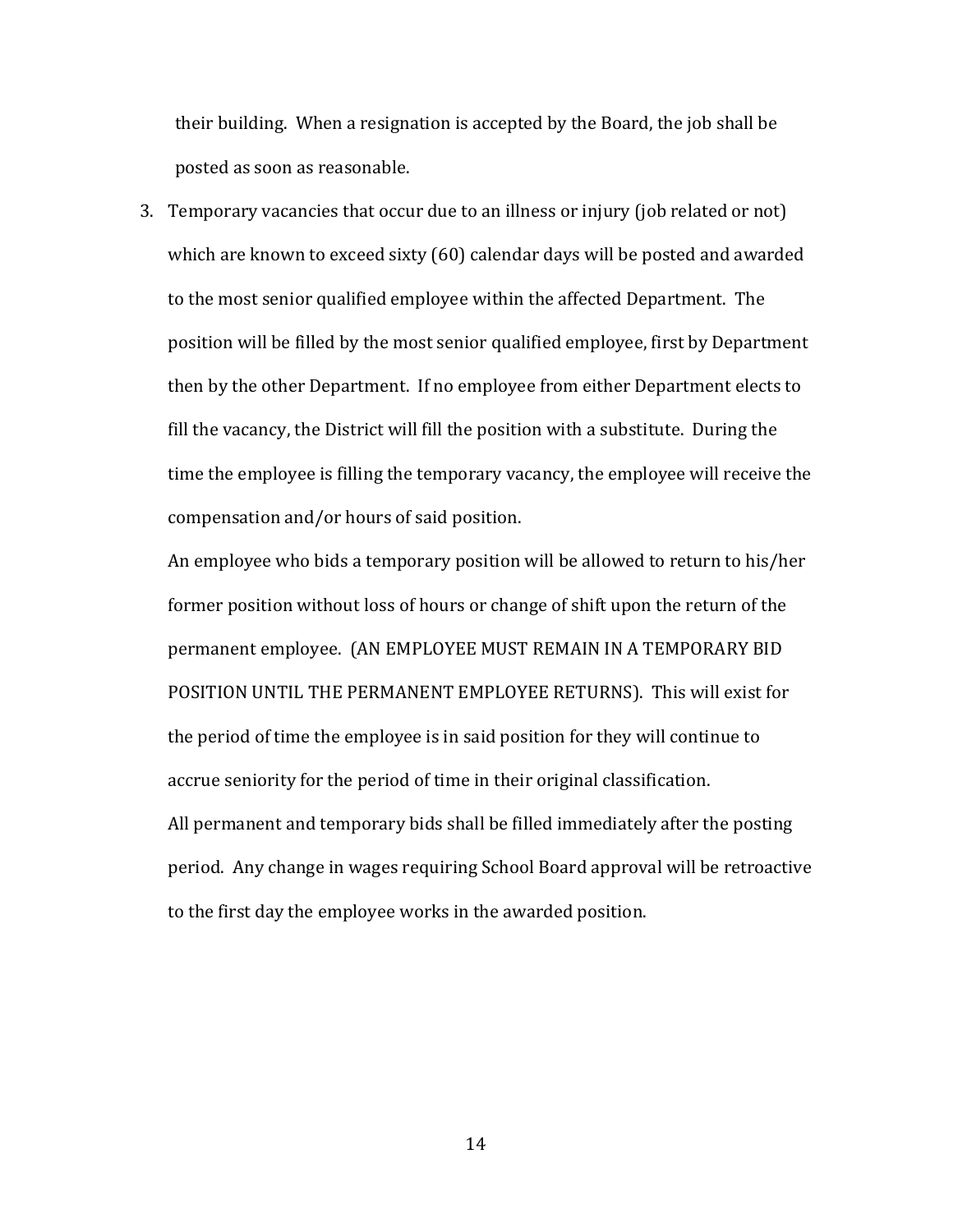# **C. CONTINUOUS SERVICE**

Continuous service shall be calculated from date of first employment or reemployment following a break in continuous service, in accordance with the following provisions:

- 1. There shall be no deduction for any time lost which does not constitute a break in continuous service.
- 2. Continuous service shall be broken by:
	- a. Quit provided that if the employee is re-hired within fifteen days, the break in continuous service shall be removed;
	- b. Discharge;
	- c. Absence for three (3) consecutive workdays without notice to and permission from Supervisor;
	- d. Absence due to a lay-off or physical disability, either of which continues for more than twelve (12) months;
	- e. Retirement;
	- f. Leaving the assigned building and grounds without approval from the Director of Maintenance or his/her designee will be determined as a voluntary termination of employment.
- 3. Absence due to a compensation disability under the Pennsylvania Workman's Compensation Act or the Pennsylvania Occupational Disease Act or absence due to illness or disability for which an employee is being paid under the Sick Leave Benefits of this agreement shall not break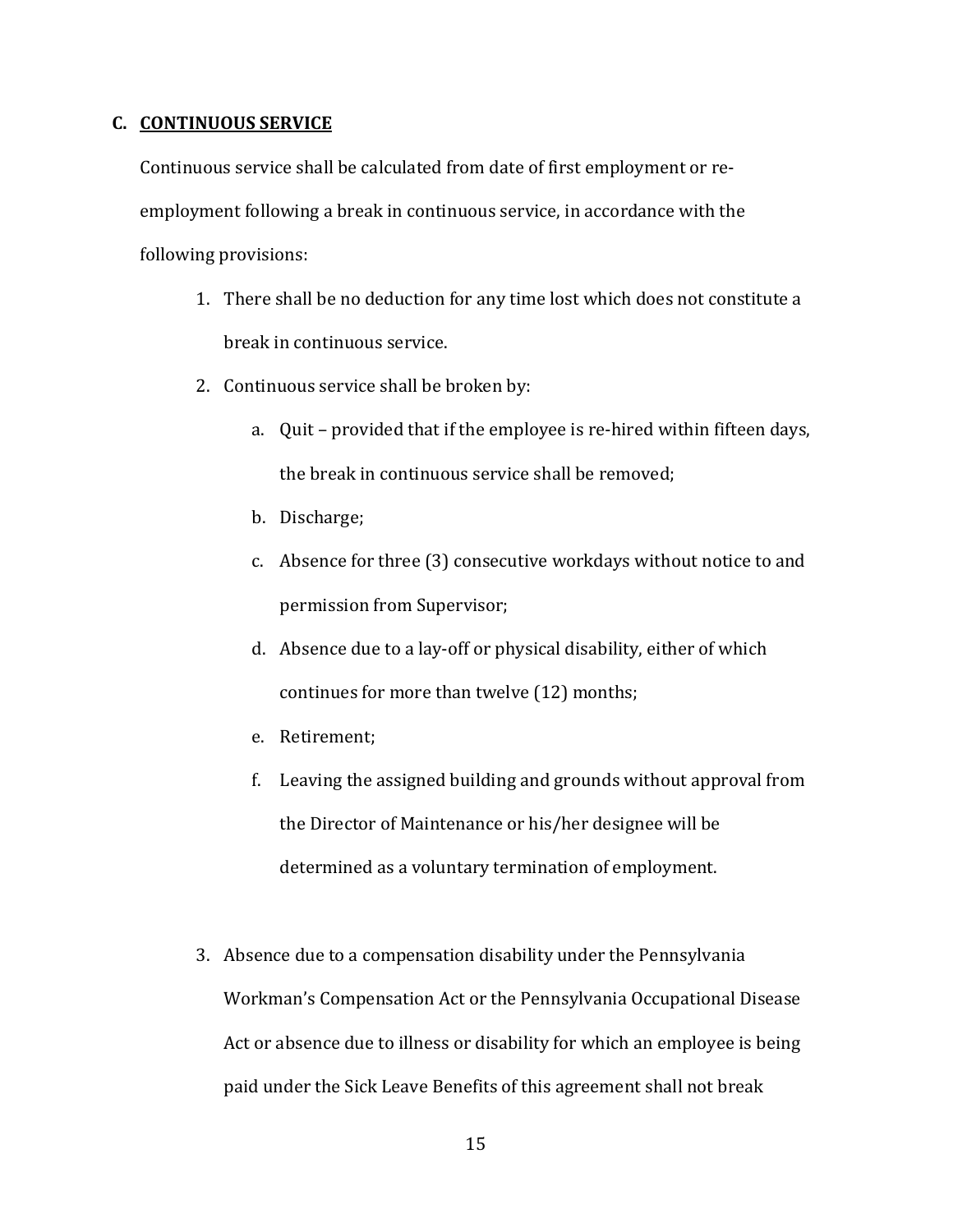continuous service provided such individual returns to work within five (5) days after final payment of Workman's Compensation or Occupational Disease benefits or after the end of the period used in calculating lump sum payment or after the employee's accumulated sick leave has been exhausted. If an employee has been granted an unpaid leave under the Family Medical Leave Act or unpaid sick leave by the employer, continuous service will not be broken if employee returns to work within one year of the start of such unpaid leave.

#### D. **PROBATIONARY PERIOD**

New Employees, including those hired after a break in continuity of service, shall be regarded as probationary employees for the first ninety (90) working days. During such period such employees may be laid-off or discharged as exclusively determined by the District. All Cafeteria Department workers previously referred to as "substitute" shall be added to the bargaining unit and shall not be subject to a probationary period.

# **E. SENIORITY**

- 1. Seniority shall be by Department. Departments shall be defined as Building and Grounds and Cafeteria.
- 2. Department seniority shall have preference over District-wide seniority in the case of overtime distribution.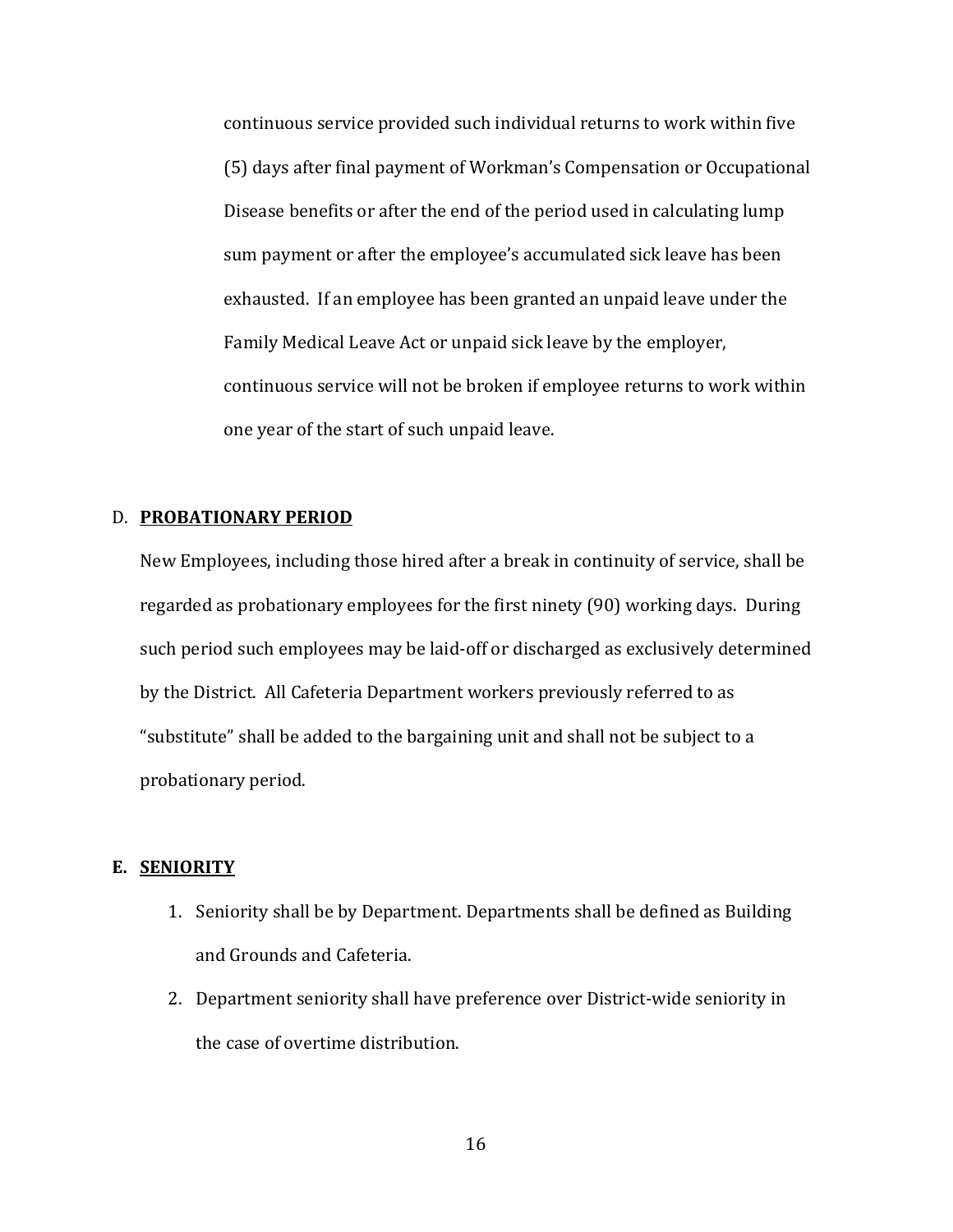- 3. Classification seniority shall not be used as a determining factor in job bidding.
- 4. Seniority for parking assignments will be on a rotational basis from within the Maintenance Classification based on seniority. Should additional positions be needed once all maintenance employees' are exhausted, a number process will be implemented through the Building and Grounds Department and then the Cafeteria Department.
- 5. Building and Grounds Department shall consist of the following classifications: Maintenance, Custodial, General Cleaning, and Delivery Driver/General Cleaner.
- 6. Cafeteria Department shall consist of the following classifications: Cooks and Food Prep-Servers.

# **F. CONTINUOUS SERVICE**

Any employee who transfers, is promoted or bumps from their present position to any other position in or out of their classification, shall retain District-wide continuous service rights from their date of hire (first day on the job). All employees shall pass a written test and a physical test to be considered for a position outside of their current classification. A part-time employee as defined in Article III, F-2, shall be credited with one year of seniority for every two (2) years worked or shall receive continuous service credit/seniority on a fifty (50) percent basis. This would mean that a part-time employee who worked for the District for two (2) years would earn one (1) year of continuous service if the employee moved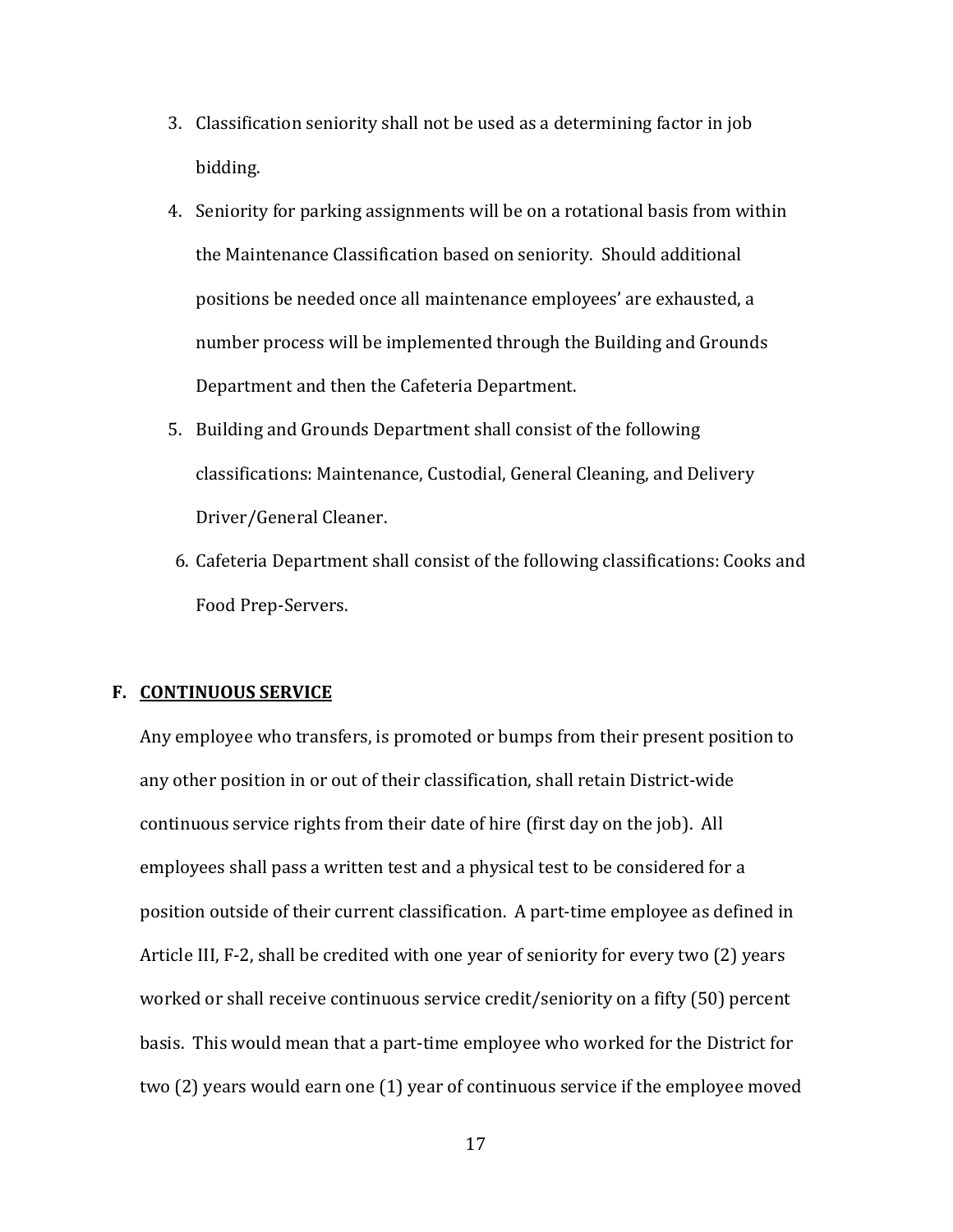into a full-time position and was eligible for vacation or was bidding on another position.

#### **G. SENIORITY/CONTINUOUS SERVICE LIST**

The District shall supply the Local Union office with a seniority list of all employees setting forth for each employee their classification, date of hire (first day on the job), rate of pay, and hours of work. This list shall be maintained by the District and updated every six (6) months and made available to the Union within thirty (30) calendar days after receipt of written notice.

## **H. CONTINUOUS SERVICE – CAFETERIA EMPLOYEES**

All Cafeteria Department employees employed by the District as of the date of this Agreement shall have a seniority date identical to the date the Agreement is signed. This date shall be used as their seniority date for bidding on positions outside of their department, after all Building and Grounds Department employees have completed their lateral bids within their Department. If more than one (1) Cafeteria Department employee bids on a Building and Grounds Department General Cleaner position (or custodial position if that is the only remaining open position) outside of his/her department, the employee's original date of hire shall be used to determine who is the more senior Cafeteria Department employee. The cafeteria employee must pass a written test and a physical test to be considered for a General Cleaner position outside of their Department.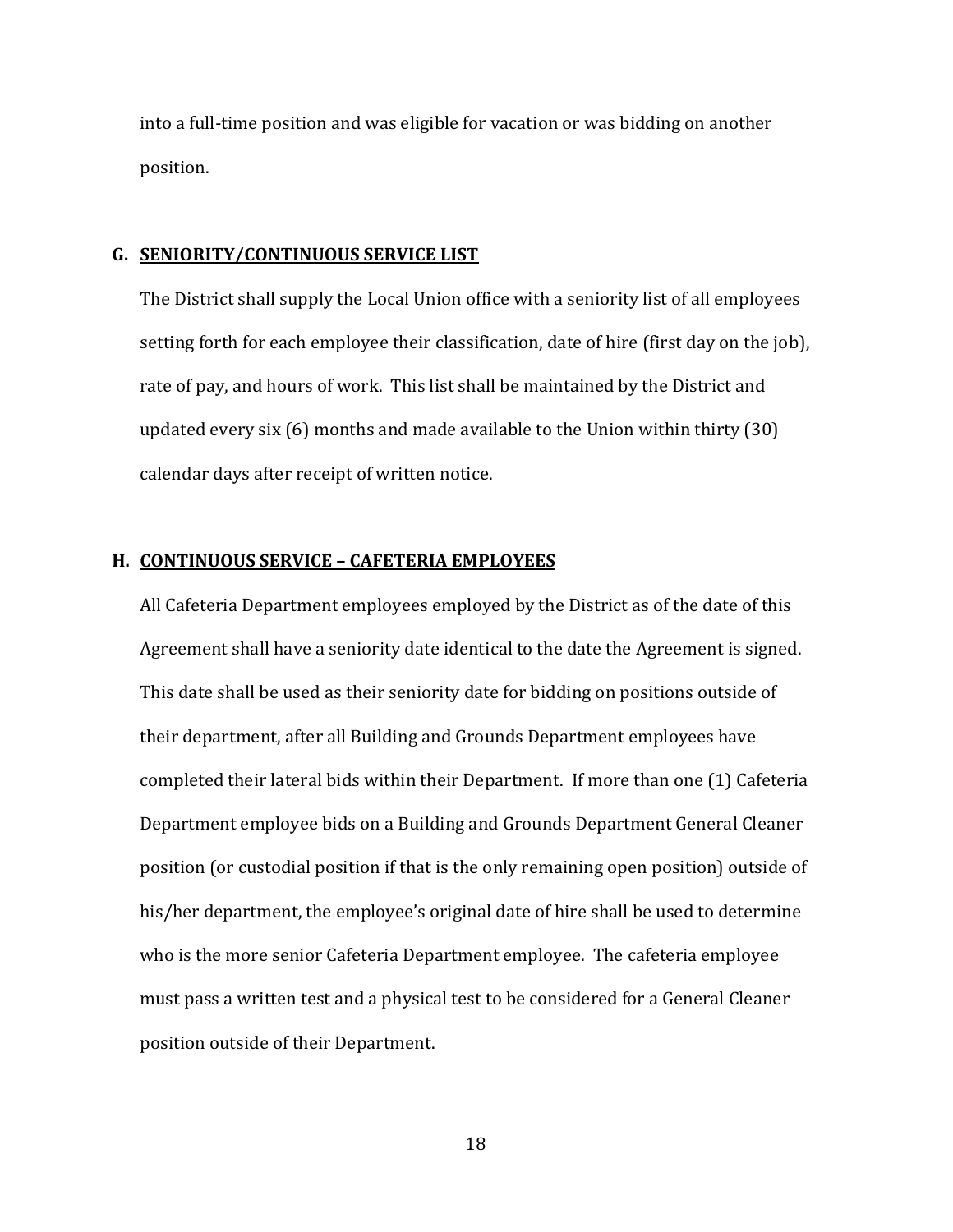Cafeteria employees who bid on positions within their department shall be awarded the position based on the original date of hire with the District. The aforementioned guidelines shall be used in accordance with the provisions as set forth in the Sub-Section A of this Article.

# **I. LAYOFF OR REDUCTION OF HOURS**

In all cases of layoff or reduction of hours, an employee may exercise his/her Department seniority to bump any employee with less seniority from an equal or lower paying classification within their Department (Building and Grounds, Cafeteria, etc.). That employee in turn must bump any employee with less seniority from an equal or lower paying position within their Department. This process will continue until the last employee accepts layoff or reduction of hours. The parties of this Agreement recognize that in the event of a decrease of work force and recall after layoffs, seniority will be recognized as the determining factors. Layoffs and Recalls will be done by seniority from within the affected classification defined in Article V, Section D, Sub-section 1. An employee duly notified by the District in writing to return to work from layoff must return to work within five (5) working days of such notice or be considered terminated. This does not apply to cafeteria workers during the summer months.

## **J. SENIORITY**

In all cases of layoff or reduction of hours, an employee may exercise his/her Department seniority to bump any employee with less seniority from an equal or lower paying classification within their Department (Building and Grounds,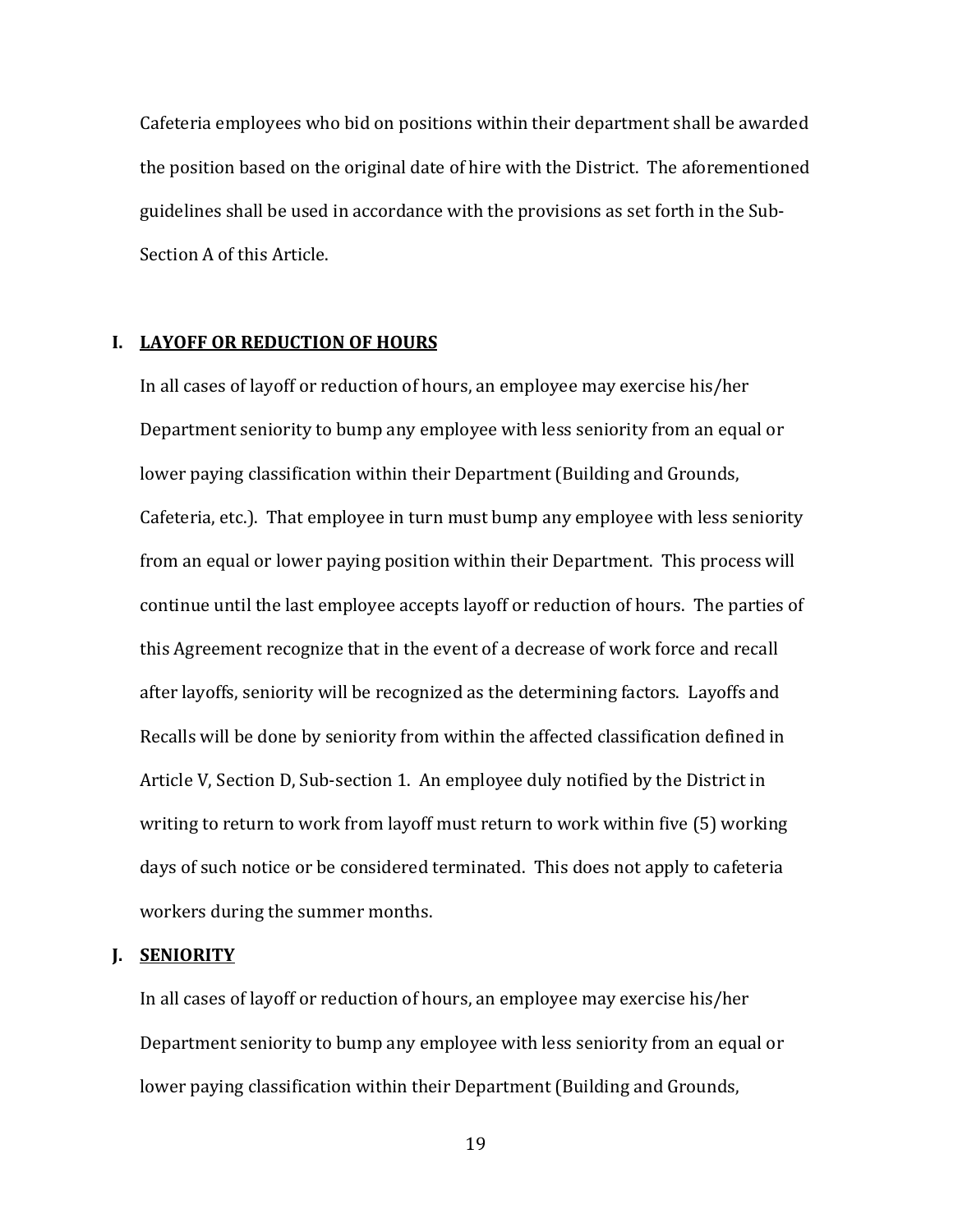Cafeteria, etc.). That employee, in turn must bump any employee with less seniority from an equal or lower paying position within their Department. This process will continue until the last employee accepts a layoff or reduction in hours. An employee duly notified by the District in writing, to return to work within five (5) days of such notice or be considered terminated, this does not apply to cafeteria workers during the summer months.

# **Article VI**

# **RESPONSIBILITIES OF THE PARTIES**

The District (its officers and representatives at all levels) is bound to observe the provisions of this agreement The Union (its officers and representatives at all levels) is bound to observe the provisions of this Agreement. In addition to the responsibilities that may be provided elsewhere in this Agreement, the following shall be observed:

- A. There shall be no interference with the right of employees to become or to continue to be members of the Union.
- B. There shall be no discrimination, restraint, or coercion against any employee because of membership in the Union.
- C. During the terms of this Agreement, there shall be no lockouts.
- D. Designated Union Chapter Officers and Stewards will be permitted time during any given workday to attend grievance meetings or labor/management meetings with approval of the Superintendent.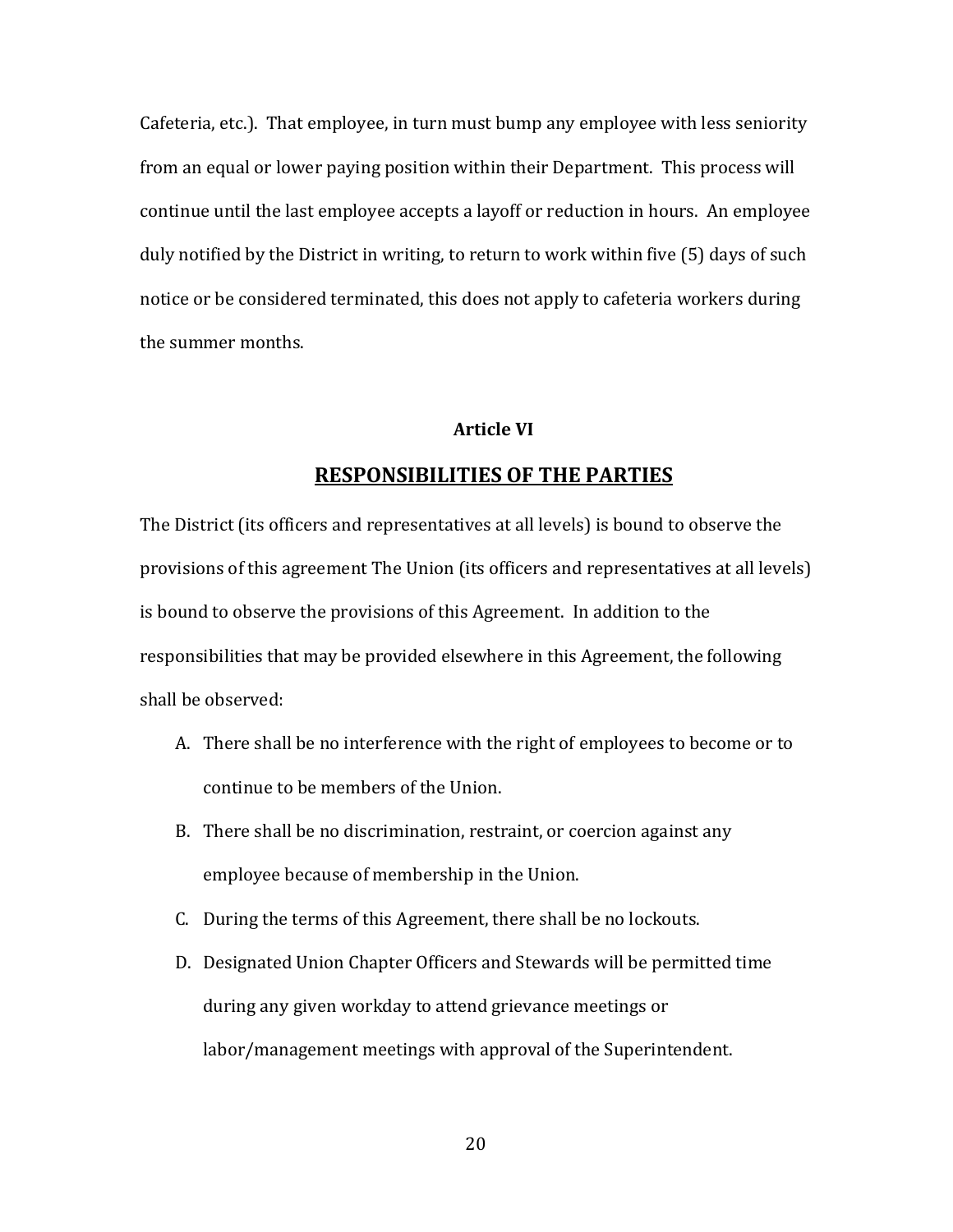- E. There shall be no intimidation or coercion of employees into joining the Union or continuing their membership therein.
- F. During the term of this Agreement, there shall be no strikes, work stoppages, or interruption or impeding of work. No officer or representative of the Union shall authorize, instigate, aid, or condone any such activities.
- G. The applicable procedures of the Agreement will be followed for the settlement of all grievances.
- H. It is the continuing policy of the District and the Union that the provisions of this Agreement shall be applied to all employees without regard to race, religious creed, national origin, sex, age, handicap or disability, and political affiliation. The representatives of the Union and the District in all steps of the grievance procedure and in all dealings between both parties shall comply with this provision.
- I. The Employer agrees it will not assign any bargaining unit work to nonbargaining unit employees or supervisors except in cases of emergency or unavailability of employees from the bargaining unit. This does not apply to temporary employees.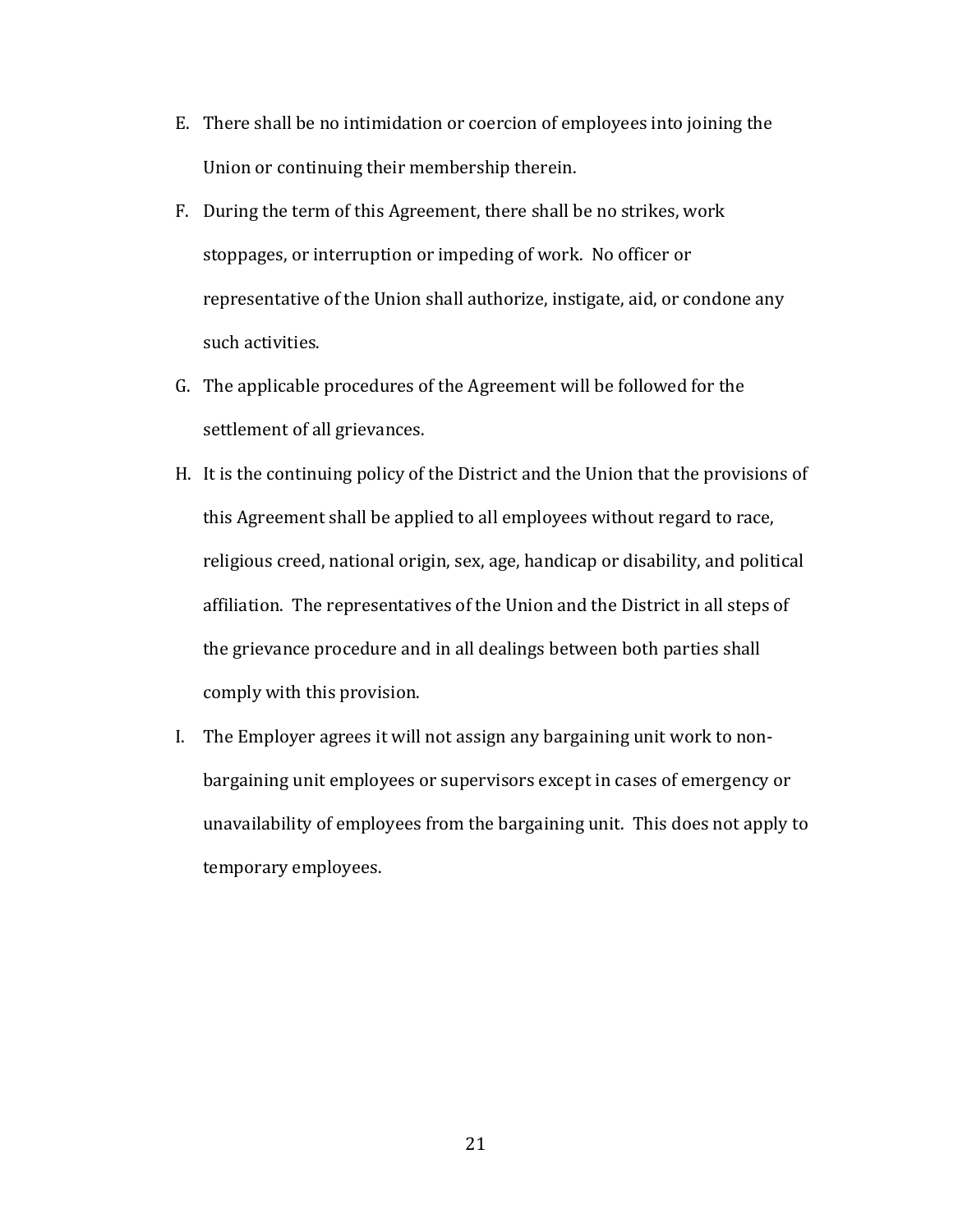# **Article VII**

# **HOURS OF WORK**

This article defines the normal hours of work and shall not be construed as guarantee of hours of work per day or per week. This Article shall not be considered as any basis for the calculation or payment of overtime, which is covered solely by Article VII, Overtime and Article IX, Holidays.

# **A. WORKDAY**

The normal workday shall be eight (8) consecutive hours of work in a twenty-four (24) hour period with a designated lunch period.

# **B. WORK PATTERN**

A normal work pattern shall be five (5) consecutive workdays beginning on the first day of any seven (7) consecutive day period. The Two (2) days off shall be consecutive days off except for emergencies or vacancies caused by the events listed in paragraph C of this Article.

# **C. NOTIFICATION NOT TO REPORT**

Unless previously notified not to report to work, employees who report to work on a day in which they are regularly scheduled to work, at their regular starting time, who are not assigned to work shall be paid for their normal work day. This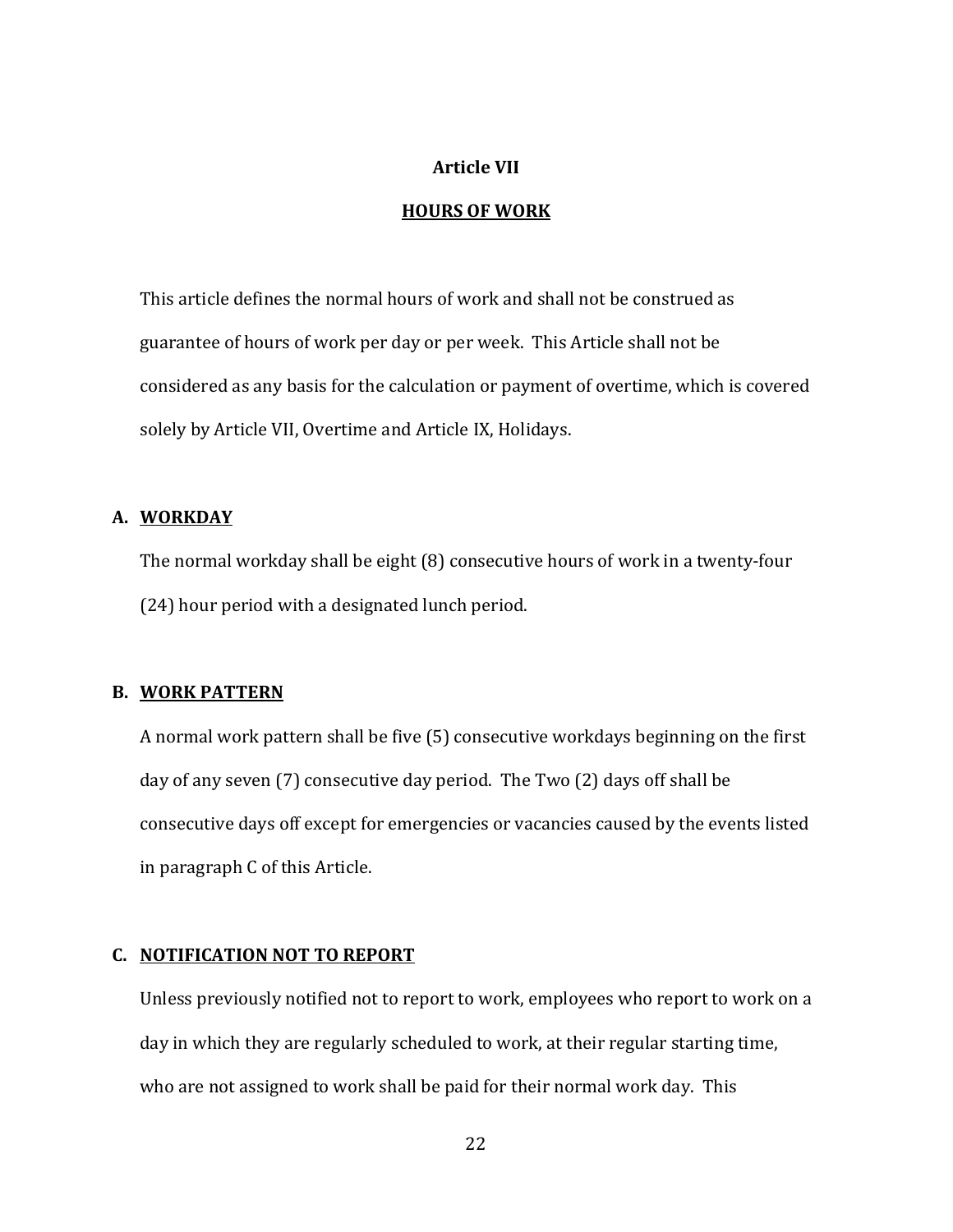provision shall not be applicable when the employee leaves his work through no fault of the District, or is prevented from working because of work stoppages, failure of utilities, or acts of God, in which cases he/she shall be paid for the time actually worked, if any.

# **D. SUMMER EMPLOYMENT**

Normal summer supplemental employment is not a part of the bargaining unit work. When summer bargaining unit work becomes available for those employees who are normally in a furloughed status, during this period, such work shall be assigned to those bargaining unit employees based on departmental seniority at the classification rate of pay for which the work is required. During the summer months all employees shall be scheduled to work normal daylight hours. Cafeteria workers will be scheduled to work one (1) additional day (4 hours) of work before the beginning of the school year and at the end of the school year two (2) days, eight (8) hours total per year, for the purpose of cleaning of the cafeteria and the storage of its equipment.

#### **Article VIII**

## **OVERTIME & EXTRA HOURS OF WORK**

This Article shall not be construed as a guarantee of hours of work per day or per week, or a guarantee of days of work per week.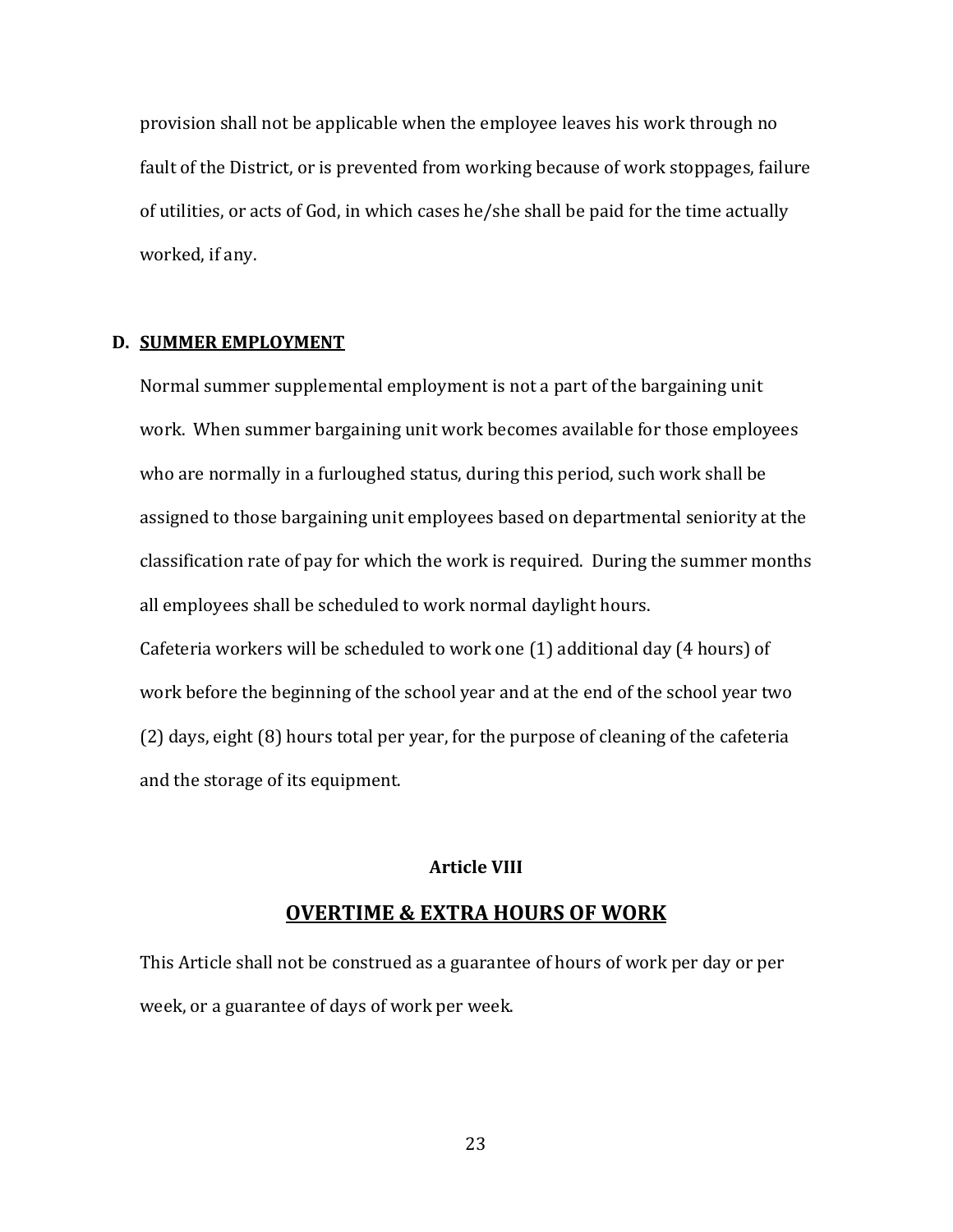# **A. WORKWEEK/WORKDAY**

- 1. The payroll week shall consist of seven (7) consecutive days beginning at 12:01 am on Monday;
- 2. The workday for the purpose of this Article is the twenty-four (24) hour period beginning with the time the employee begins work;
- 3. The regular rate of pay, as the term is used in Article VIII, C below, shall mean the standard hourly wage rate which the employee would have received for the work had it been performed during non-overtime hours.

# **B. RATE**

Overtime at the rate of one and one-half times the regular rate of pay shall be paid for:

- 1. Hours worked in excess of eight (8) hours in a workday;
- 2. Hours worked in excess of forty (40) hours in a workweek.

# **C. NON-DUPLICATION**

Payment of overtime rates shall not be duplicated for the same hours worked. Hours compensated for at overtime rates shall not be counted further for any purpose in determining overtime liability under the same or any other provision of this Agreement.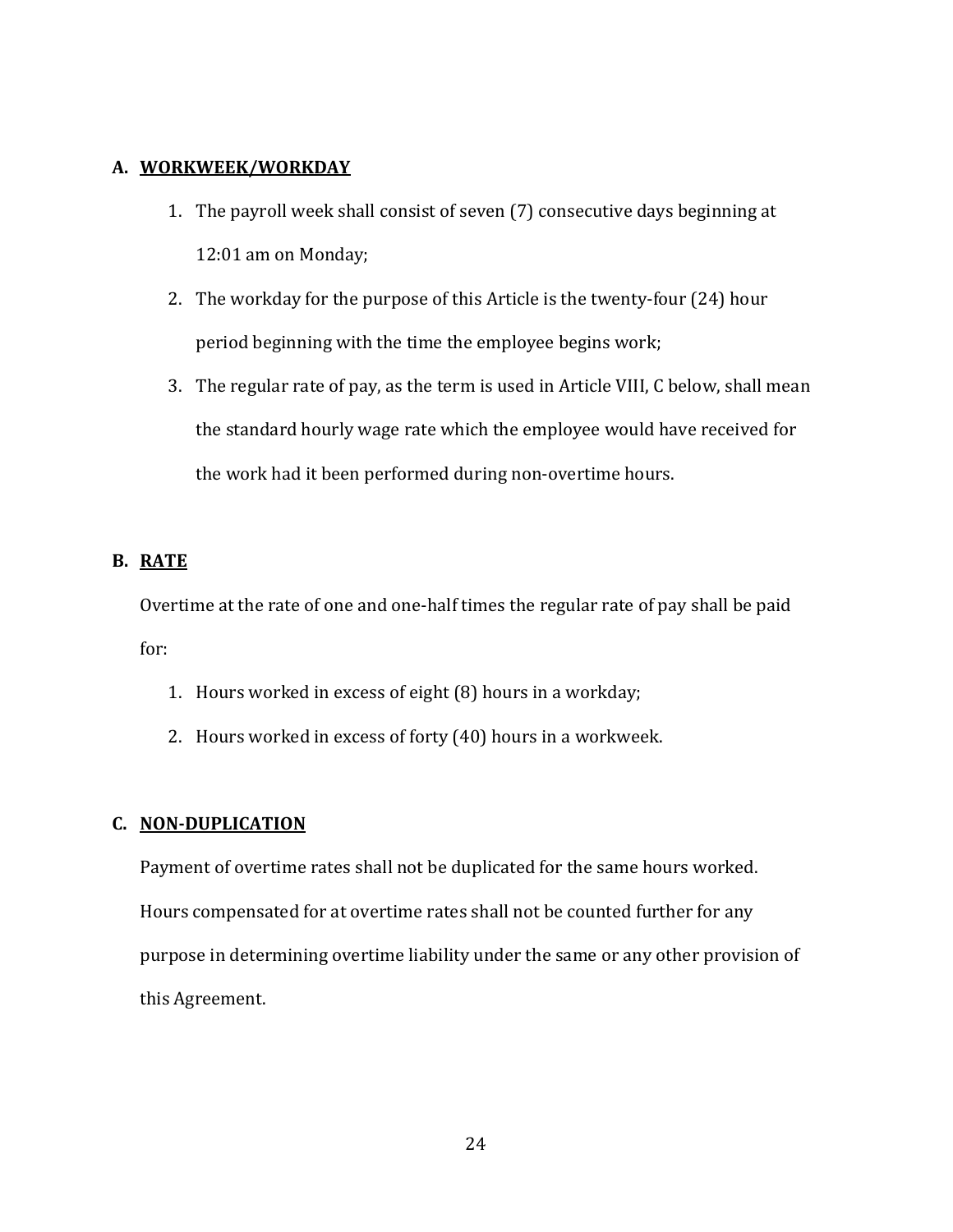#### **D. HOURS NOT WORKED**

Hours not worked, but paid for, will not be used in the calculation of overtime, excluding holiday and vacation pay which shall be calculated as hours worked.

# **E. OVERTIME GUARANTEE – TWO (2) or THREE (3) HOUR MINIMUM**

An employee called out to work outside of his regular schedule shall receive a minimum of three (3) hours pay at the appropriate rate if he/she is covering for a true unforeseen emergency such as a flood, or a fire. An employee shall receive a minimum of two (2) hours pay at the appropriate rate if he/she is called to perform work of a routine nature such as shoveling snow. This provision does not apply to routine school activities or to when employees are called or notified to work an extended shift by either starting earlier or staying over. Employees can be required to do work unrelated to the call out in order to fill out the remainder of the two (2) or three (3) hour guarantee.

# **F. EXTRA HOURS OF WORK**

Prior to the use of substitutes in the Building and Grounds department an employee in a lower classification and/or a less hour position shall be given the opportunity to work in a higher classification and/or hours position in the following order:

> a. Most senior employee in the affected building where extra hours and/or higher pay position exist on a rotating basis proceeding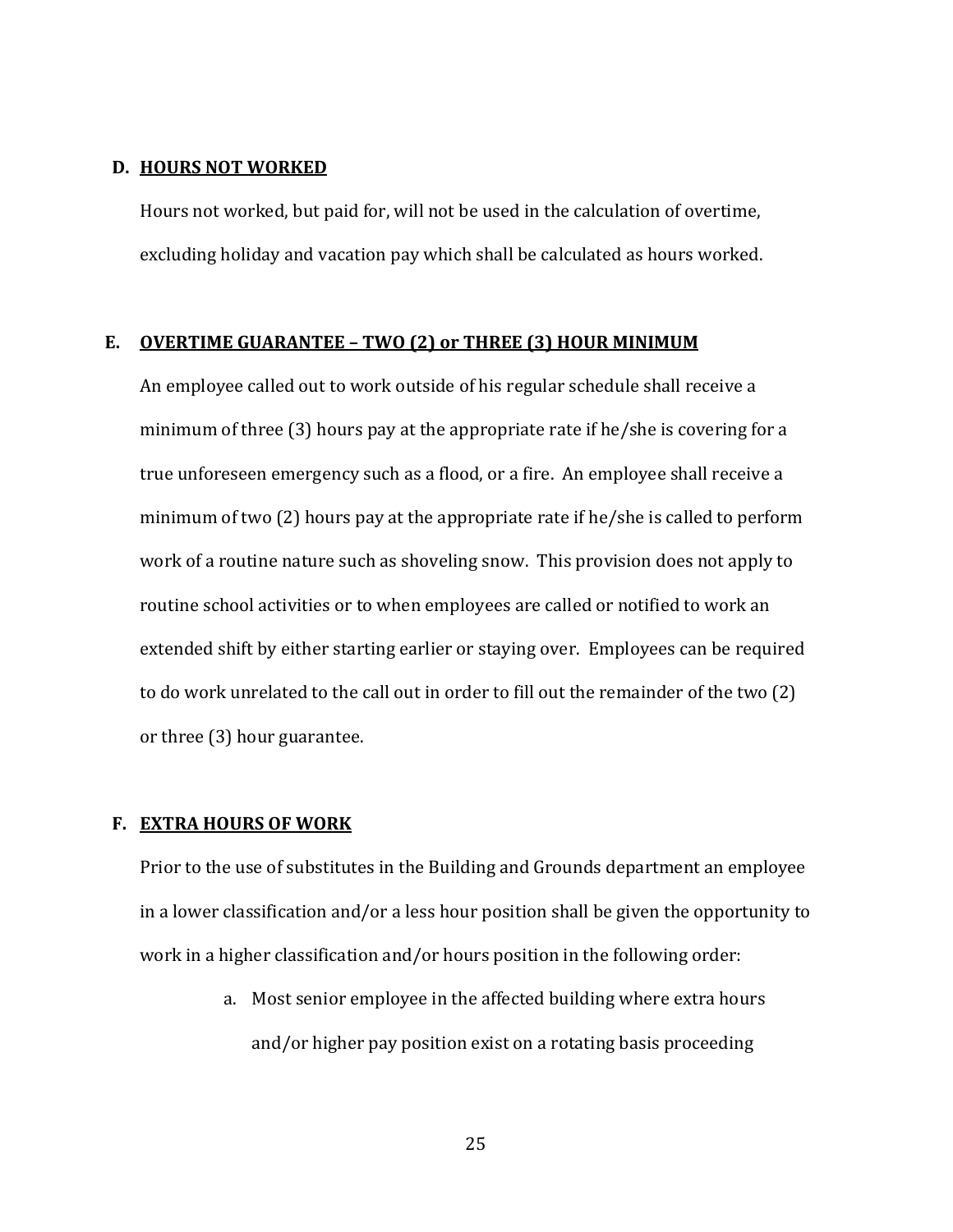through the seniority list, with the right of refusal and backfilling with a substitute or cafeteria employee.

- b. In the event no employee within the affected building accepts the position the District will fill the position with a substitute employee.
- c. In the event no substitutes are available and the District feels the need to fill a position, it will be offered to cafeteria workers who have signed to work. The above mention procedure will be followed starting with the classification needing to be filled in the order listed below:
	- 1. Maintenance
	- 2. Custodial
	- 3. Cleaning
	- 4. Substitutes
	- 5. Cafeteria\*

\*Cafeteria workers who are interested in working as a General Cleaner will be required to sign a posting at the beginning of each school year and the first day back from Christmas break. In the event the District needs to fill a position as outlined above and reach the Cafeteria workers the District will use the sign-up list and calling by seniority, following all the procedures of this Article. It is also agreed that the cafeteria workers working in this capacity shall be paid at their regular rate and at time and one-half  $(1 \frac{1}{2})$  after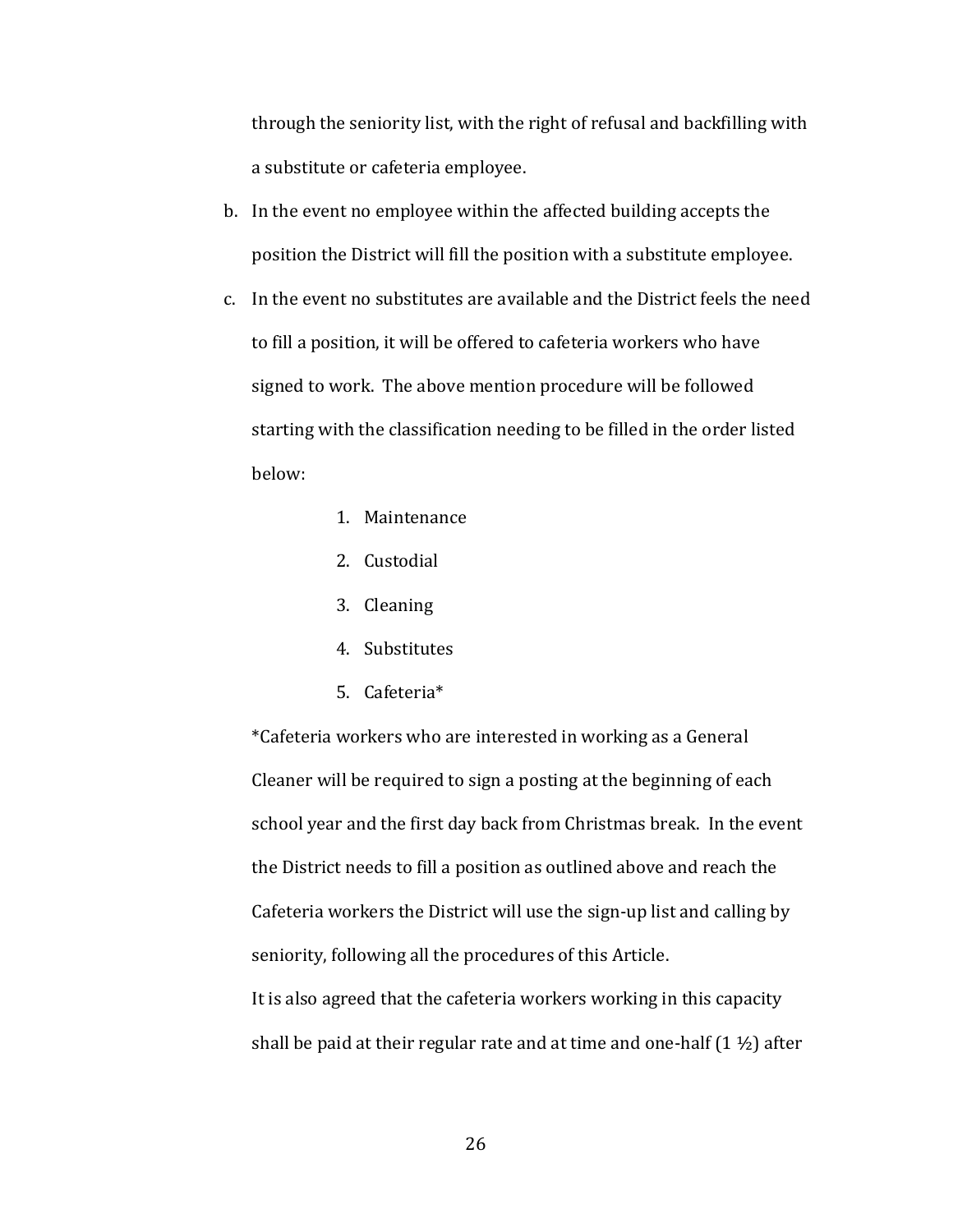eight (8) hours in any workday, including any hour worked in the cafeteria.

- d. Cafeteria Prior to the use of substitute extra hours, scheduled or not scheduled and positions in a higher classification shall be awarded starting with the most senior, qualified employee in the affected building where extra hours/position exist and shall proceed through the seniority list with the right of refusal filling the last position with a substitute employee. In the event no substitutes are available and at the District's discretion there is a need to fill a position from outside the building, the District, based on operational needs will attempt to fill the position using District seniority.
- e. Each building will keep, update and post a seniority list showing the rotation.
- f. In the event the Employer is unable to fill a shift by offering overtime or by using a substitute, the Employer shall assign the work to all of the employees currently working that shift in the building affected and said employees shall team skip clean the area of the individual who is absent. The employee shall also skip clean their normal areas. However, if the Employer remains unable to fill the shift by offering overtime or by using a substitute for more than three (3) consecutive days on the fourth (4th) day or sooner, at the discretion of the Director of Maintenance (dependent on the area's condition at the end of school, activities, etc.) the employees with the least seniority in the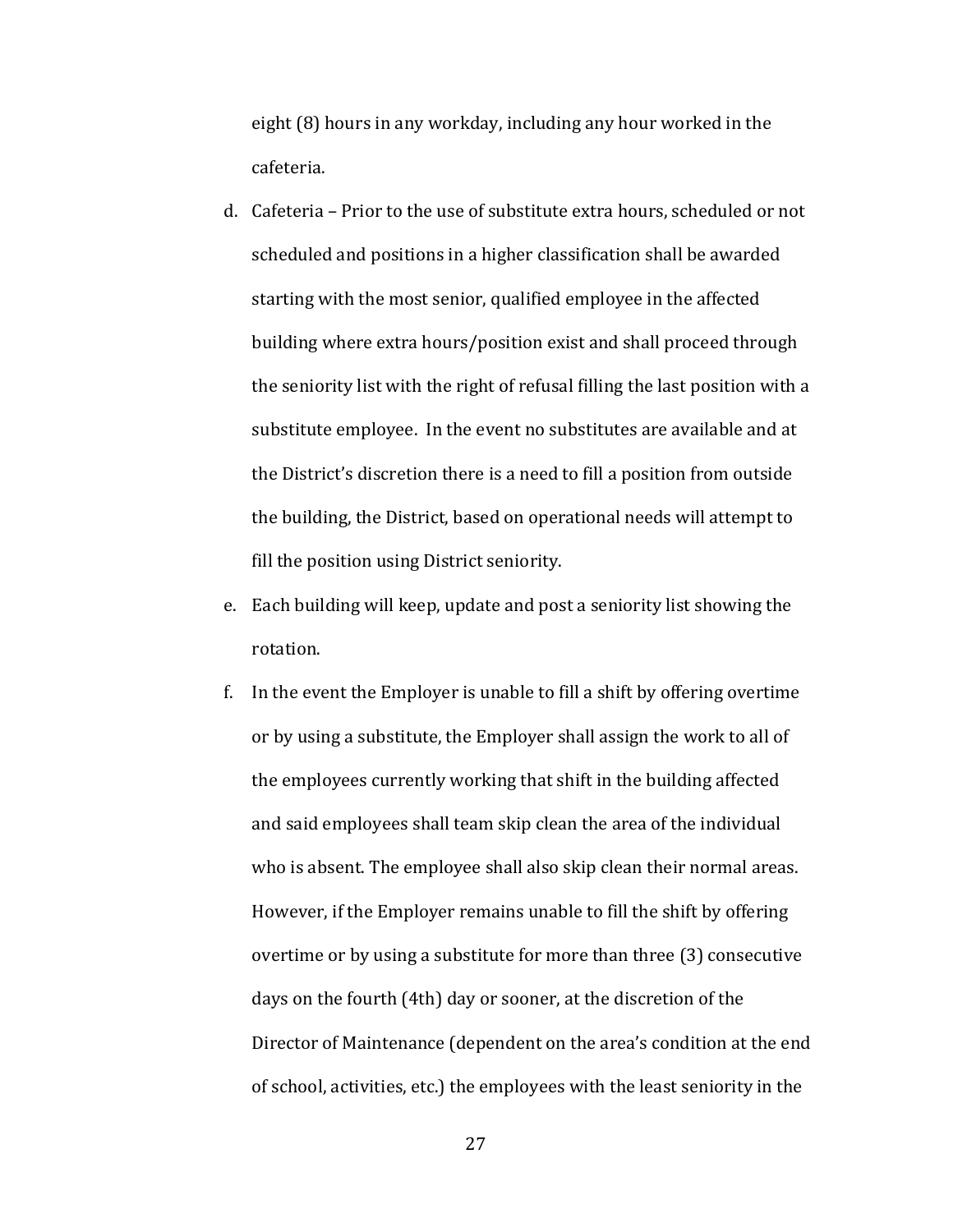affected building/area will be scheduled to work extra hours to cover the vacancy.

- g. An employee who is assigned to work in a higher classification shall be paid at the rate of pay for that classification for all hours worked. If an employee is assigned to work in a lower classification he/she shall maintain their regular rate of pay for all hours worked.
- h. Maintenance employees shall be required to be available for overtime or extra hours of work for athletic and building events, snow removal, emergencies, etc. and to cover the event. This includes weekends, holidays, and before and after their work shift, and being reachable and available by telephone. A weekly schedule will be posted and will rotate from most senior employee to least senior employee with the person who worked moving to the bottom of the list for the next event.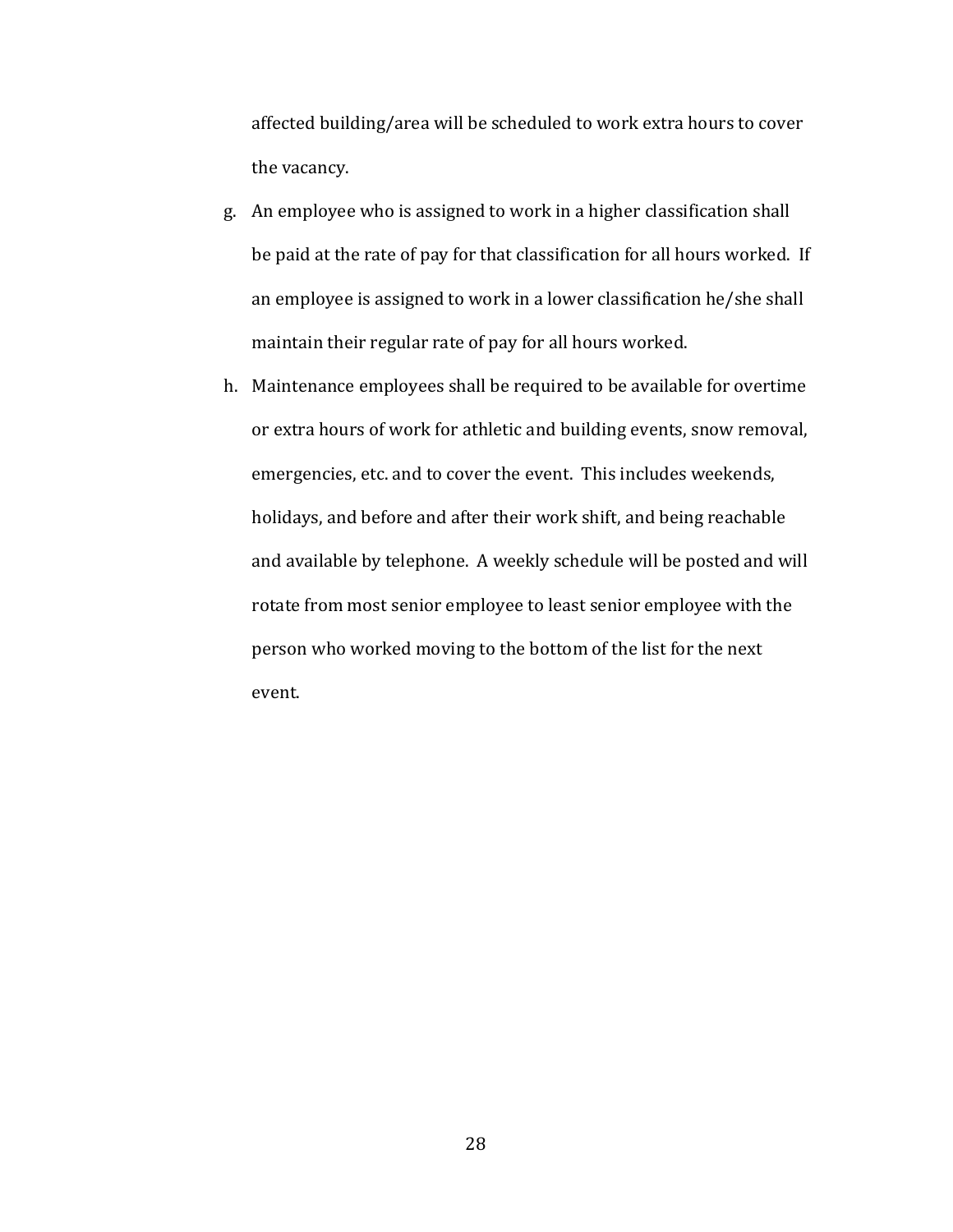# **Article IX**

# **HOLIDAYS**

# **A. HOLIDAYS**

For the purpose of this Agreement, the following shall be designated as holidays:

| 1. | Good Friday          | 8.  | Day after Thanksgiving    |
|----|----------------------|-----|---------------------------|
| 2. | Easter               | 9.  | Monday after Thanksgiving |
| 3. | Memorial Day         | 10. | Day before Christmas      |
| 4. | Independence Day 11. |     | Christmas Day             |
| 5. | Labor Day            | 12. | December 31st             |
| 6. | Veterans' Day        | 13. | New Year's Day            |
|    |                      |     |                           |

7. Thanksgiving Day

Should any of these designated holidays occur on Sunday, the following Monday instead of such Sunday shall be recognized and observed as the holiday in question. Should any of the designated holidays occur on Saturday, the preceding Friday instead of such shall be recognized and observed as the holiday. When work is performed on a holiday or a day observed as such, the employee shall be paid holiday pay plus his/her regular straight time rate of all hours worked. In no event shall more than any one single day be recognized for payment of the aforesaid holiday pay. No work shall be done on Labor Day unless absolutely necessary to avoid hazard to life or property.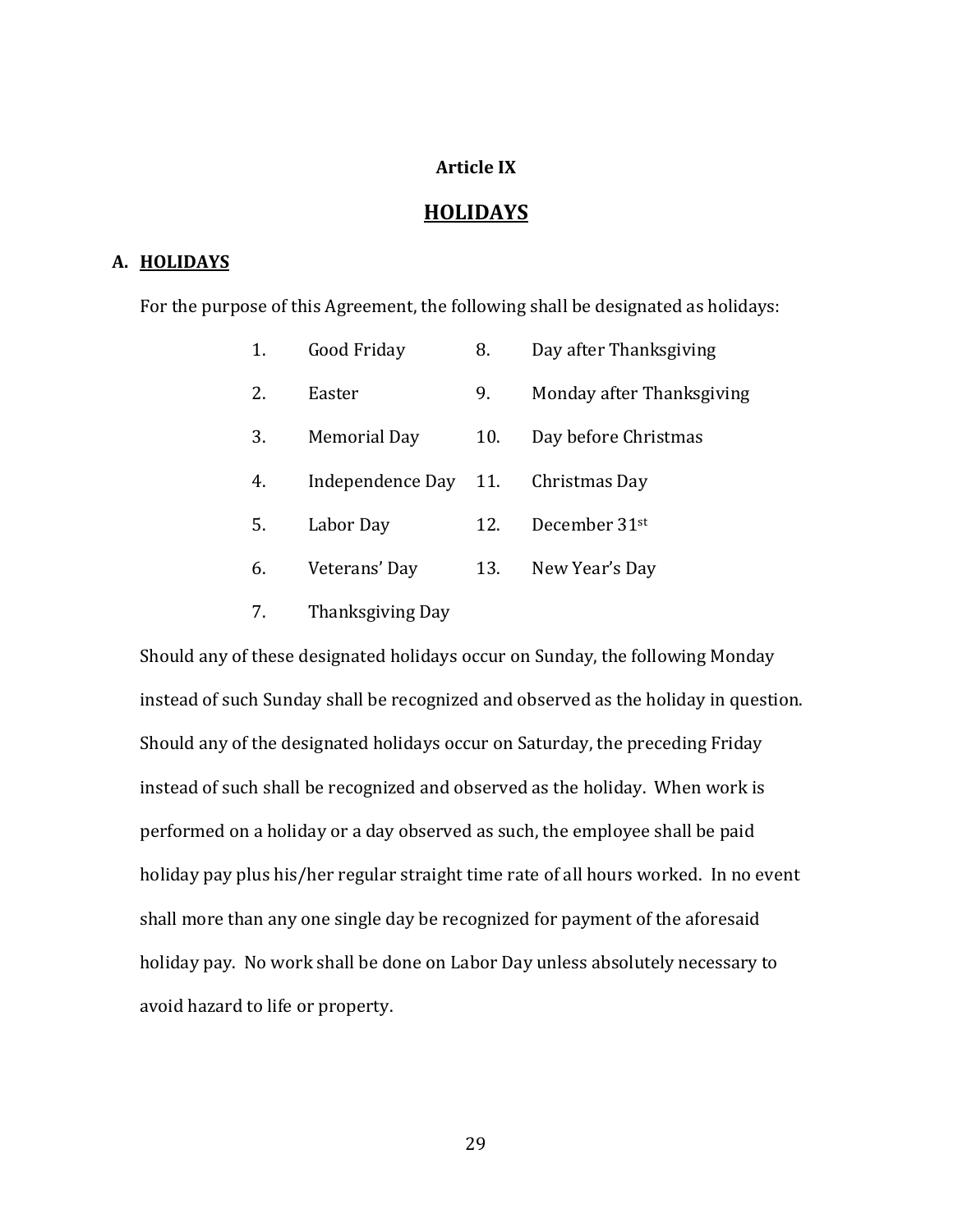#### **B. HOURLY RATE**

Each employee, otherwise eligible, not required to work on a designated holiday shall be paid for the number of hours normally worked per shift at his standard hourly wage rate for such holiday.

# **C. ELIGIBILITY**

In order for any employee to be eligible to receive holiday pay as provided for in Article IX, B above, an employee must:

- 1. Be actively employed by the District during the thirty (30) calendar days prior to a holiday or day observed as such; and
- 2. Work Immediately Preceding and After Holidays Employees must actually work their entire eight (8) hours shift on their scheduled workday before and after a holiday; otherwise, the employee will not be paid for the holiday except with an approved vacation or sick day. If using a sick day, a doctor's excuse will be required. However, employees shall be entitled to the same early dismissal that other District employees receive before certain holidays. Their workday shall be reduced (up to a maximum of one (1) hour, and any employee that was missed will be owed an early quit at a later date) to reflect the shortened day but they shall still be paid for eight (8) hours work.
- 3. Cafeteria employees shall not be eligible for holiday pay.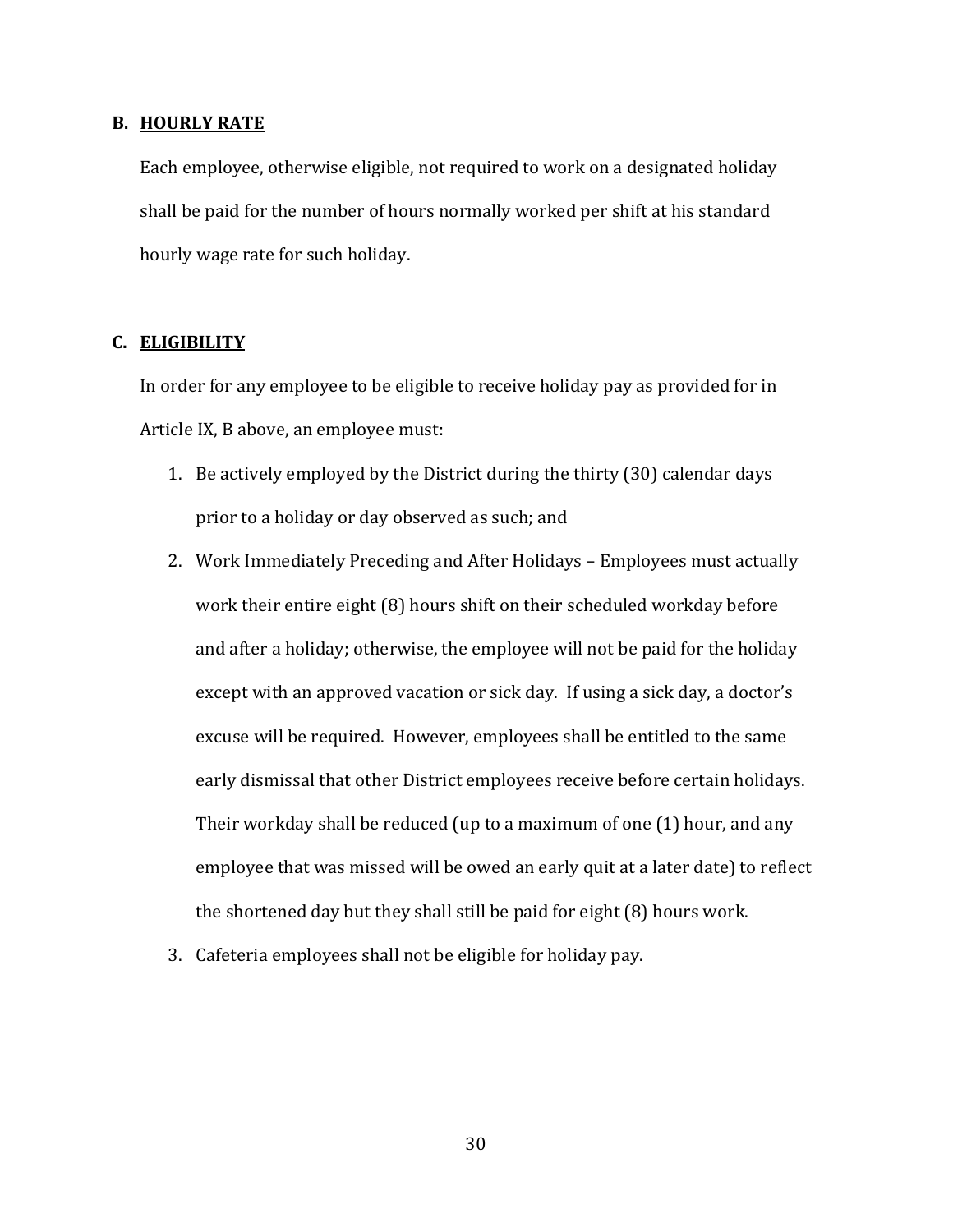# **Article X**

# **VACATIONS**

# **A. ELIGIBILITY**

To be eligible for a vacation in any calendar year during the term of this Agreement, the employee must:

- 1. Have one (1) year or more of continuous service (as defined in Article V, Seniority);
- 2. Have worked in at least seventy-five percent (75%) of the payroll periods in the six (6) months next preceding the requested vacation period. An employee, even though otherwise eligible under this Article X(A), forfeits the right to receive vacation benefits if the employee quits without notice of at least ten (10) working days, or if the employee is discharged for cause. In the event of any employee's death, any vacation benefits to which they would have otherwise been entitled shall be paid to the employee's estate;
- 3. Have worked on a twelve (12) months job. A part-time employee who works less than the full twelve (12) month calendar shall not be eligible for any vacation benefits. (See Article V, E).

# B. **TERMS**

Any otherwise eligible employee who has attained the years of continuous service indicated in the following table in any calendar year during this Agreement shall receive a vacation corresponding to such years of service as shown in the following table: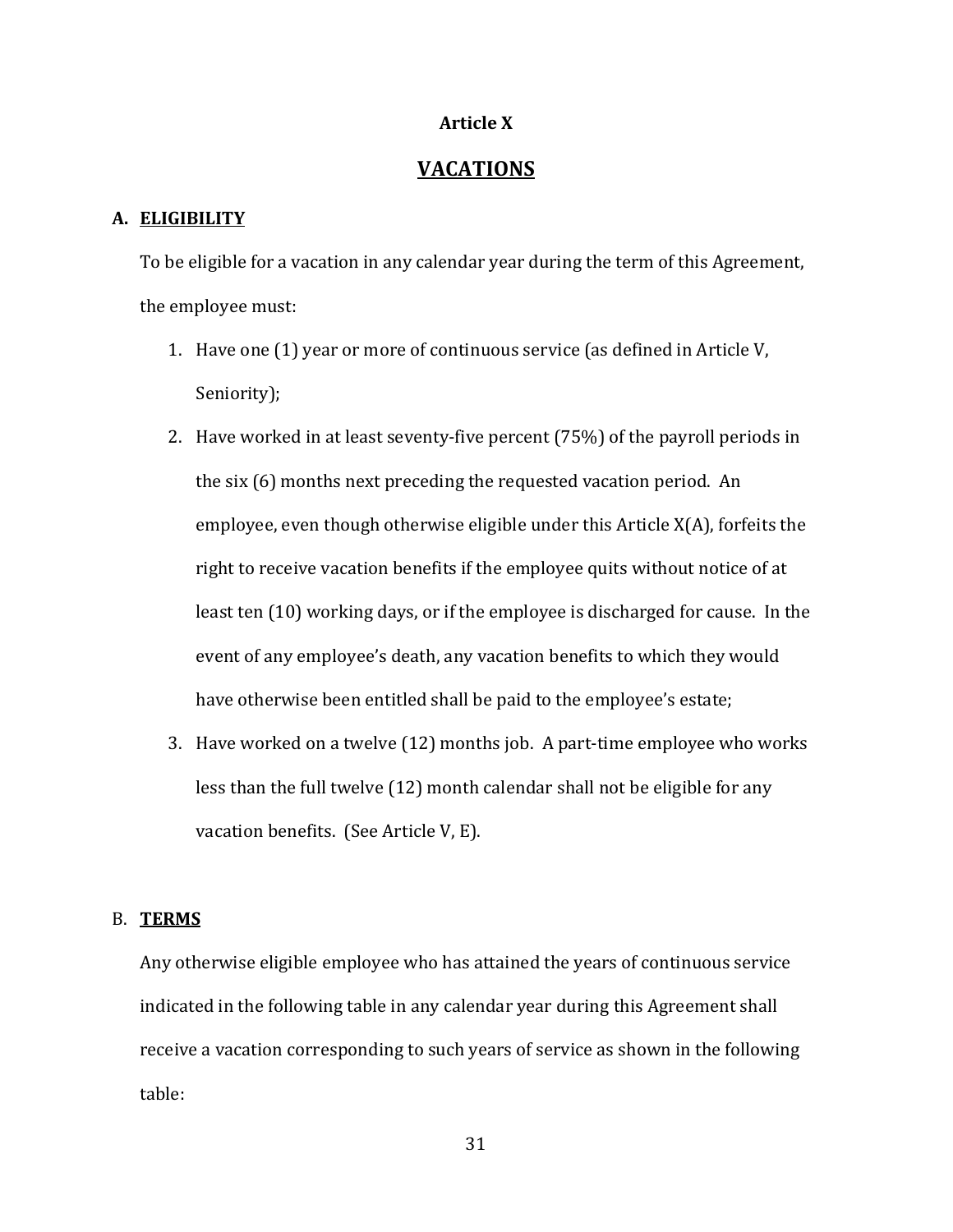| <b>Years of Service</b> | <b>Weeks of Vacation</b> |
|-------------------------|--------------------------|
| 1 but less than 2       |                          |
| 2 but less than 6       | 2                        |
| 6 but less than 10      |                          |

One (1) additional day per year for each year beginning with the tenth  $(10<sup>th</sup>)$ year to a maximum of four (4) weeks.

| e.g. | $10th$ year – 16 vacation days           |
|------|------------------------------------------|
|      | $14th$ year – 20 vacation days (maximum) |
|      | $19th$ year – 20 vacation days (maximum) |

## C. **SCHEDULING**

South Park School District shall make vacation available in all fifty-two (52) weeks of the year. The District shall determine the number of employees who may be granted vacation at any time in compliance with the Articles of this Agreement If a holiday occurs during an employee's vacation, the employee shall not be charged for a vacation day on the day of the holiday.

Vacations will be granted at times desired by the employees during the summer months of June, July, and August, also during any school break. Employees with six (6) or more years of service will be permitted to take up to ten (10) vacation days during the school year, any days taken during school breaks will not be included in the ten (10) days permitted to be used in the school year. Other employees may request single vacation days during the remaining nine (9) months of the year.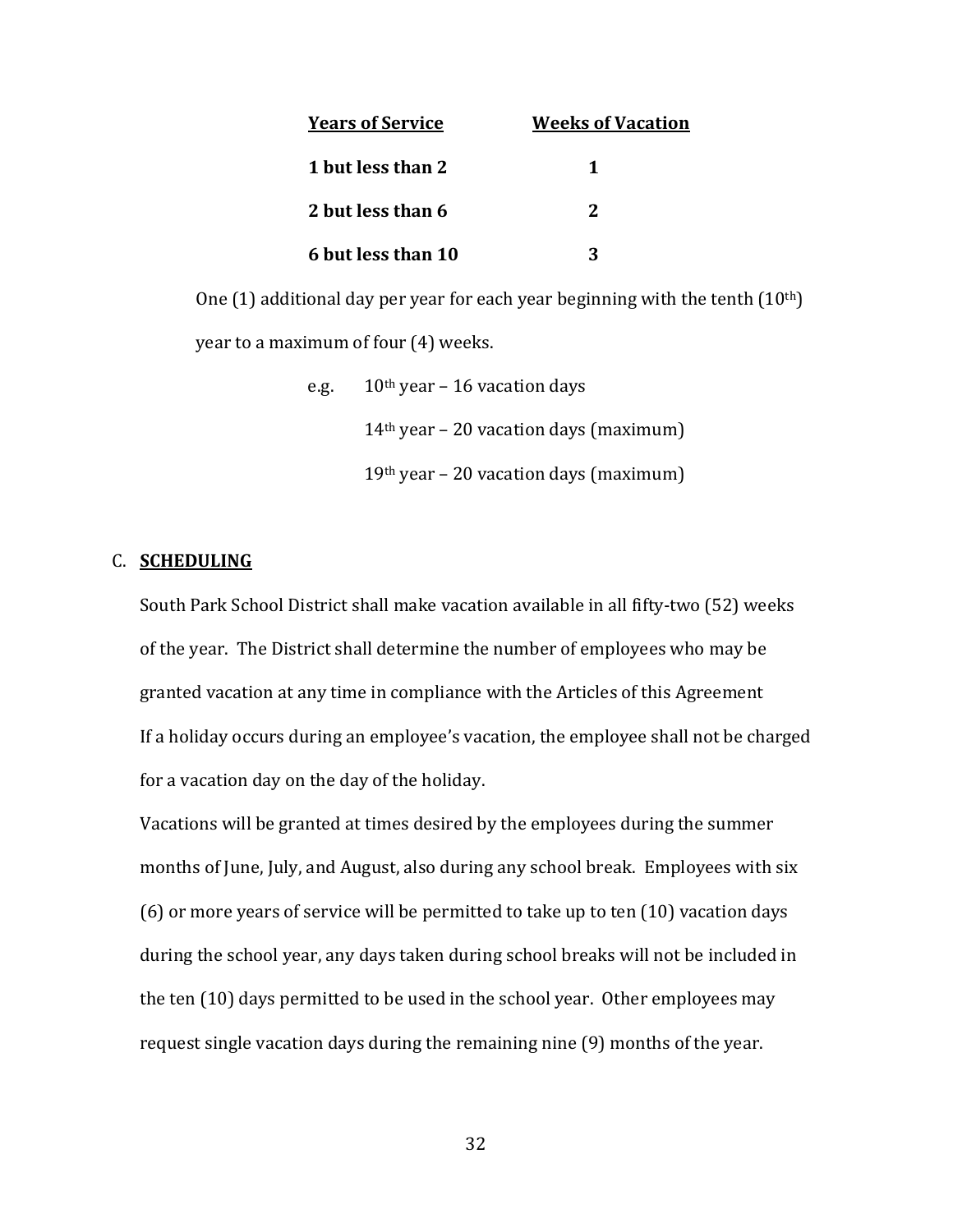Single vacation days request, during said nine (9) months, will be made available with the following limitations:

- a. All requests for single vacation days should be submitted in writing to the Director of Maintenance by the 20<sup>th</sup> of each month for the following months(s). Requests will be granted based on seniority and are limited to one (1) request per building and three (3) District wide. Employees shall be notified by the 28th of the month. The Director of Maintenance shall post an annual calendar updated the 1st of each month, denoting which employees are on vacation each day.
- b. Employees working in the school may take a half-day, single day (or days) vacation when school is in session with approval of the Director of Maintenance or Superintendent. No more than one (1) employee will be permitted off in a school building when school is in session or up to (3) District wide. However, when school is not in session more than one (1) employee shall be permitted to use vacation with the approval of the Director of Maintenance or Superintendent. No request for the use of vacation days under this Article shall be unreasonably declined.

# **D. VACATION SCHEDULING**

- a. No later than June  $1^{st}$  of any calendar year, employees shall indicate their vacation preferences on forms supplied by the District.
- b. The District shall schedule vacations; giving preference based on continuous service. Scheduling may take into consideration the efficiency of the District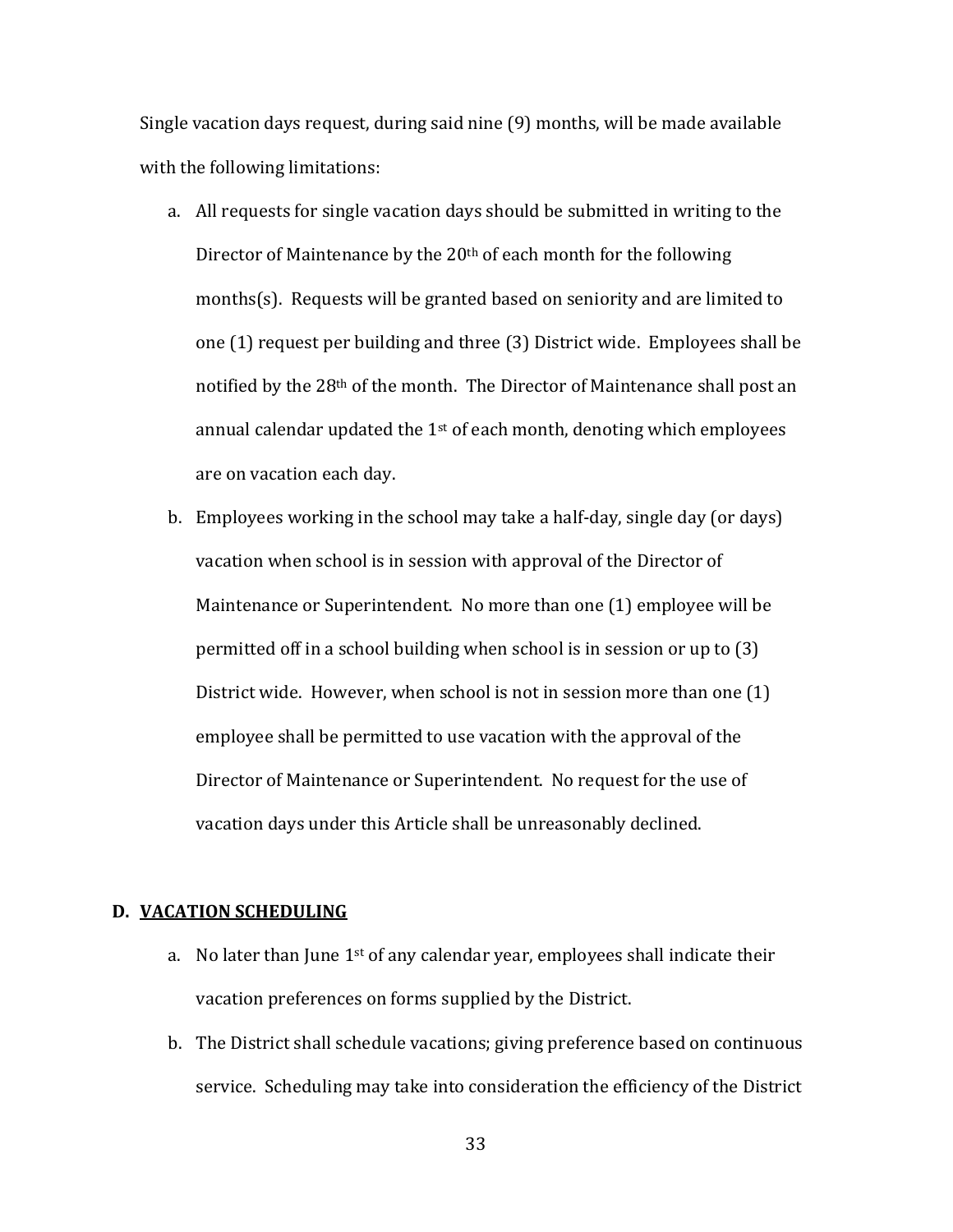operations. The District shall schedule vacations requests no later than June 15<sup>th</sup> in the calendar year.

- c. Any employee who fails to submit a block vacation request as set forth in Section "A" above, shall be scheduled without regards to continuous service.
- d. Vacation schedules established as of July 1 shall not be changed by the District absent mutual agreement between the District and the Union or for emergency operational requirements.
- e. In the event of an employee's death, any vacation benefits to which the employee would otherwise have been entitled will be paid to the employee's surviving spouse or the estate.
- f. A vacation calendar shall be posted in each agreed upon area by June  $15<sup>th</sup>$ . The calendar shall list the name of each bargaining unit employee working in the agreed upon area, and order of preference for vacation selection. Employees shall note their vacation selections on the calendar. All selections on the calendar by July  $1<sup>st</sup>$  shall be final.
- g. Employees will be allowed to change his/her vacation schedule as a result of hospitalization or a death of an immediate family member. Immediate family is defined in Article XIV, Section D of this Agreement. As soon as an employee contacts management this time will be posted the day of notification and made available for another employee(s) to select and schedule vacation in either a block or a single day usage.
- h. Employees will schedule vacations in blocks based on the following schedule. Block vacation days can be taken in three (3) consecutive day increments up
	- 34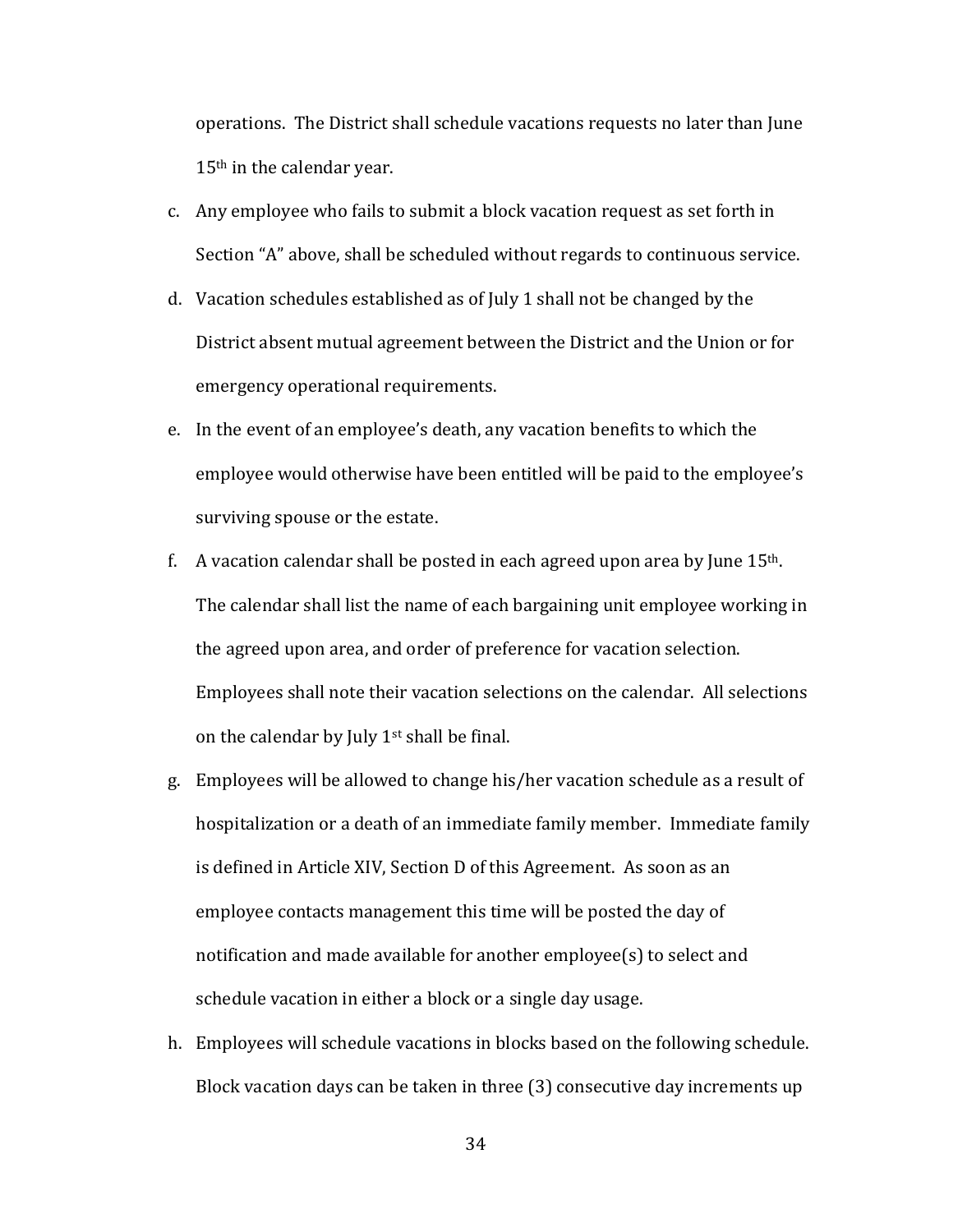to ten (10) days as provided for in Article X, Section C of this Agreement. Employees' requests for vacation in blocks shall be submitted by June 1 of each calendar year based on the following:

- 1. Employees with one (1) year of service but less than two (2) shall have the option of scheduling three (3) to five (5) vacation days in a block.
- 2. Employees with three (3) years of service but less than fifteen (15) must schedule a minimum of five (5) vacation days in a block and the option to schedule up to a maximum of ten (10).
- 3. Employees with fifteen (15) years of service and up must schedule a minimum of seven (7) vacation days in a block and the option to schedule up to a maximum of fifteen (15).
- i. All requests for block vacations shall be approved by management no later than June 15<sup>th</sup> of each calendar year and posted as per agreement.

## **E. RATE OF PAY**

- 1. Each employee granted a vacation will be paid the normal number of hours' pay usually scheduled at the rate of the job most often worked. Employees shall take vacations as time off unless by mutual agreement, between the District and the employee, vacation *pay* is provided in lieu of time off.
- 2. When a holiday occurs during an employee's scheduled vacation, he shall be paid for the unworked holiday in addition to his/hers vacation pay.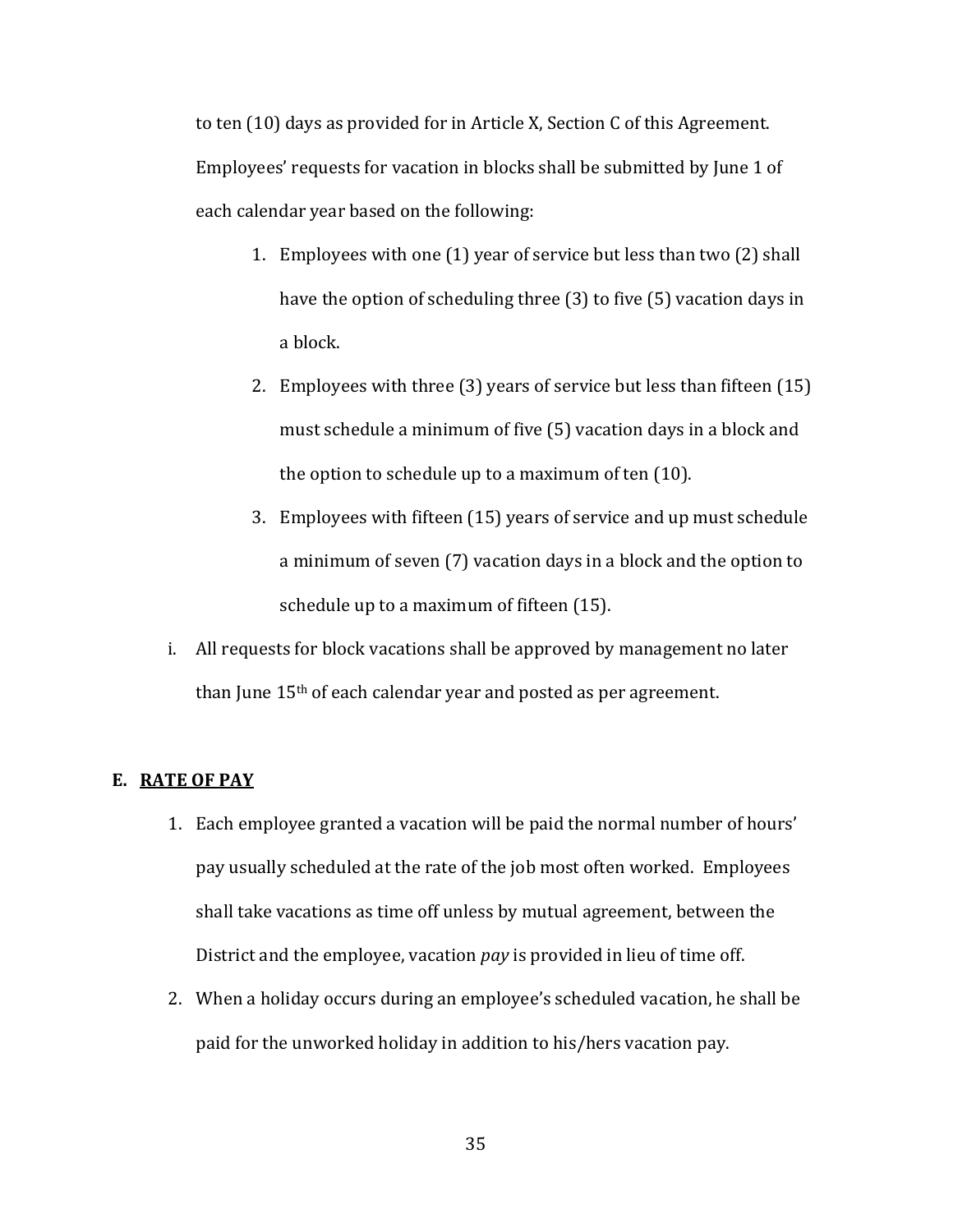#### **F. RESTRICTIONS**

Vacation days cannot be accumulated and must be used within a one-year period following the date they are earned. Vacation days will be earned prior to January 1 in the calendar year they are to be used in accordance with the schedule set forth in B of this Section.

# Article XI

# **GRIEVANCE PROCEDURE**

## **A. PURPOSE/DEFINITION**

The purpose of this Article is:

To establish the procedures for the processing and settlement of grievances. A "grievance," as used in this Agreement, is limited to a complaint of an employee which involves the interpretation or application of, or compliance with, the provisions of this Agreement.

# **B. DISCUSSION**

Any employee, who believes that he has a justifiable complaint, shall discuss such complaint with his immediate supervisor in an attempt to settle same.

# **C. STEP I**

To be considered further, a grievance must be filed in writing by the employee on standard grievance forms (forms for filing grievances will be developed and mutually agreed to by both parties) in Step I promptly after the conclusion of an employee's discussion with such supervisor, but in any event no later than ten (10)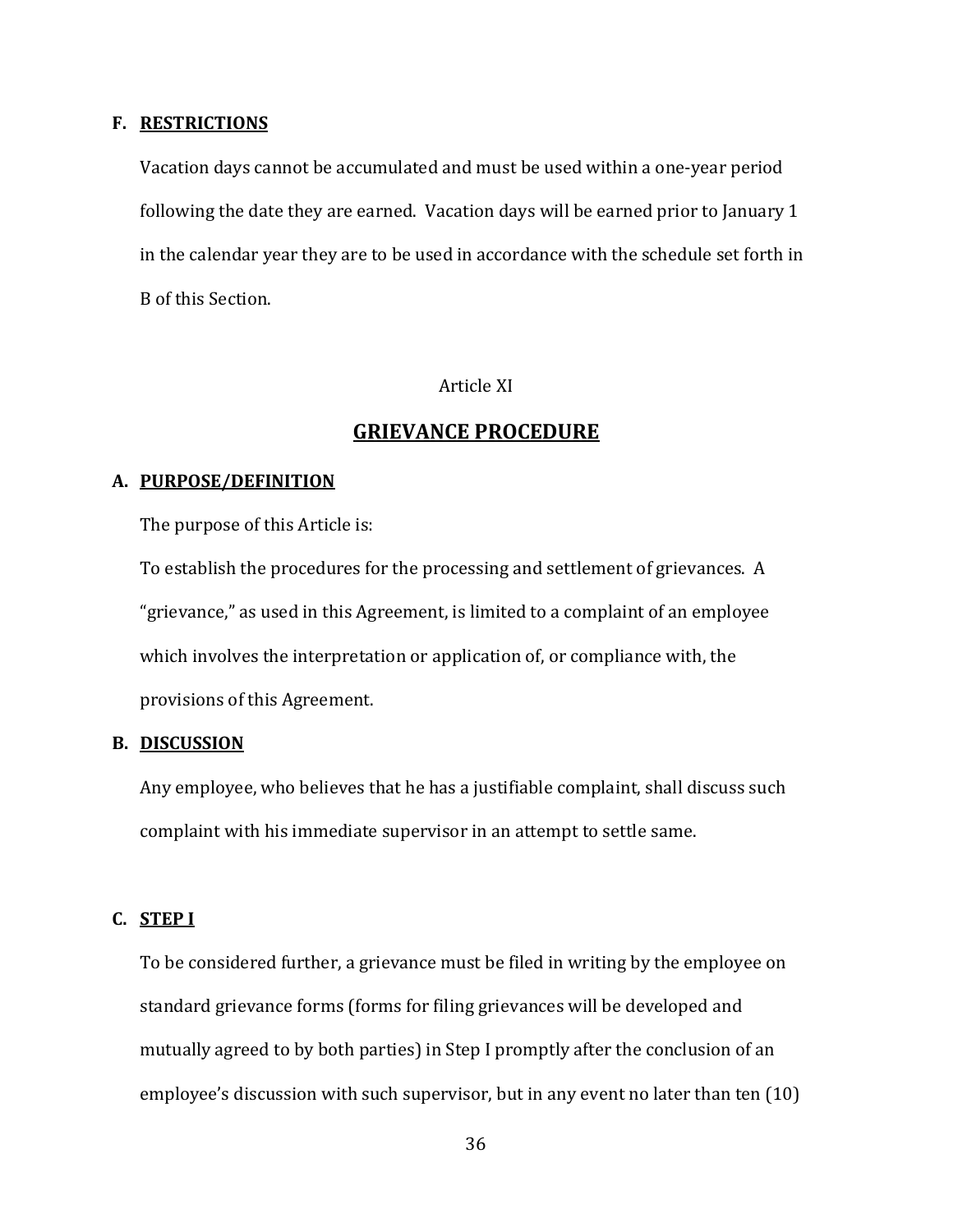calendar days after the initiation of such discussions. It shall be dated and signed by the employee and should include the facts giving rise to the complaint. The immediate supervisor shall render a written decision within ten (10) calendar days of receipt of the grievance form. If the District's decision is not appealed, the grievance shall be considered settled on the basis of the decision last made, and shall not be eligible for further appeal.

# **D. STEP II**

The foregoing procedure if followed in good faith by both parties, should lead to a fair and speedy resolution to most of the complaints arising out of day –to-day operations. However, if a grievance has not been satisfactorily resolved in Step I, it can be presented in writing and processed in Step II. A grievance, to be considered beyond Step I, must be appealed in writing by the employee within ten (10) calendar days after receipt of the written Step I answer. It shall be dated and signed by the employee and should include such information and facts as *may* be of aid to the District and the Union in arriving at a fair, prompt and informed decision. A grievance in Step II shall be discussed in an attempt at settlement at a mutually convenient time between the employee and a designated representative of the District, and answered in writing within ten (10) calendar *days* after the date of such meeting, unless by mutual agreement, a different date for disposition is agreed upon. The District's decision and the date thereof shall be recorded on the grievance form, and a copy given to the aggrieved employee. If the District's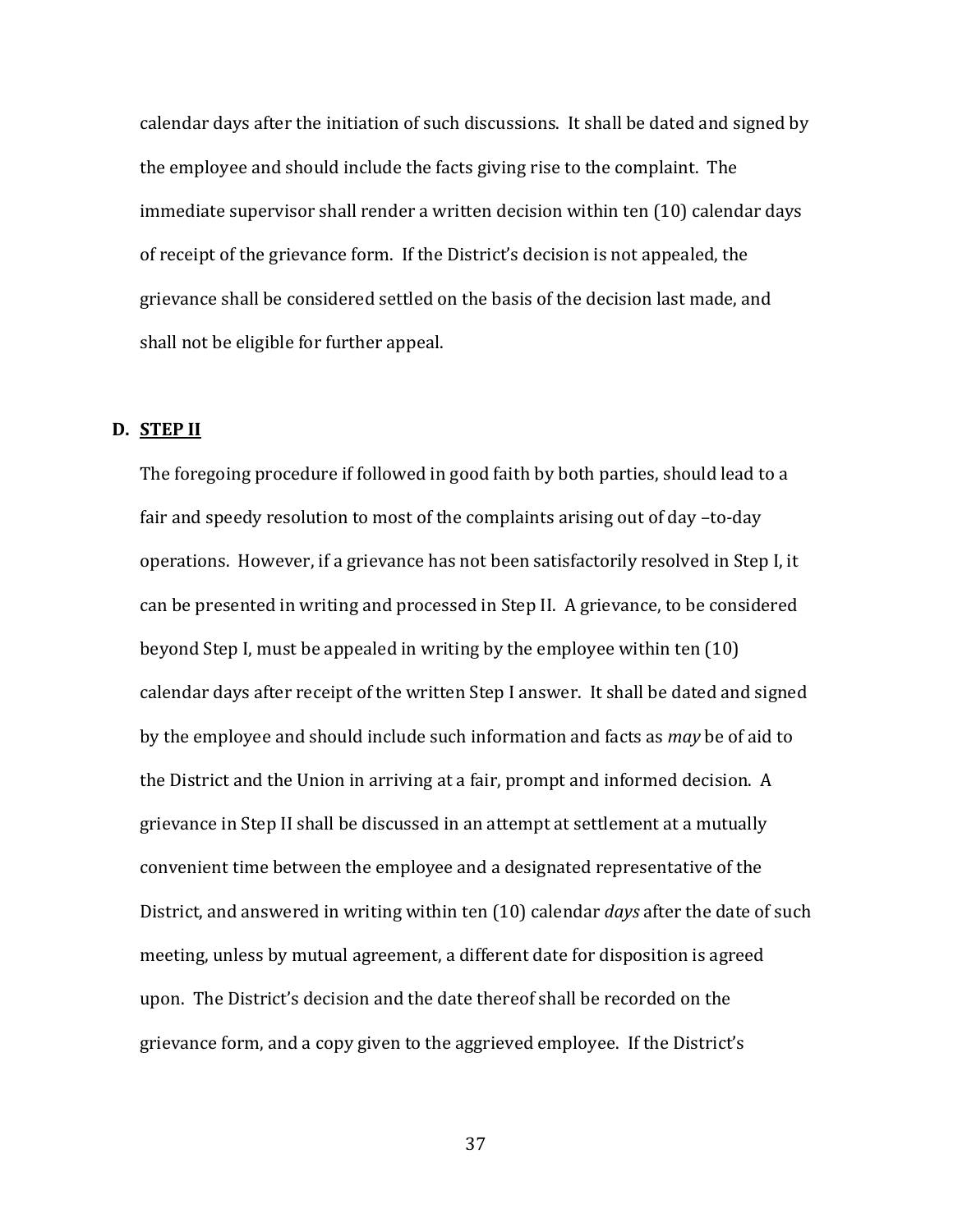decision is not appealed, the grievance shall be considered settled on the basis of the decision last made, and shall not be eligible for further appeal.

# **E. STEP III**

In order for a grievance to be considered further, it must be appealed by the Union within ten (10) calendar days of the written Step II answer for consideration by the Union's representative and the District Superintendent or his/her designee. The Union's representative and the Superintendent or his/her designee shall discuss such grievance following receipt of written appeal at a meeting to be mutually agreed upon. Grievances discussed at such meetings shall be answered by the District in writing within ten (10) calendar days after the date of such meeting unless, by mutual agreement, a different date for disposition is agreed upon. Minutes of all Step III meetings shall be prepared by the District and jointly signed by the District's representative and the representative of the Union. IF the Union's representative shall disagree with the accuracy of the minutes as prepared by the District, he shall set forth and sign his reasons for such disagreement within ten (10) calendar days and the minutes except for such disagreement, shall be regarded as agreed to. Minutes shall conform to the following:

- 1. Date of meeting; names attending; and identifying number of grievance;
- 2. Background information and facts;
- 3. Position of the Union and reasons therefore;
- 4. District position; and reasons therefore;
- 5. The District's decision.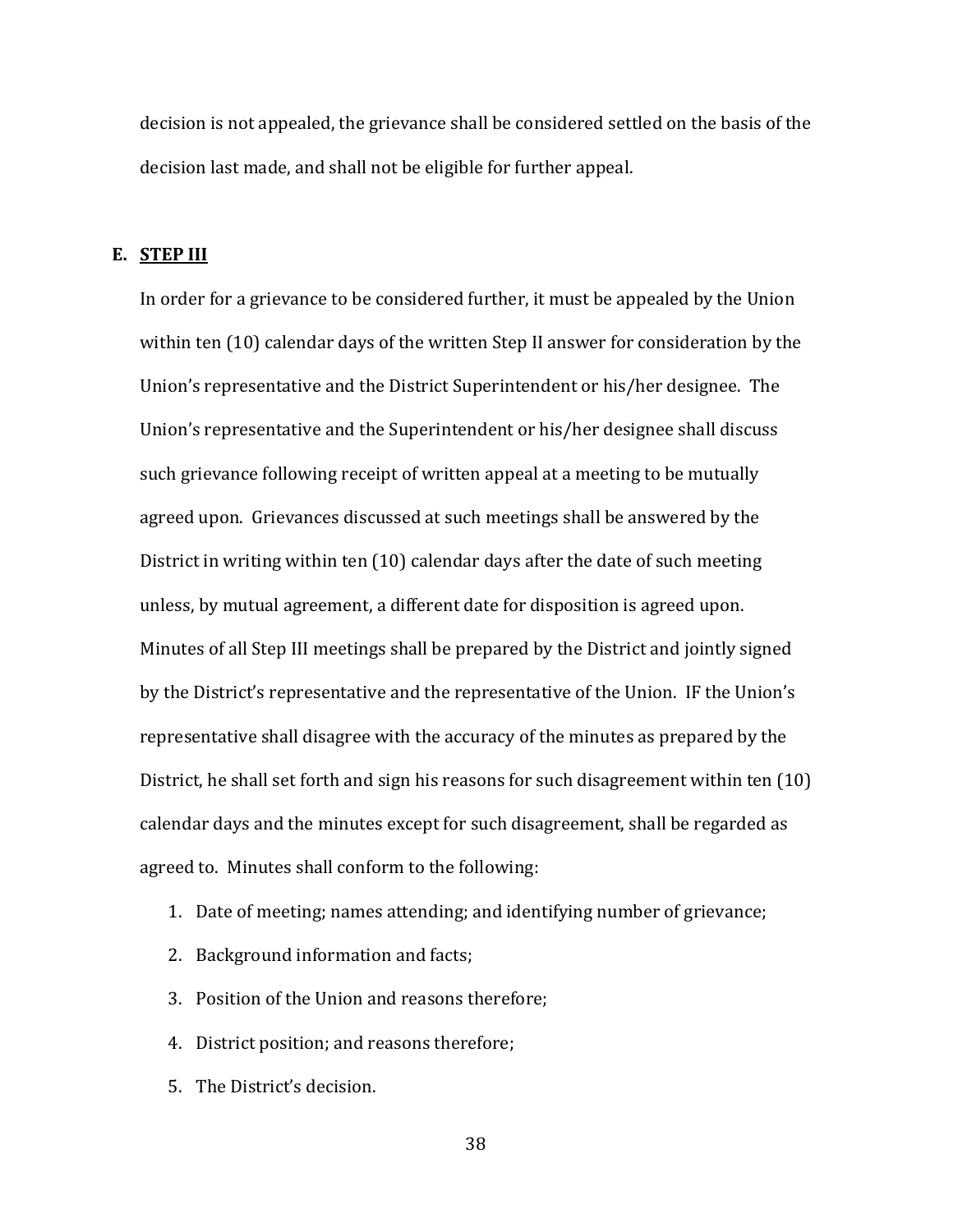#### **F. STEP IV – ARBITRATION**

If the District's decision in Step III is not appealed to Step IV, Arbitration within twenty (20) calendar days, the grievance shall be considered settled on the basis of such decision and shall not be eligible for further appeal. Any grievance that has been processed in accordance with the provisions of the preceding Sub-Section of this Agreement, but not satisfactorily settled shall, upon proper appeal, be submitted to arbitration before an impartial arbitrator to be selected by mutual agreement of the parties. If, within twenty (20) workdays (or a longer period if mutually agreed upon) after receipt of such written request, the parties are unable to agree upon an arbitrator, the parties will request the Pennsylvania Bureau of Mediation to submit a list of seven (7) impartial arbitrators and that the parties will alternate the first strike from the list provided from one (1) grievance to the next in accordance with Section 903 (1) of the Public Employees Relations Act. The procedure to be followed in submitting the difference or dispute to the arbitrator shall, unless agreed upon by the parties within ten (10) workdays after the selection of the arbitrator, be determined by the arbitrator himself. The arbitrator shall submit his decision, in writing, promptly after the conclusion of the hearing, or hearings, as the case may be, and the decision of the arbitrator so rendered shall be final and binding upon the employee involved and upon the parties to this Agreement. Where a dispute relates to the scale of wages or benefits in any way, any decision rendered shall not be retroactive beyond the date on which the dispute was first presented as a grievance in writing. The fees and expenses of the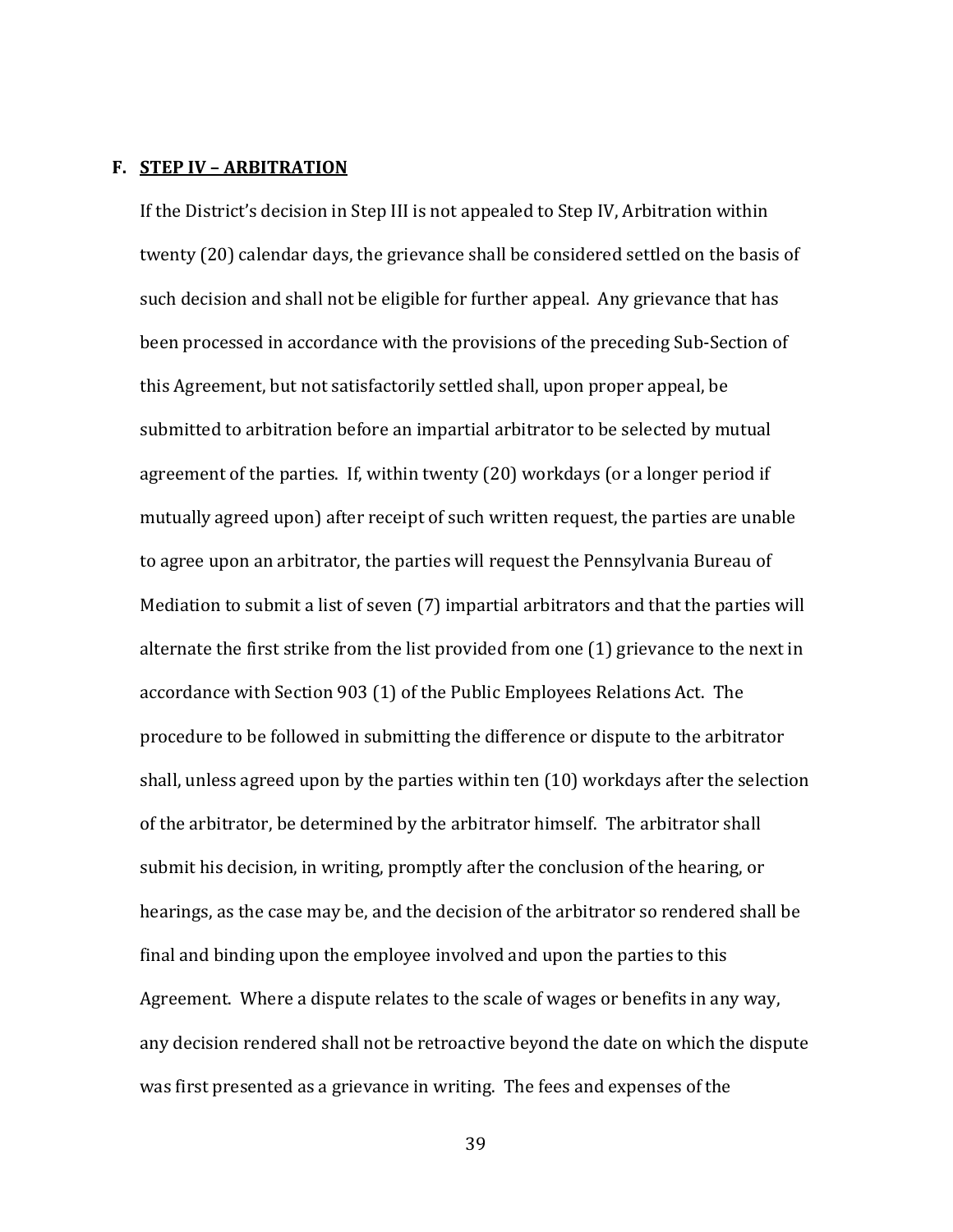arbitrator shall be borne in equal shares by the District and the Union. The arbitrator shall not have the right to add to, subtract from, modify, or disregard any of the terms or provisions of this Agreement.

#### **G. GROUP GRIEVANCE**

In order to avoid the necessity of filing numerous grievances on the same subject or event, or concerning the same alleged contract violation occurring on different occasions, a single grievance may be processed and the facts of alleged addition violations (including the dates thereof) may be presented in writing directly in Step II on a special form supplied by the District. Such additional claims shall be filed promptly and be signed by each additional grievant. When the original grievance is resolved in the grievance or arbitration procedure, the parties resolving such grievance shall review such pending claims in the light of a decision in an effort to dispose of them. If any such claim is not settled, it shall then be considered as a separate grievance and processed in accordance with the applicable procedure and the applicable time limitations.

#### **H. REPRESENTATIVES**

The Employer recognizes the right of the Union to designate job stewards, who shall be employees of the Employer.

# **I. HOURS**

All grievance and negotiation activity shall be conducted outside of work hours.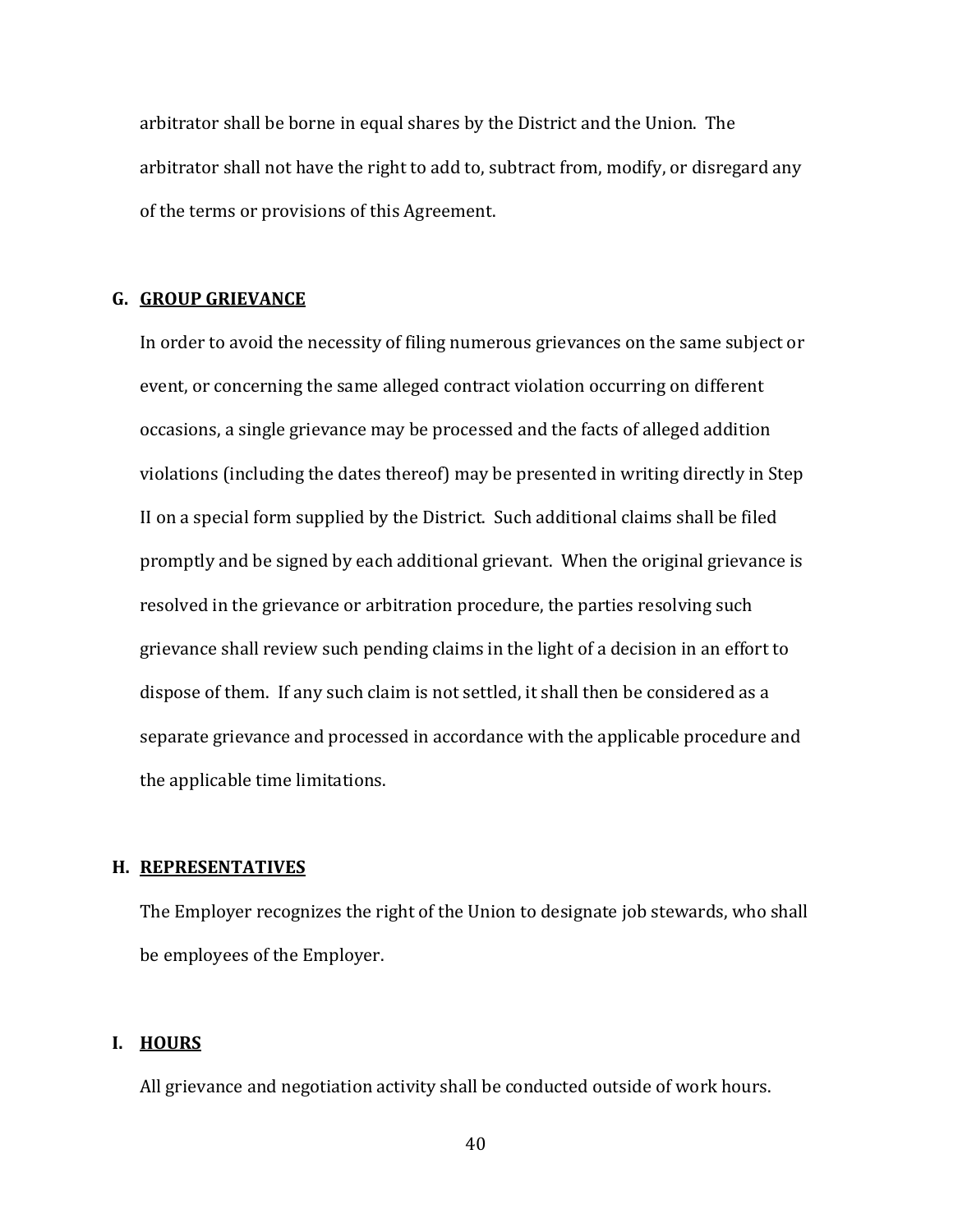# **J. FORMS**

- 1. Forms for filing grievances, for minutes and for taking appeals shall be prepared by the District upon approval by the Union with copies attached to each copy of this Agreement.
- 2. In the event of a recommendation by Administration of discharge, the employee may elect either to proceed under the provision of this Agreement, or proceed under the provisions of Section 514 of the School Code, but not both.

# **Article XII**

# **WAGES**

#### **A. HOURLY WAGES**

- 1. Each standard hourly wage rate, established below, shall apply during such time as an employee is assigned to work on such job or during such time as an employee works on such job as a result of a bump. Unless permanently transferred or bumped into a lower paying classification, an employee shall not receive a rate less than the regular classification rate.
- 1a. Increase hourly classification wages rates in each year of the Agreement.

|                 | <b>Signing</b> | 7/1/2017 | 7/1/2018 | 7/1/2019 | 7/1/2020 |
|-----------------|----------------|----------|----------|----------|----------|
| Maintenance     | \$21.84        | \$22.44  | \$23.06  | \$23.69  | \$24.34  |
| Custodian       | \$21.44        | \$22.03  | \$22.64  | \$23.26  | \$23.90  |
| General Cleaner | \$20.92        | \$21.50  | \$22.09  | \$22.70  | \$23.32  |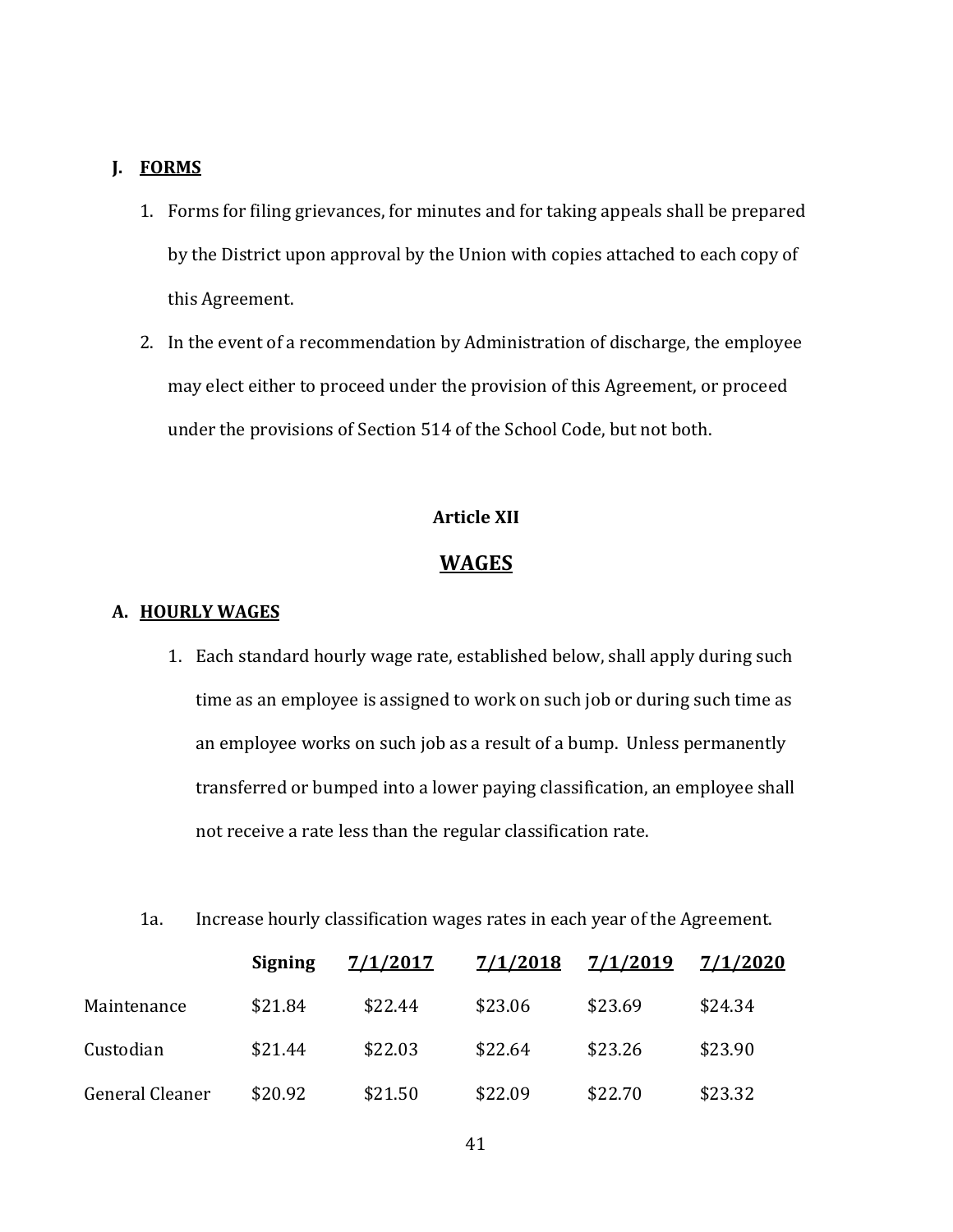| Van Driver/<br>General Cleaner |         | $$15.30/20.92$ $$15.72/$21.50$ | \$16.15/\$22.09 | \$16.59/\$22.70 \$17.05/\$23.32 |         |
|--------------------------------|---------|--------------------------------|-----------------|---------------------------------|---------|
| Cook                           | \$16.68 | \$17.14                        | \$17.61         | \$18.09                         | \$18.59 |
| Prep/Server                    | \$11.94 | \$12.27                        | \$12.61         | \$12.96                         | \$13.32 |

The parties agree both wage increases indicated above and change of Healthcare deductions  $(Art. XIII(A)(1))$  shall become effective upon the first full pay period after the signing of this agreement. During the period from 7/1/16 through the first full pay period after the signing of this agreement all employees shall receive a retroactive pay increase of two percent in lieu of the contractual increases.

1b. All newly hired maintenance, custodian, and general cleaning employees after July 1, 2010, shall be compensated at an hourly wage rate of sixty percent (60%) from the top hourly wage rate for the classification and shall advance five percent (5%) each year thereafter.

# **2. Shift Differential**

Any of the above classified employees who work night shift starting after 10:00 p.m., will be paid an additional ten (\$.10) cents per hour shift differential for all hours worked.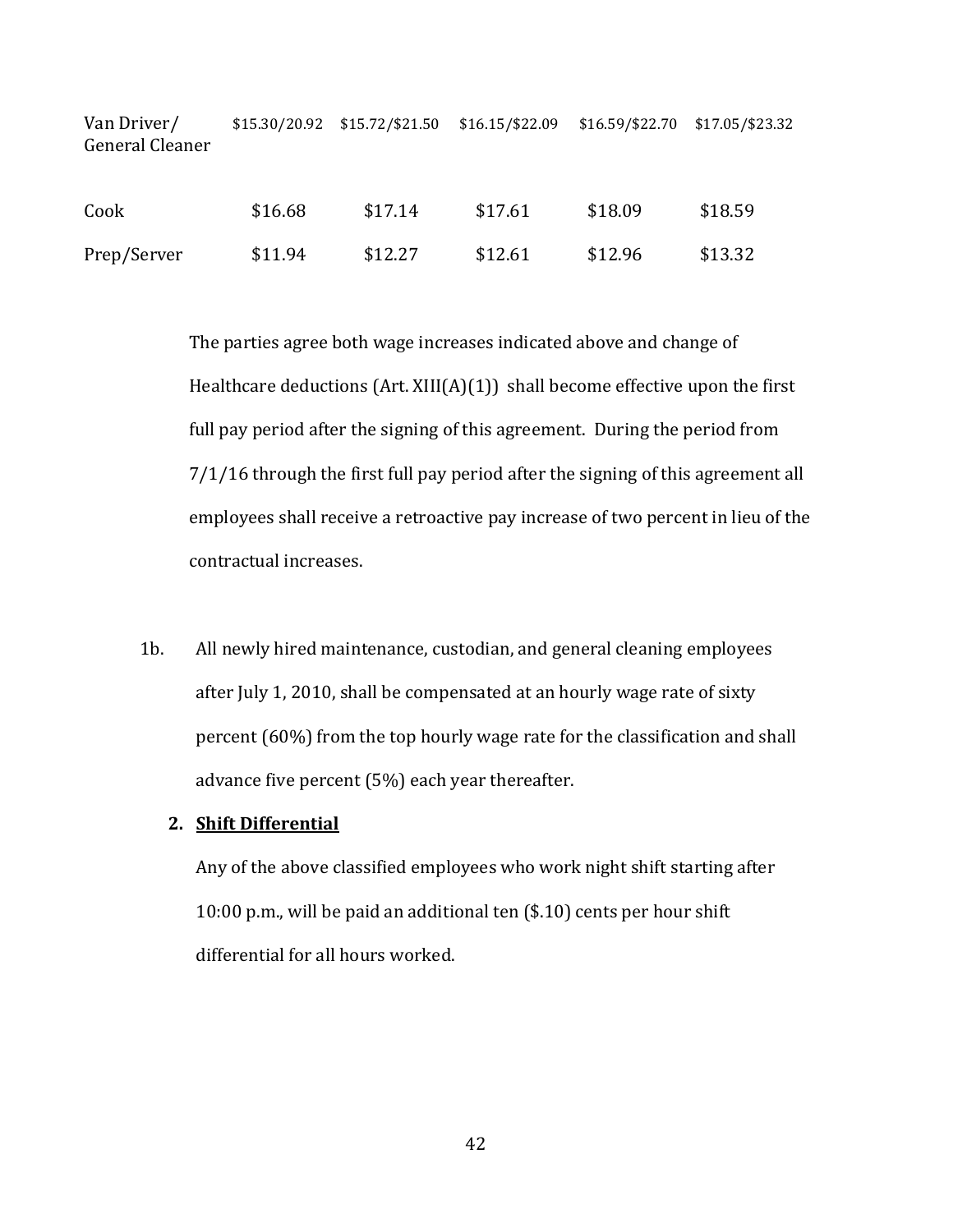#### **B. METHOD OF PAYMENT**

Each employee covered by the provisions of this Agreement shall receive his/her wages in twenty-six (26) equal payments, paid every other Friday beginning with the first Friday after the fifth  $(5<sup>th</sup>)$  of September. If the above Friday payday falls on a holiday, the distribution of checks shall be made on the last day of work prior to the Friday payday.

# **C. RETIRING EMPLOYEES**

An employee who is permanently retiring because of age, years of service or disability under the provisions of the Public School Employees' Retirement Act, shall be entitled to a severance allowance based upon unused accumulated sick leave days for a maximum of ninety (90) days, to be calculated based upon the following formula:

- 1. An employee who retires from the District and has at least ten (10) years of continuous service with the District prior to such retirement shall receive \$20.00 per day;
- 2. An employee who retires from the District and has at least twenty (20) years of continuous service with the District prior to such retirement shall receive \$23.00 per day;
- 3. An employee who retires from the District and has at least thirty (30) years of continuous service with the District prior to such retirement shall receive \$26.00 per day;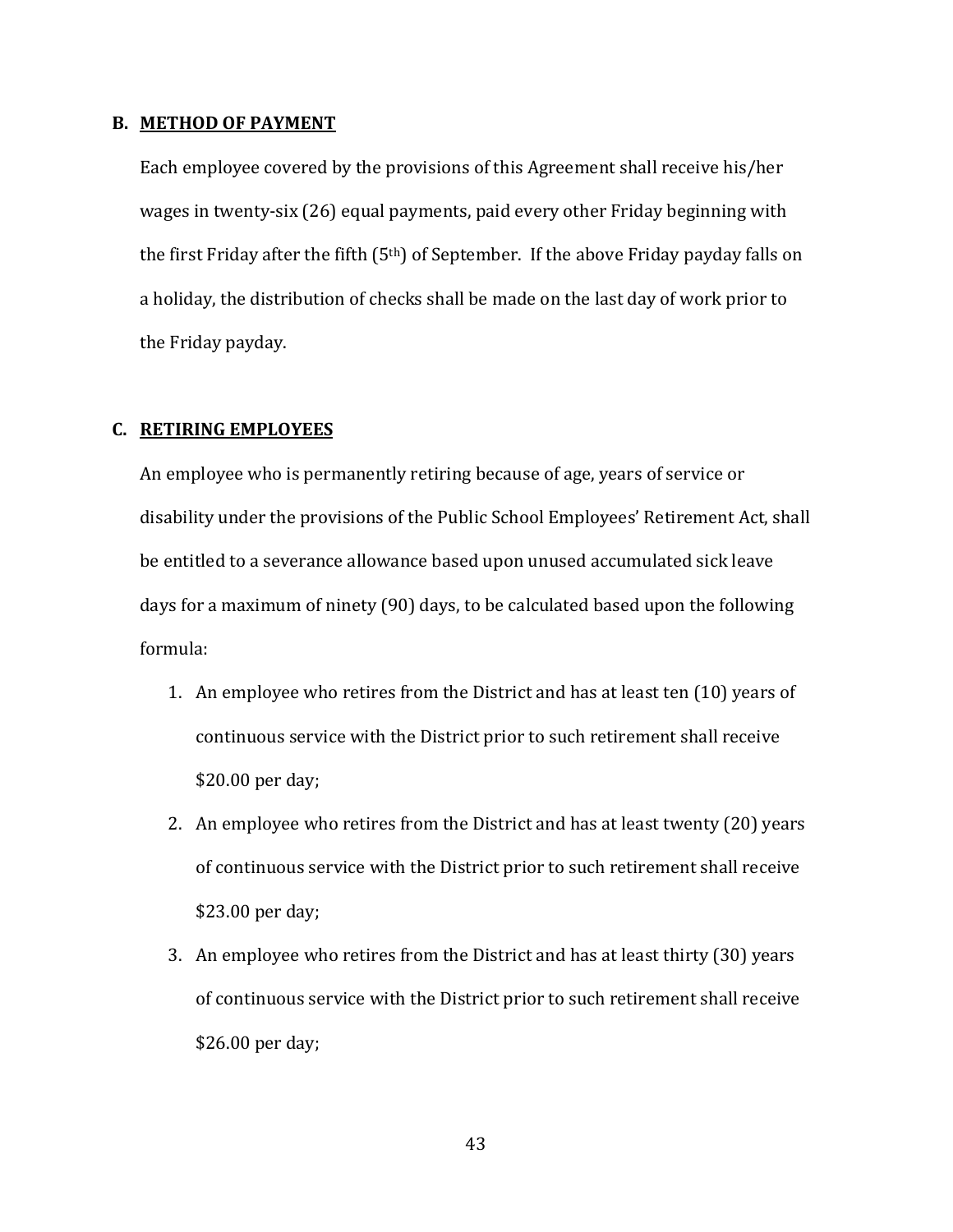- 4. Cafeteria employees who retire after the signing of this Agreement shall receive a severance allowance for each unused sick leave day in the amount of \$20.00 per day pro-rated on an eight (8) hour work-day.
- 5. Conditions
	- a. In the case of employee death, payment for the entire severance allowance shall be made to the employee's estate;
	- b. An employee who fails to work out at least sixty (60) days' notice if required, or who is discharged for cause, shall not be eligible for severance allowance.
	- c. Regular part-time employees shall be entitled to a pro-rata amount of the per diem severance allowance, provided all other conditions as herein set forth are met. Benefits provided herein shall be computed by dividing the number of hours normally worked on a daily basis by eight (8).

## **D. PAYROLL DEDUCTION**

The District agrees to accept one (1) voluntary Union authorized payroll deduction in addition to Union dues from employees and withhold authorized sums from that employee's pay. The District will forward all withheld monies to the designated source within thirty (30) days.

# **E. CLASSIFICATION – WAGES**

Any employee who is assigned to work in a higher classification shall be paid at the rate of pay for the classification for all hours worked in that classification.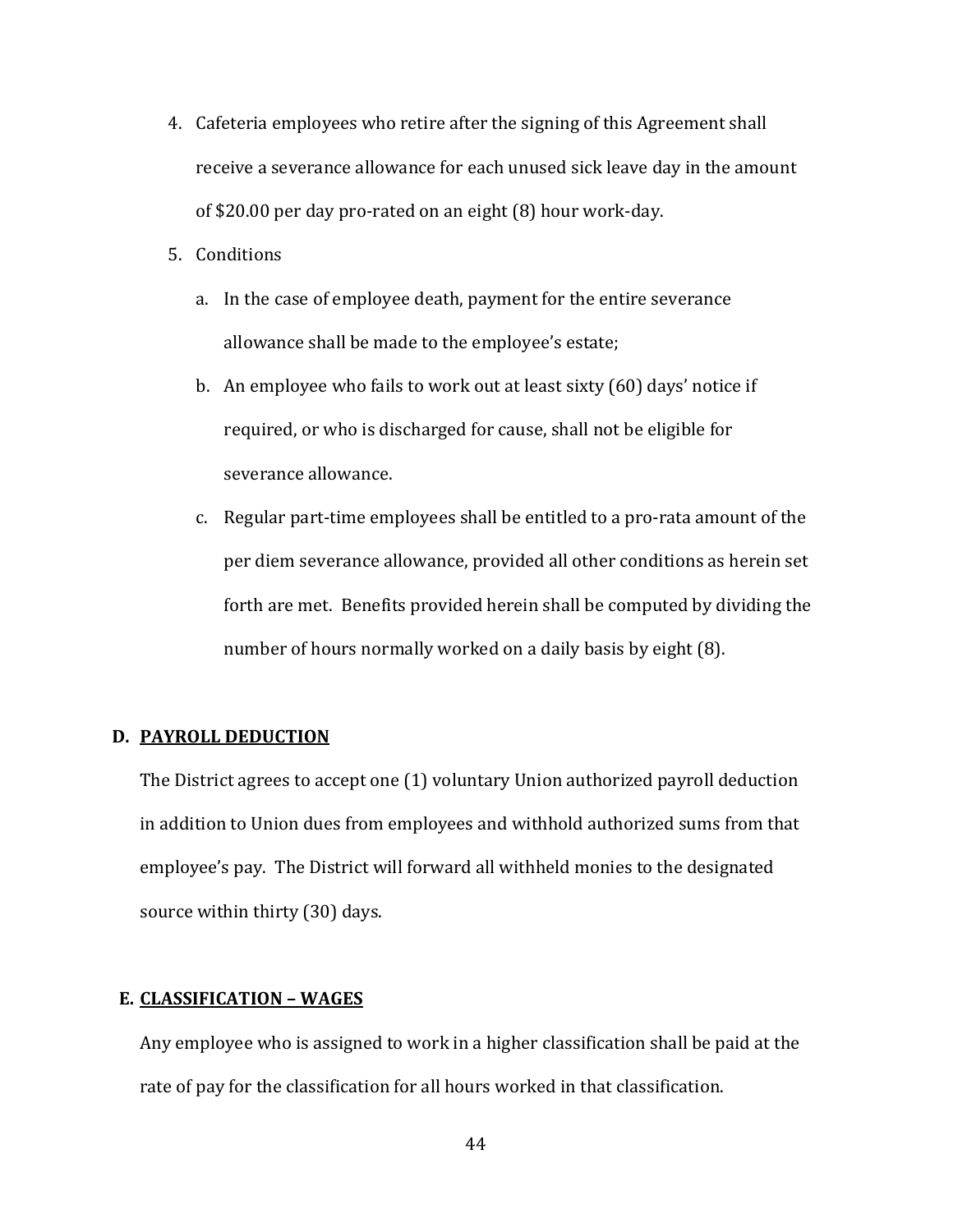If an employee is assigned to work in a lower classification the employee shall maintain their regular rate of pay for all hours worked.

# **Article XIII INSURANCE AND OTHER BENEFITS**

#### A. **HEALTH CARE**

The Board and the Union agree to mutually examine options to the current Health Care Program. If both parties mutually agree that a change in carrier is appropriate, the Union and the Board shall vote on said change. If either or both parties do not agree to change carrier, the present insurance plan will remain in effect. The following medical benefits shall be provided to each eligible employee:

1. During the term of this Agreement and commencing on July 1, 2004, the District shall provide to employees health care insurance under the Blue Cross/Blue Shield Select Blue or Keystone Blue plan of coverage. Should the Select Blue plan or Keystone Blue plan cease to exist, both parties will negotiate to provide equivalent or better coverage from another carrier. Should the Allegheny County Schools Health Insurance Consortium select a carrier other than Blue Cross/Blue Shield the parties will meet to negotiate and select the HMO, PPO. Or POS plan offered by another carrier that is most equivalent to Select Blue and Keystone Blue. The District will pay the full cost of the Select Blue or Keystone Blue Health care plan, subject to the following contributions: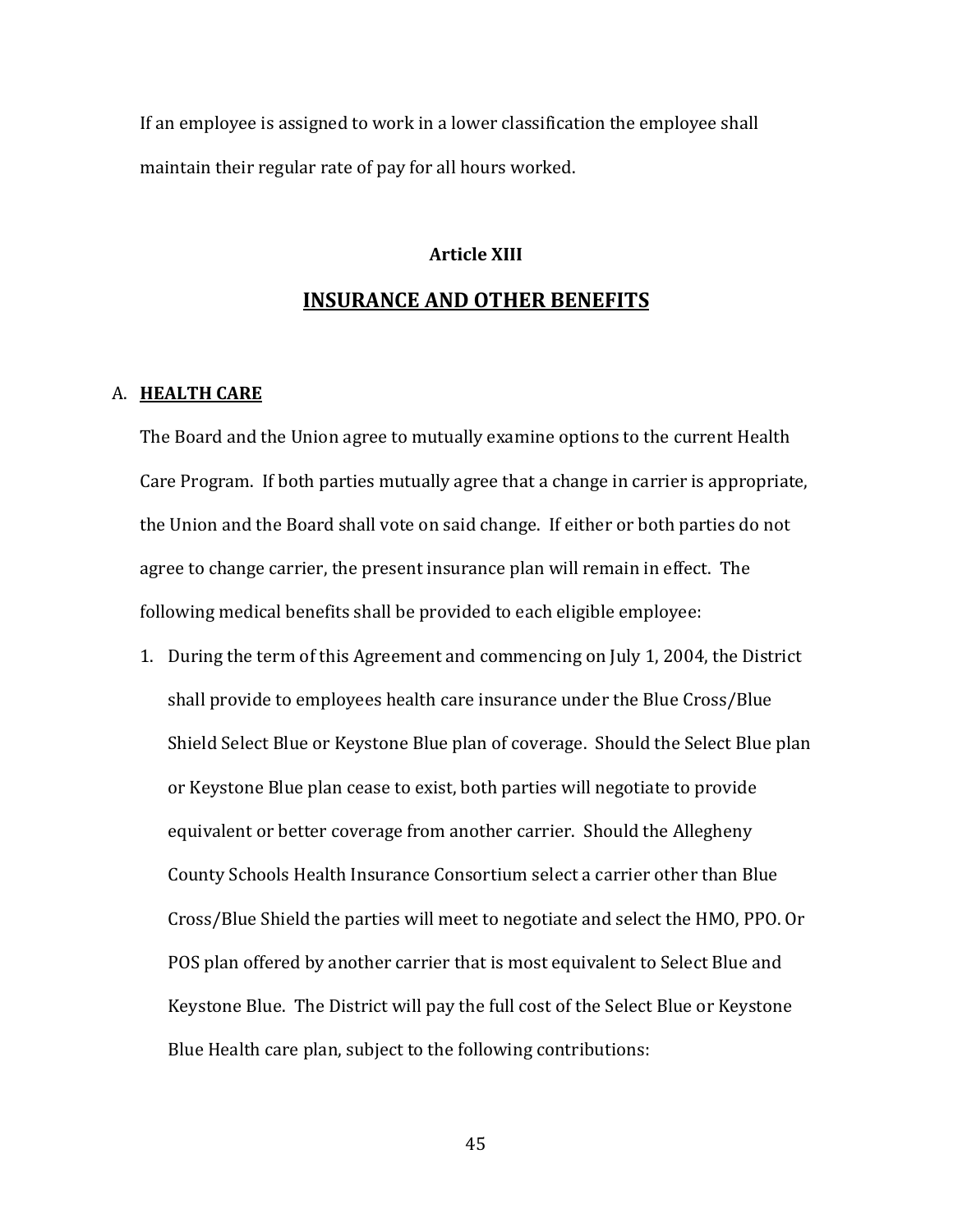|                    | <b>Individual (Monthly)</b> | <b>Multi-Party (Monthly)</b> |
|--------------------|-----------------------------|------------------------------|
| Signing-6/30/2017  | \$25.00                     | \$73.00                      |
| $7/1/17 - 6/30/18$ | \$34.00                     | \$98.00                      |
| $7/1/18 - 6/30/19$ | \$43.00                     | \$123.00                     |
| $7/1/19 - 6/30/20$ | \$52.00                     | \$148.00                     |
| $7/1/20 - 6/30/21$ | \$60.00                     | \$170.00                     |

# **2. Health Care Option**

Effective July 1, 2010, the District agrees to pay each full-time employee who does not apply for and receive the health care benefits set forth in Article XIII above, a cash payment amounting to twenty-five percent (25%) of the applicable premium less the amount of the applicable contribution as set forth above, for the Select Blue or Keystone Blue plan of coverage, whichever is less Said cash payment shall be made in the last paycheck in June in lieu of the District paying any premium for such benefits during the period from the date of enrollment on July 1, 2010 to July 1 of each subsequent year, for each work year during the terms of this Agreement. In the event of an emergency which causes an employee to need to re-enroll in the health care program, the District will pay only the pro-rata share for full months not covered.

3. All benefits shall be coordinated and not duplicated. (This means that in addition to non-duplication of benefits under this Agreement, an employee's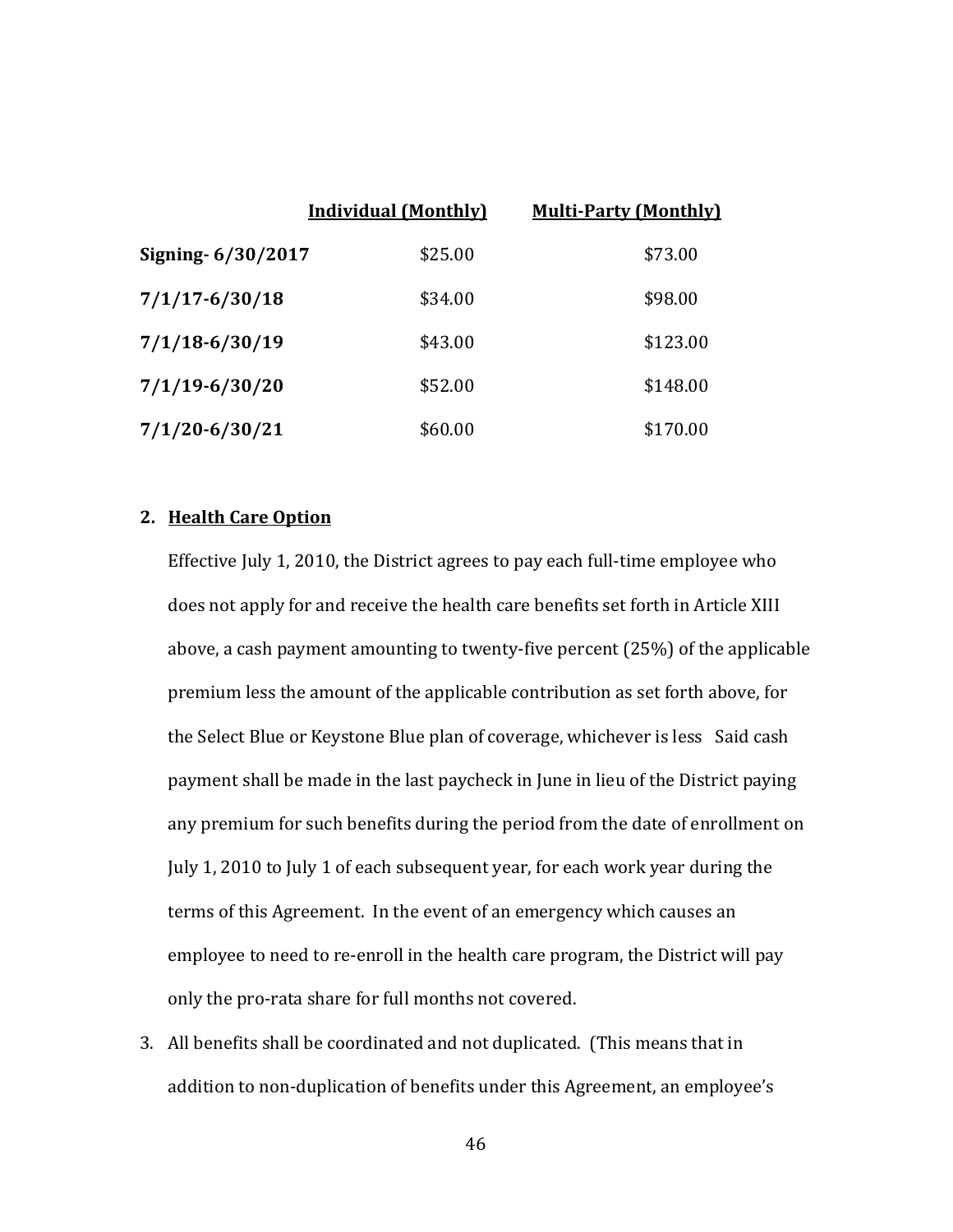insurance coverage, as set forth in Article XVII-A-1,2,3, and 4, shall be coordinated with similar coverage provided by other employers to employee's spouses, to the end that a covered occurrence shall be indemnified only once to the extent provided above; with primary coverage apportioned in accordance with normal insurance standards.)

4. The District will provide Health Care for all Cafeteria employees. The Cafeteria employees' contribution will be prorated based upon the number of hours worked with the District paying the remainder of the premium. Employees will be responsible to pay their portion during the summer months. In addition, Cafeteria employees' contribution to the premium for health care coverage, as set forth in Article XIII, A, 1, above, shall also be prorated based upon the number of hours worked.

## **5. Employee Assistance Plan**

The District shall provide an Employee Assistance Plan. The District and the Union agree to jointly educate the staff regarding the components of the plan.

# **B. LIFE INSURANCE**

1. Each employee shall be provided with group life insurance as designated by the School District Group Life Insurance Master Policy payable to his/her designated beneficiary in the following amounts.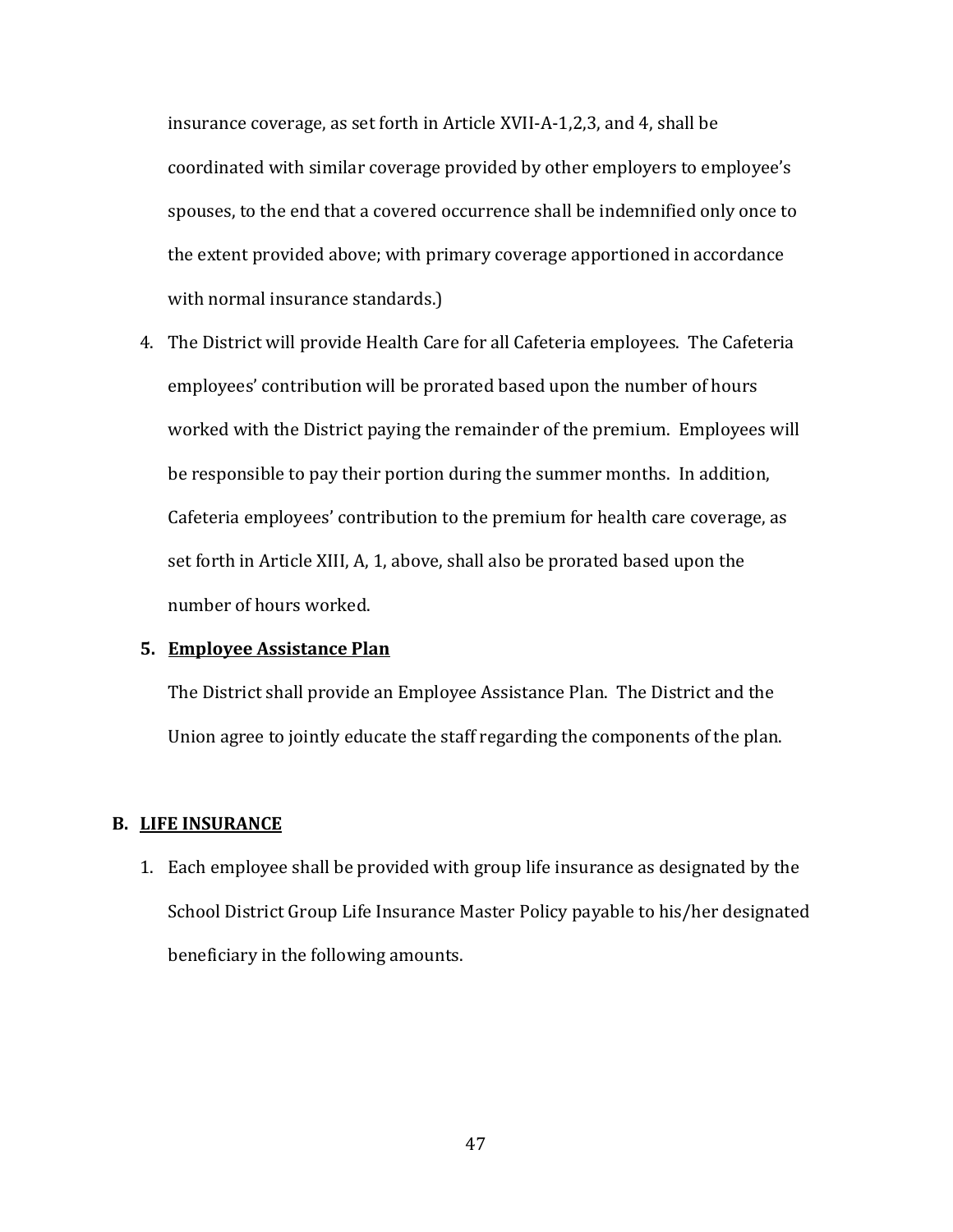#### **Years of Service With District**

| 1 through 5 | \$16,000 |
|-------------|----------|
| 6 and over  | \$18,000 |

2. Each employee shall be permitted to purchase additional group life insurance at his/her expense in increments of \$1,000, up to and equal to the amount provided at District expense. The individual employee shall submit written request for said additional group life insurance to the District prior to July 1, of each fiscal year and shall be governed by acceptance procedures of the carrier in accordance with normal insurance standards. Premium rates shall be deducted from employee earnings at the specific rate prescribed by the carrier for said additional group life insurance.

# **C. PREPAID DENTAL CARE PROTECTION**

Effective upon execution of any application required and acceptance by the carrier in accordance with the normal insurance standards, the District shall provide to each eligible employee one hundred percent (100%) of the cost of Blue Shield Prepaid Basic family dental care and riders A, B, C, and D, as offered by Pennsylvania Blue Shield. Each employee shall be required to acknowledge receipt of the proper application in writing upon receiving same from the District.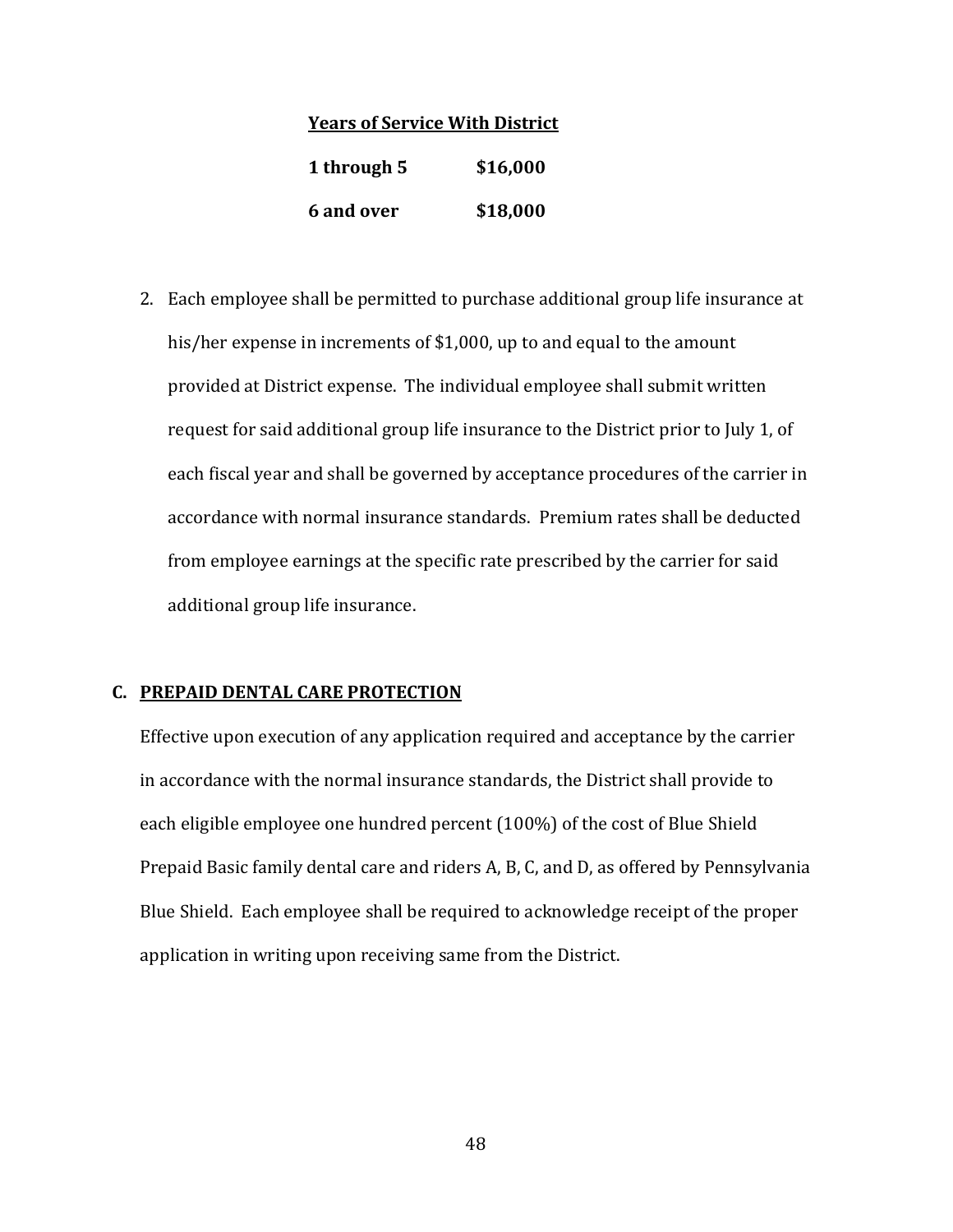#### **D. DESCRIPTION OF BENEFITS**

The District shall provide to each employee a description of the insurance coverage provided under this Section as soon as reasonably possible after the same is received from the respective insurance carrier involved.

#### **E. UNPAID LEAVE FRINGE PAYMENTS**

All District granted leaves of absence shall be without fringe benefits for the duration of such unpaid leave of absence. During the terms of said District granted leave, said employee shall be permitted to continue premium payments for life insurance, dental, medical and surgical coverage, and disability insurance at his/her expense. No unpaid leave shall be granted unless the employee has exhausted all sick leave, vacation leave, and personal leave. Requests for unpaid leave shall not exceed one (1) day per year per employee unless an emergency situation exists. Granting of unpaid leave requests is at the sole discretion of the District.

#### **F. CONDITIONS**

- 1. An employee shall be eligible for benefits only while actively employed and regularly assigned to work, or while on approved leave with pay;
- 2. Part-time employees, as defined in Article III, F-2, shall be eligible for a pro-rata share of benefits. A pro-rata share of any costs incurred for benefits provided shall be computed by dividing the number of hours normally worked on a daily basis by eight (8).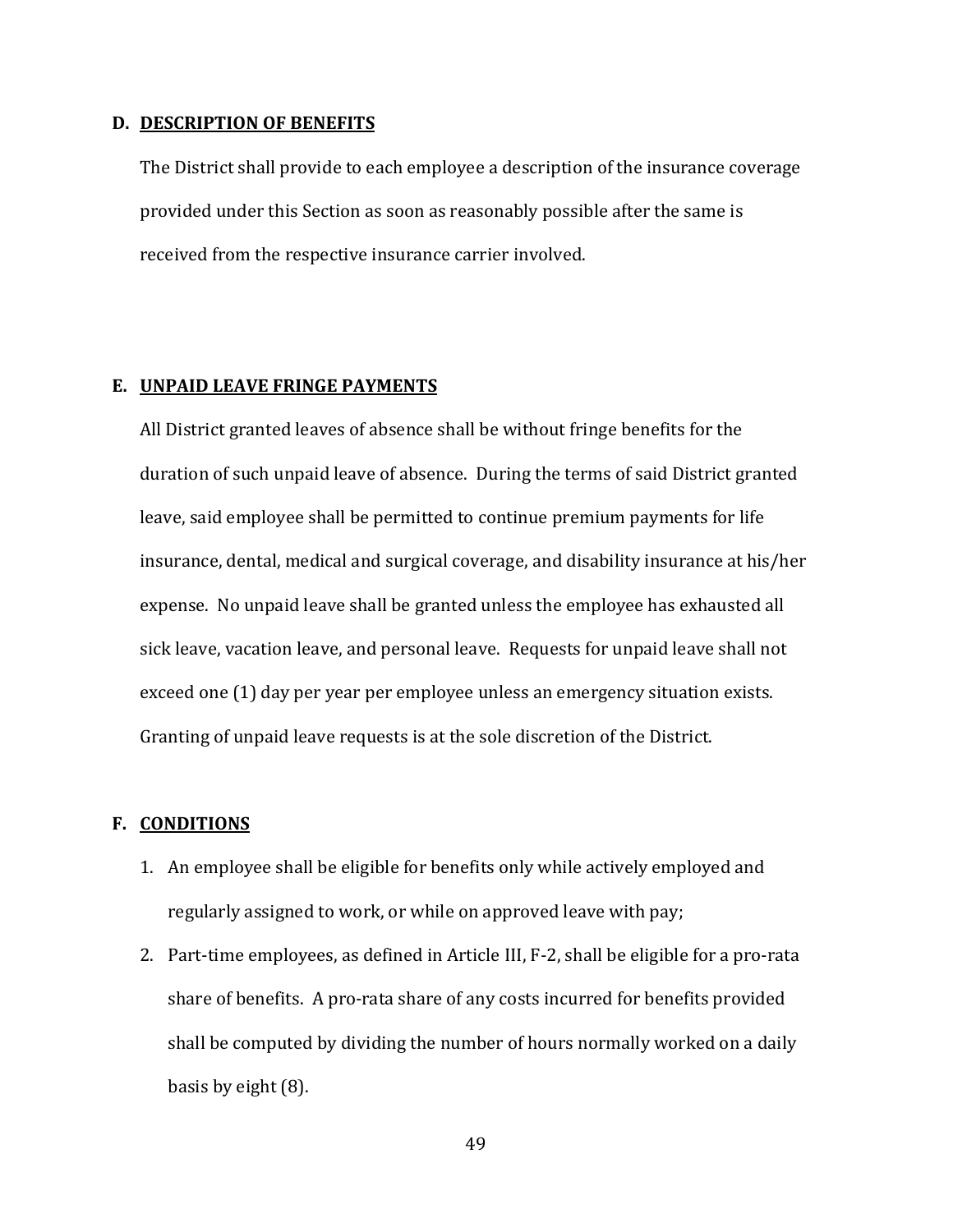- 3. Any cafeteria employee hired after the signing of this Agreement shall be subject to a twelve (12) month waiting period before becoming eligible for a pro-rated share of benefits and/or those associated benefits. Employees would be provided the option to purchase health care coverage at group rates at their own cost during the waiting period.
- 4. The initial effective date of such coverage described in the Article XIII shall be the date set by the carrier as the effective date after receipt of the signed application of the employee and premium payment by the District.
- 5. All benefits provided in the Article XIII shall expire with the termination of this Agreement, provided an earlier termination does not occur due to the employee failing to remain actively employed. Such benefits may only be extended by a written Agreement between the parties.

# **Article XIV**

# **LEAVES**

# **A. MILITARY AND PREGNANCY**

Military and Pregnancy Leave shall be governed by applicable law

# **B. SICK DAYS**

1. Each employee normally scheduled to work on a daily basis shall be entitled to one (1) sick leave day per month up to a maximum accumulation of twelve (12) sick leave days per year. The unused portion of such allowance shall accumulate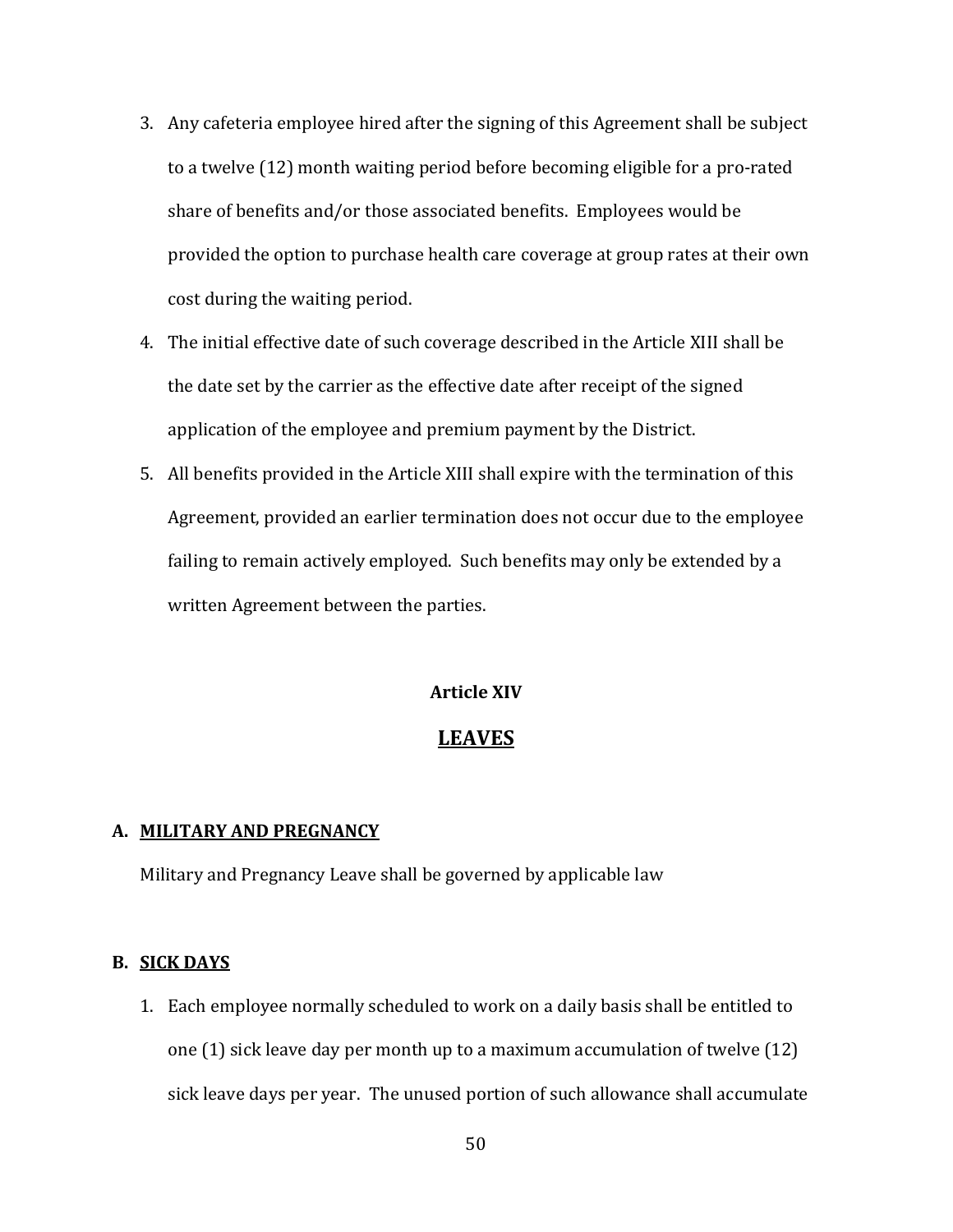from year to year without limitation. Each sick leave day granted shall be equal to the number of hours normally scheduled to work on a daily basis. Employees shall be given a written accounting of accumulated sick leave days no later than August 30 of each year.

- 2. The District expects employees who are legitimately ill to utilize their sick leave; however, sick leave shall not be utilized for any other purpose.
- 3. A physician's statement may be required when an employee is absent for three (3) or more consecutive days. Any employee, who in the District's opinion, is abusing his/her sick leave entitlement, shall be required to submit to the District a physician's statement certifying that said employee was unable to perform his/her duties for any absence.

# **C. JURY DUTY**

An employee who is subpoenaed as a juror by the Court of Common Pleas of Allegheny County shall be excused from work for the days on which he/she is called to report. Such employee shall receive for each day of service on which he otherwise would have worked, the difference between the payment he /she received for such day, up to a maximum of ten (10) days. The employee will present proof that he/she was subpoenaed and reported as a juror and the amount received thereof.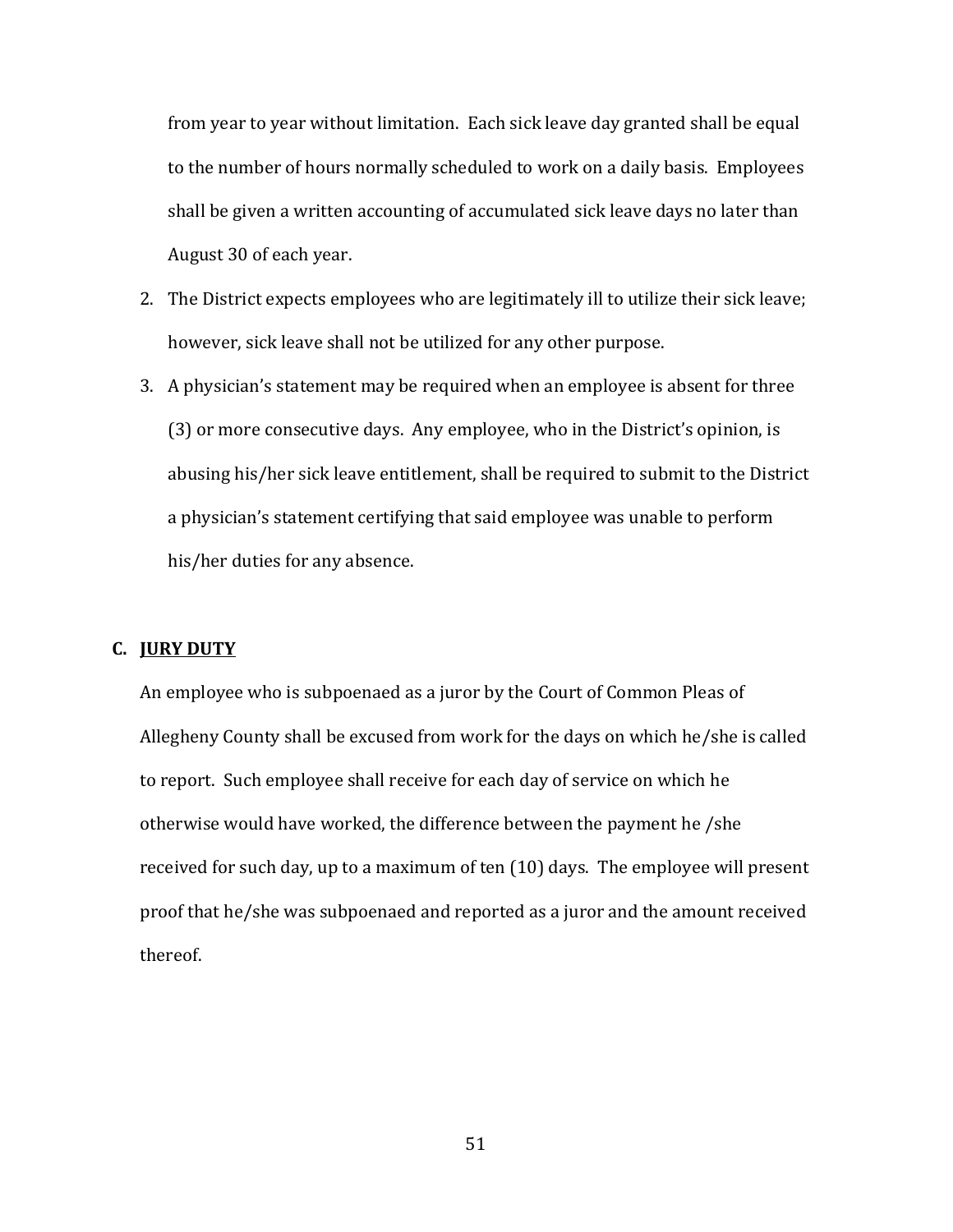#### **D. DEATH – IMMEDIATE FAMILY**

An employee shall receive three (3) consecutive workdays surrounding the date of the funeral in the event of death of his/her immediate family member. Immediate family is defined as an employee's father, mother, brother, sister, son, daughter, husband, wife, parent-in-law, or near relative who resided in the same household, or any person with whom the employee has made his/her home. Days on which the employee is not scheduled to work shall not be counted as part of the three (3) days allowed. Employee is required to write name and relationship of deceased relative & near relative on time sheet for payment for day(s) off.

## **E. DEATH NEAR RELATIVE**

When an employee is absent because of the death of a near relative, there shall be no deduction in the earnings of said employee for absence on the day of the funeral. A near relative shall be defined as first cousin, grandfather, grandmother, aunt, uncle, niece, nephew, grandchild, son-in-law, daughter-in-law, brother-in-law and sister-in-law.

# **F. ADDITIONAL DEATH LEAVE**

At the discretion of the Superintendent, additional time may be granted without pay to employees in the event travel is required to attend a funeral.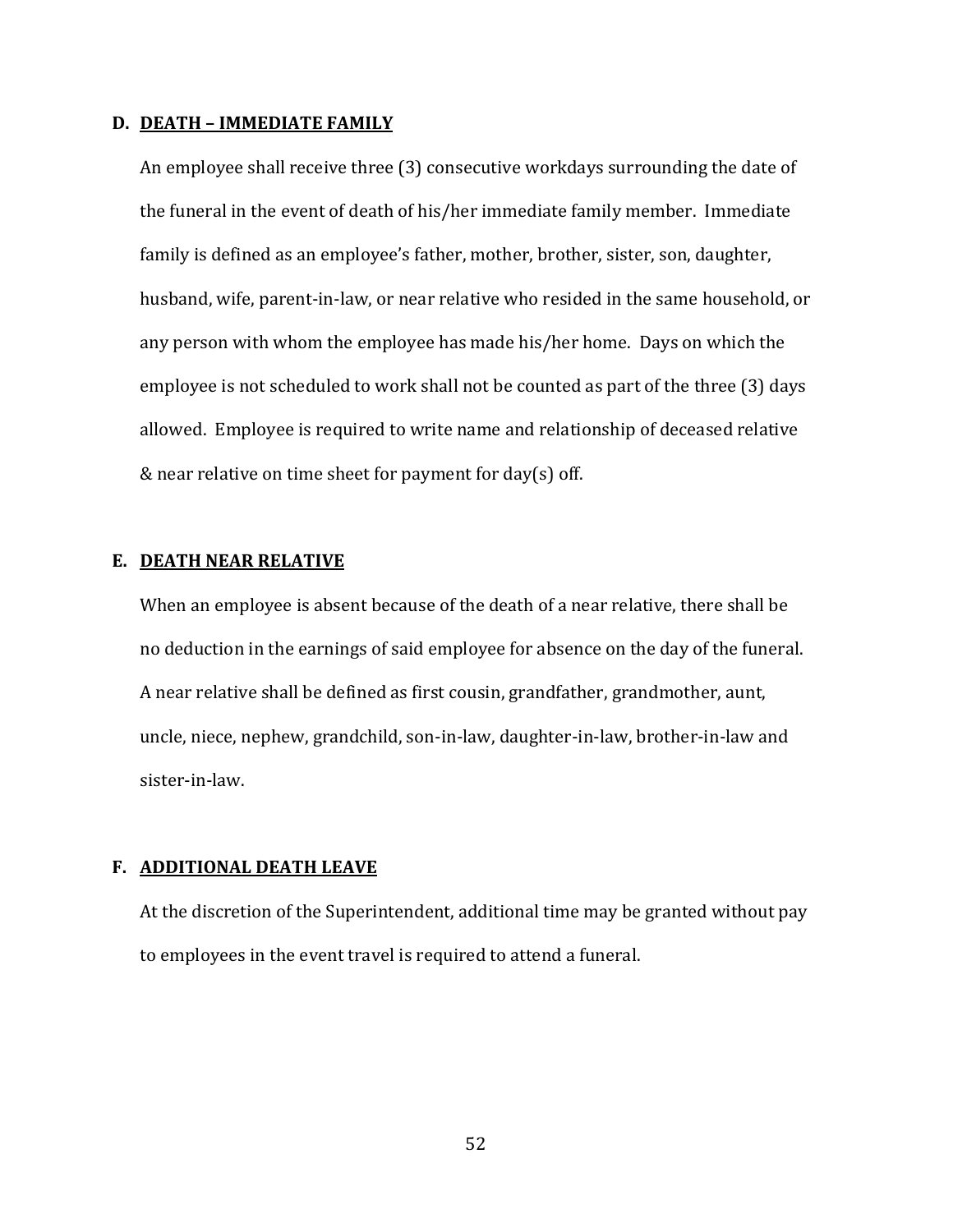# **G. PERSONAL/EMERGENCY LEAVE**

- 1. All requests, except for emergency requests, must be submitted in writing to the Superintendent or his/her designee at least three (3) school days prior to the effective day of the leave stating the reason of the leave. Employees will receive three (3) personal/emergency leave days.
- 2. Only two (2) requests for personal leave per building will be accepted for any one (1) day with a maximum of five (5) requests District-wide. Cafeteria employees shall be entitled to one (1) request per building.
- 3. No request to use a personal day shall be unreasonably denied for those days immediately preceding or following a school holiday. The District may request documentation of emergency situations on these days.

The definitions of emergencies on such occasions are as follows:

- a. Surgery in the immediate family which occurs on the emergency leave day;
- b. Auto accident on way to school;
- c. An accident or serious illness in immediate family which occurs on the emergency leave day;
- d. Fire, flood or loss of heating system in home;
- e. Paternity day (admission or discharge for maternity reasons);
- f. If employee is prevented from getting to work because of nonavailability of public or private transportation;
- g. Closing of a mortgage or taking a major loan in excess of \$5,000;
- h. Graduation of employee's child\* or spouse from college;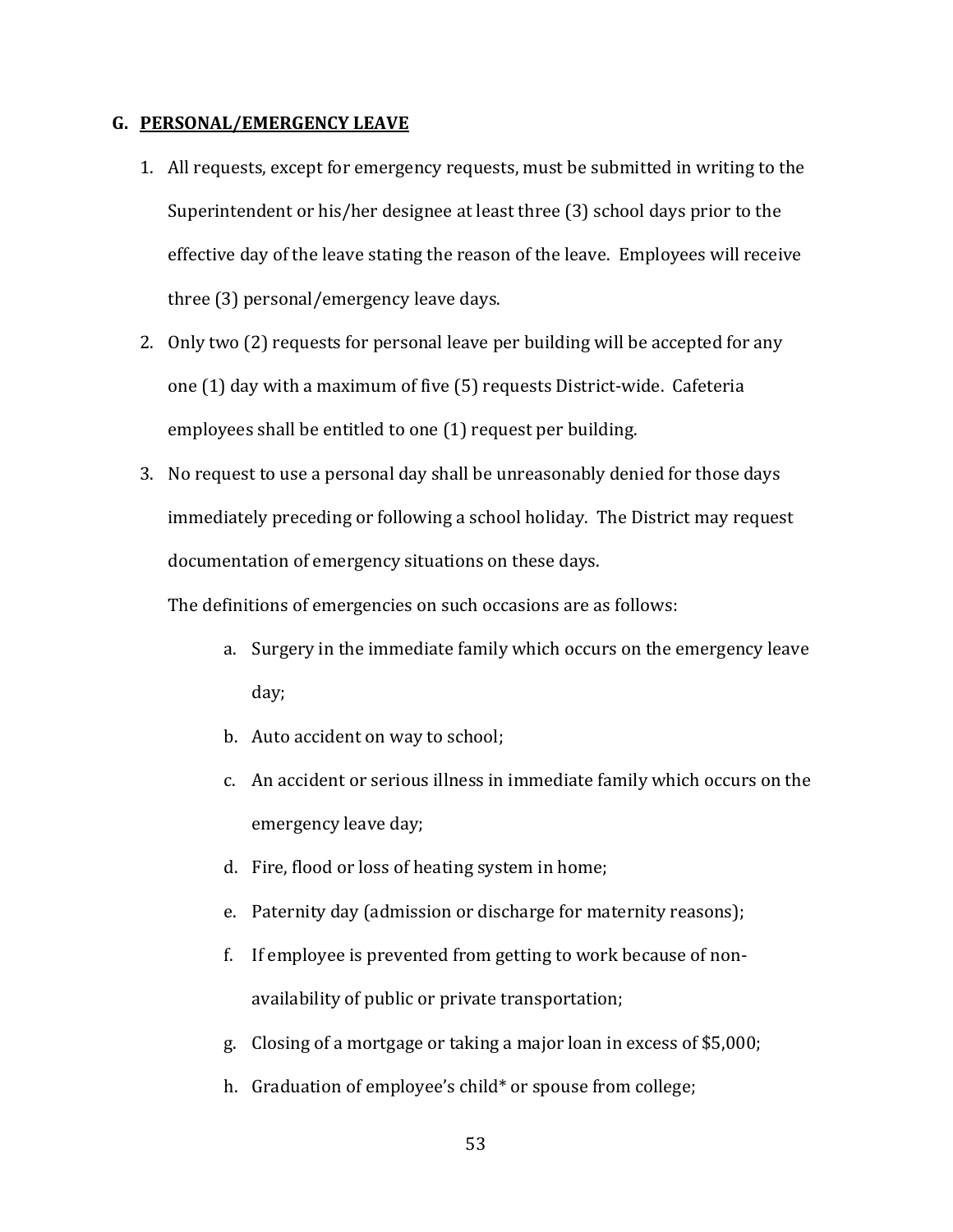- i. Court appearance as a subpoenaed witness of party unrelated to union or school business or discharge proceedings;
- j. Marriage of employee or marriage of employee's child\*;
- k. Medical appointment that cannot be scheduled on other than school time;
- l. Registration of employee's child\* at elementary or post-secondary school.

Such emergency leave may only be taken on the day when the above defined emergency occurs.

\*"Child" shall include stepchild.

4. Only one (1) personal/emergency leave day shall be accumulated, at the employees' request, as a sick day to be credited to the employee's accumulated sick days at the end of the school year or rolled over as a personal/emergency leave day to a maximum of four (4) days.

# **Article XV**

# **MISCELLANEOUS PROVISIONS**

# **A. USE OF SCHOOL BUILDING**

The Union may make written application to the Superintendent for the use of a school building to conduct a Union meeting. Such application shall be made at least five (5) days in advance of the proposed meeting, shall designate a period outside of normal working hours, and the approximate time needed. Upon the approval of the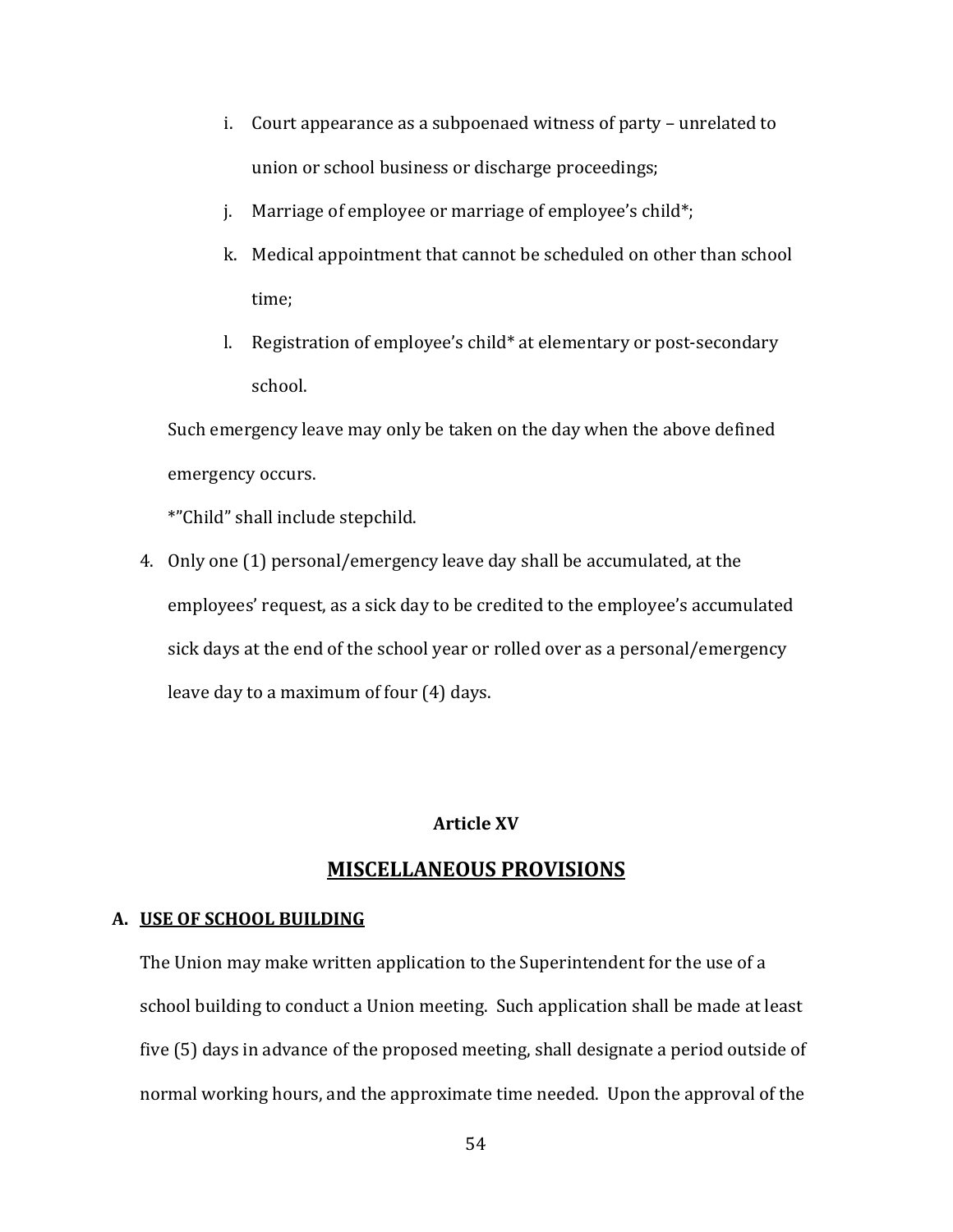Superintendent, to be given within three (3) days following the request (unless other times are mutually agreed upon) the Union may be permitted to use designated facilities for a Union meeting. Such approval shall not be arbitrarily withheld. The District may require payments for the use of facilities, including labor and utilities, for the hours used.

#### **B. COPY OF AGREEMENT**

Copies of this Agreement shall be prepared by the District, at their expense and the Union shall be presented with one (1) copy for each member of the bargaining unit, including a duplicated copy of the signature copy.

#### **C. UNIFORMS**

Employees covered by the provisions of this Agreement, as defined in Article III, F, shall be provided with two (2) uniforms annually and the maintenance employees and all new employees with three (3) uniforms annually. Said uniforms shall be selected by the District and shall be issued after July 1 of each year, during the terms of this Agreement. Employees shall be required to wear their uniforms in the performance of assigned duties.

Cafeteria employees shall purchase uniforms at their own expense.

# **D. TOOLS**

Employees may be required to use personal hand tools in the scope of their work and said tools are to be registered with the Director of Maintenance. In the event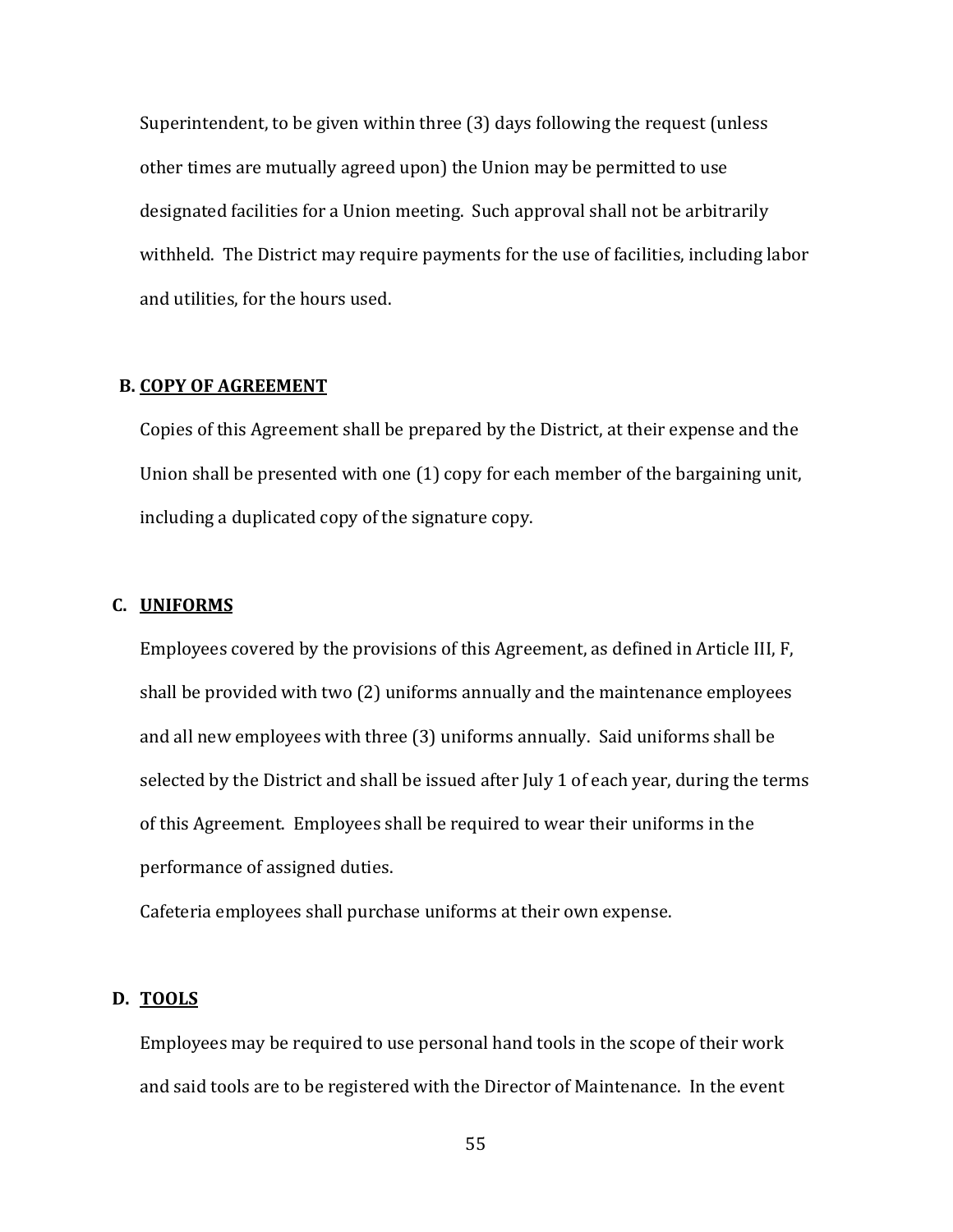that the tool breaks or is damaged on the job, the District shall repair or replace the tool at its expense.

#### **E. TUITION REIMBURSEMENT**

Employees who wish to enhance their skills in areas relevant to bargaining unit promotions may apply to the District for pre-approval of tuition reimbursement for courses of trade or study in certified schools of instruction. Such courses cannot interfere with regular work time. Upon completion of such approved courses, the employee shall present the District with receipts and receive reimbursement for tuition costs incurred. For a grade of "C" the employee shall receive seventy-five percent (75%) tuition reimbursement, and for a grade of "B" or better the employee shall receive one hundred percent (100%) tuition reimbursement. In no event shall any reimbursement for credits be duplicated. (Example: federally-funded programs.)

#### **F. HEALTH AND SAFETY COMMITTEE**

The District agrees to maintain a joint Labor-Management Health and Safety Committee. The Committee shall be composed of at least two (2) representatives and one (1) alternate of the Union selected by the Local Union, and two (2) representatives from Management.

The Health and Safety Committee shall establish and adopt health and safety rules. The Committee will do a walk-through inspection of each worksite the first week in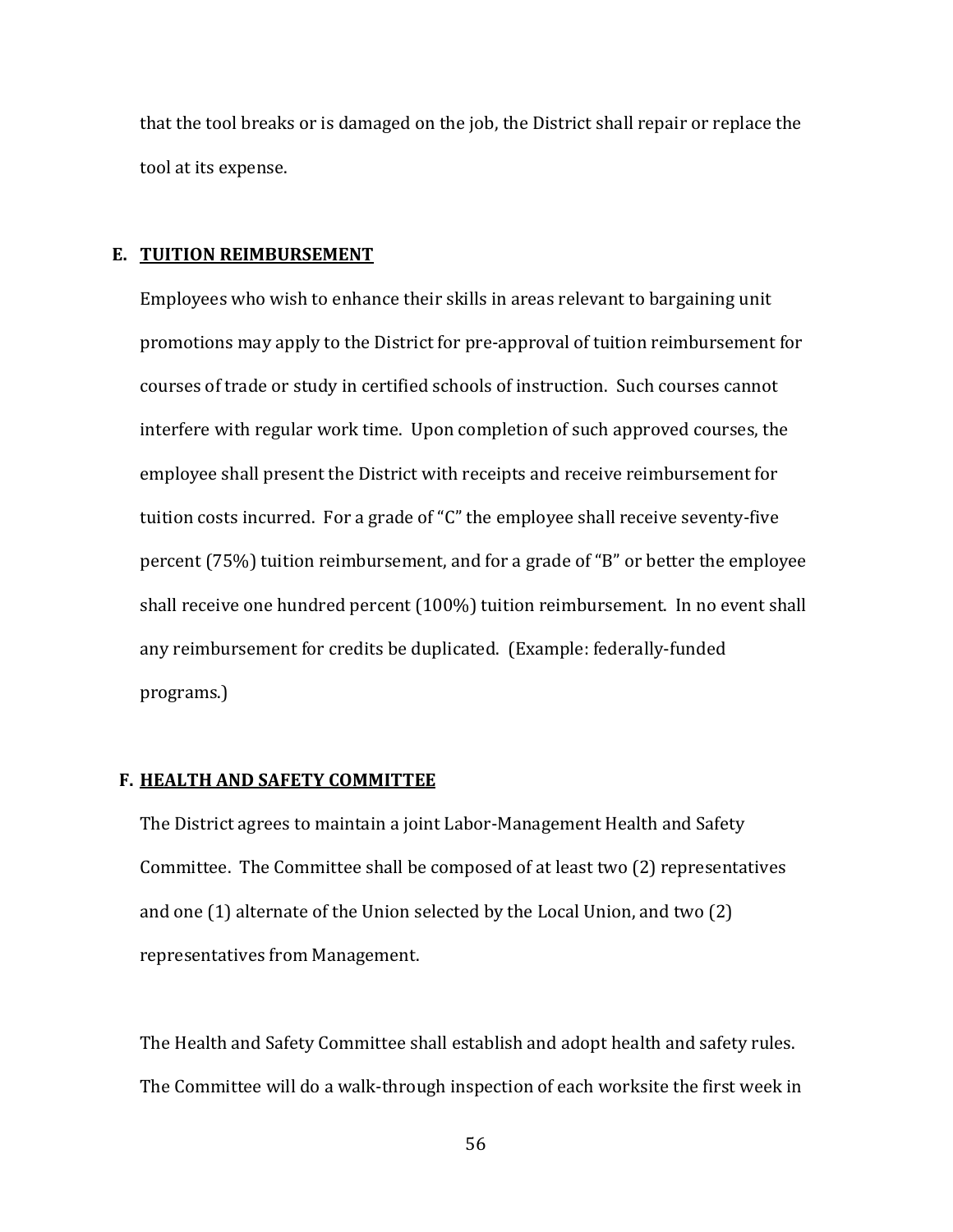each month and conduct meetings every three (3) months, to discuss changes to eliminate unhealthy and unsafe conditions and practices and to improve existing health and safety conditions and practices.

The District and the Union will arrange for an annual inspection of the facilities by the District's risk manager consultants and the Union's Health and Safety Department. The results of these annual inspections including all reports, advice, recommendations, opinions, findings, and anything else of pertinence, whether verbal or documentary shall be made available to the Health and Safety Committee, District and Union office. In addition, accident records shall be kept and maintained by the District and shall be made available upon request to any member of the Health and Safety Committee

# **G. MEET AND DISCUSS**

The parties agree that it is desirable to have matters of joint concern discussed by and between them on a regular basis. Therefore, meetings shall be scheduled every four (4) months to take up matters affecting the good and welfare of the employees and the District. It is also agreed that prior to such meetings, the parties shall submit an agenda for the scheduled meeting at least three (3) days in advance.

#### **H. TRAINING**

The District shall provide up to twenty (20) hours of in-service training for all new hires. New hires must shadow their first two (2) days of employment. All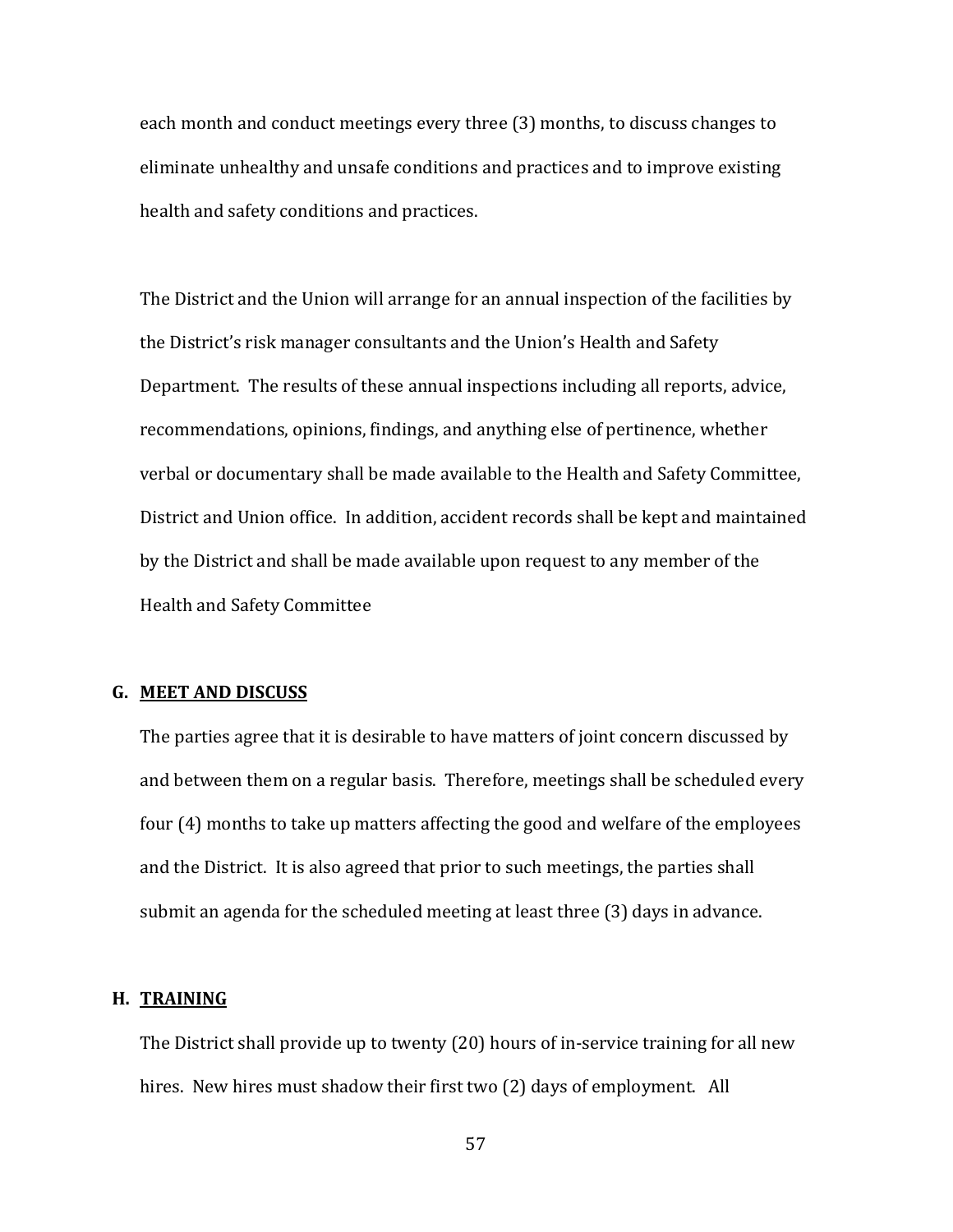additional training hours shall be completed within their first six (6) months on the job. The Director of Maintenance shall determine scheduling, hours and training method offered. (Such training may include, but shall not be limited to, the Hillyard CCAP Training Methods and modules or systems that are available from other manufacturers; training required to obtain licenses/certifications required by the District and/or shadowing of full-time employees.) At its discretion, the District may commence any such training while an employee is a substitute.

## **I. FAMILY & MEDICAL LEAVE**

The District Policy of December 5, 1996, Family and Medical Leave Act, as revised and amended on January 8, 1998 for professional employees, shall be applicable to all bargaining unit employees.

#### **Article XVI**

# **PRIOR AGREEMENTS**

With terms and conditions established by this Agreement, replace those which were or may have been established between the parties under any other Agreement or Agreements. Any grievance, which, as of the effective date of this Agreement, has been presented in writing and is in the process of adjustment under the grievance and arbitration sections, may continue to be processed under the grievance and arbitration procedures of any successor Agreement, and settled in accordance with the applicable procedures of this Agreement.